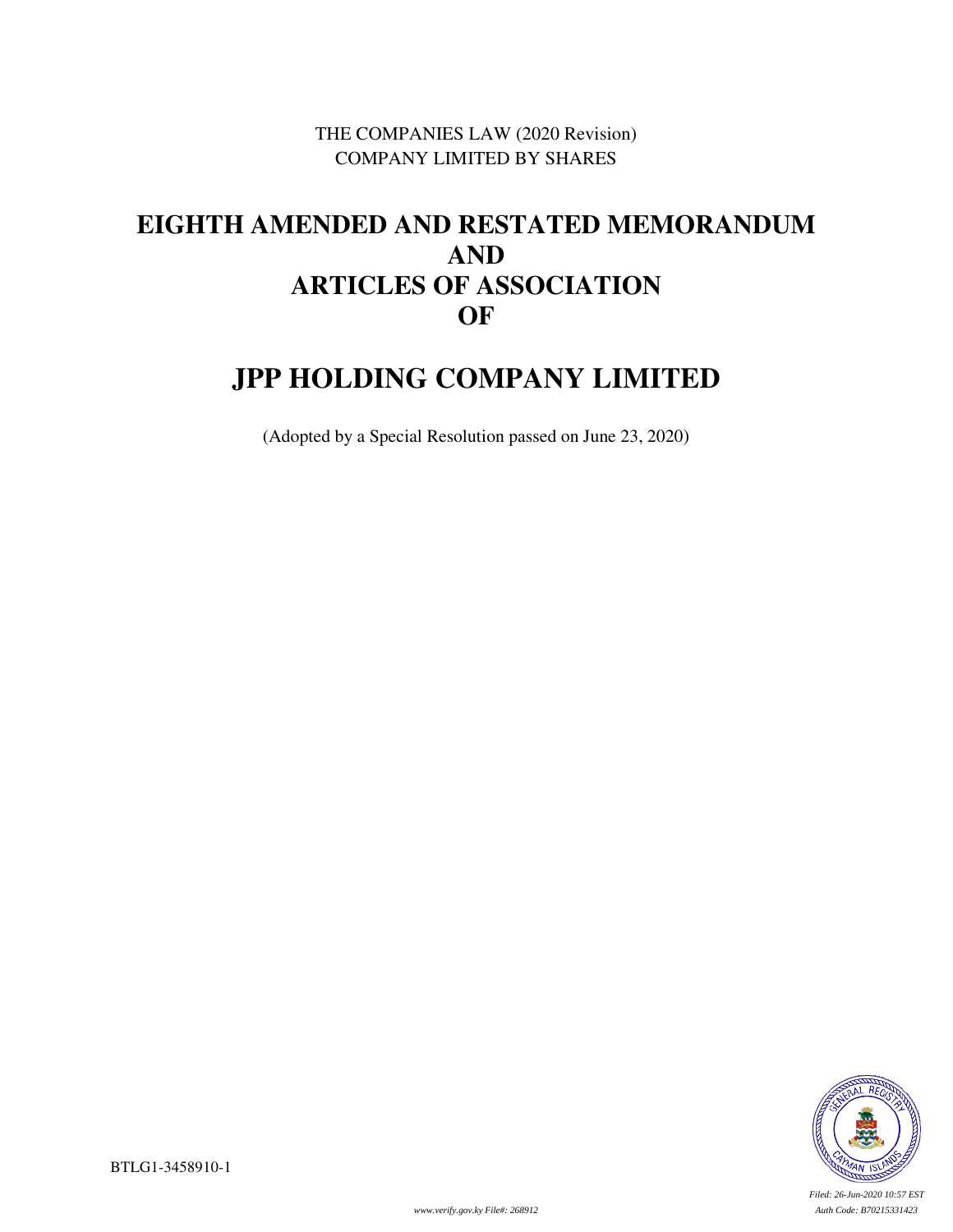# THE COMPANIES LAW (2020 Revision) Company Limited by Shares EIGHTH AMENDED AND RESTATED

# MEMORANDUM OF ASSOCIATION OF JPP HOLDING COMPANY LIMITED

(Adopted by a Special Resolution passed on June 23, 2020)

- 1. The name of the Company is **JPP Holding Company Limited**.
- 2. The Registered Office of the Company shall be at the offices of Intertrust Corporate Services (Cayman) Limited, 190 Elgin Avenue, George Town, Grand Cayman KY1-9005, British West Indies or at such other place as the Directors may from time to time decide.
- 3. The objects for which the Company is established are unrestricted and the Company shall have full power and authority to carry out any object not prohibited by any law as provided by the Companies Law (2020 Revision).
- 4. The Company shall have and be capable of exercising all the functions of a natural person of full capacity irrespective of any question of corporate benefit as provided by the Companies Law (2020 Revision).
- 5. Nothing in the preceding sections shall be deemed to permit the Company to carry on the business of a Bank or Trust Company without being licensed in that behalf under the provisions of the Banks & Trust Companies Law (as amended), or to carry on Insurance Business from within the Cayman Islands or the business of an Insurance Manager, Agent, Sub-agent or Broker without being licensed in that behalf under the provisions of the Insurance Law (as amended), or to carry on the business of Company Management without being licensed in that behalf under the provisions of the Companies Management Law (as amended).
- 6. The Company will not trade in the Cayman Islands with any person, firm or corporation except in furtherance of the business of the Company carried on outside the Cayman Islands; provided that nothing in this section shall be construed as to prevent the Company effecting and concluding contracts in the Cayman Islands, and exercising in the Cayman Islands all of its powers necessary for the carrying on of its business outside the Cayman Islands.
- 7. The liability of each Member is limited to the amount from time to time unpaid on such Member's shares.
- 8. The authorised share capital of the Company is New Taiwan Dollars 600,000,000 divided into 60,000,000 ordinary shares of a par value of New Taiwan Dollars 10.00 each provided always that subject to the provisions of the Companies Law (2020 Revision) and the Articles of Association the Company shall have power to redeem or purchase any of its shares and to sub-divide or consolidate the said shares or any of them and to issue all or any part of its capital whether original, redeemed, increased or reduced with or without any preference, priority or special privilege or subject to any postponement of rights or to any conditions or restrictions whatsoever and so that unless the conditions of issue shall otherwise expressly provide every issue of shares whether stated to be Ordinary, Preference or otherwise shall be subject to the powers on the part of the Company hereinbefore provided.
- 9. If the Company is registered as exempted, its operations will be carried on subject to the provisions of Section 174 of the Companies Law (2020 Revision).

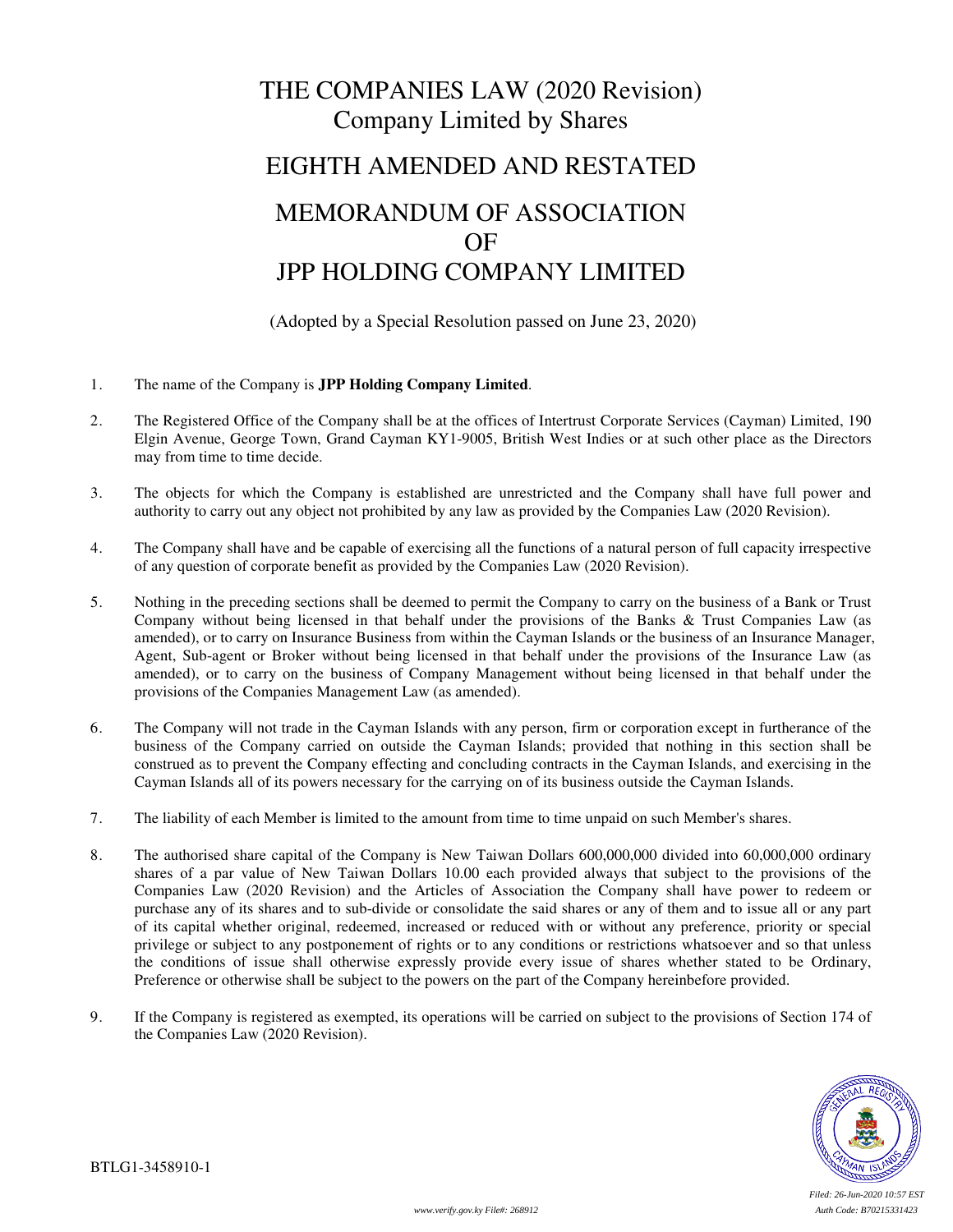THE COMPANIES LAW (2020 Revision) COMPANY LIMITED BY SHARES

# **EIGHTH AMENDED AND RESTATED ARTICLES OF ASSOCIATION OF JPP Holding Company Limited (Adopted by a Special Resolution passed on June 23, 2020)**



*Filed: 26-Jun-2020 10:57 EST*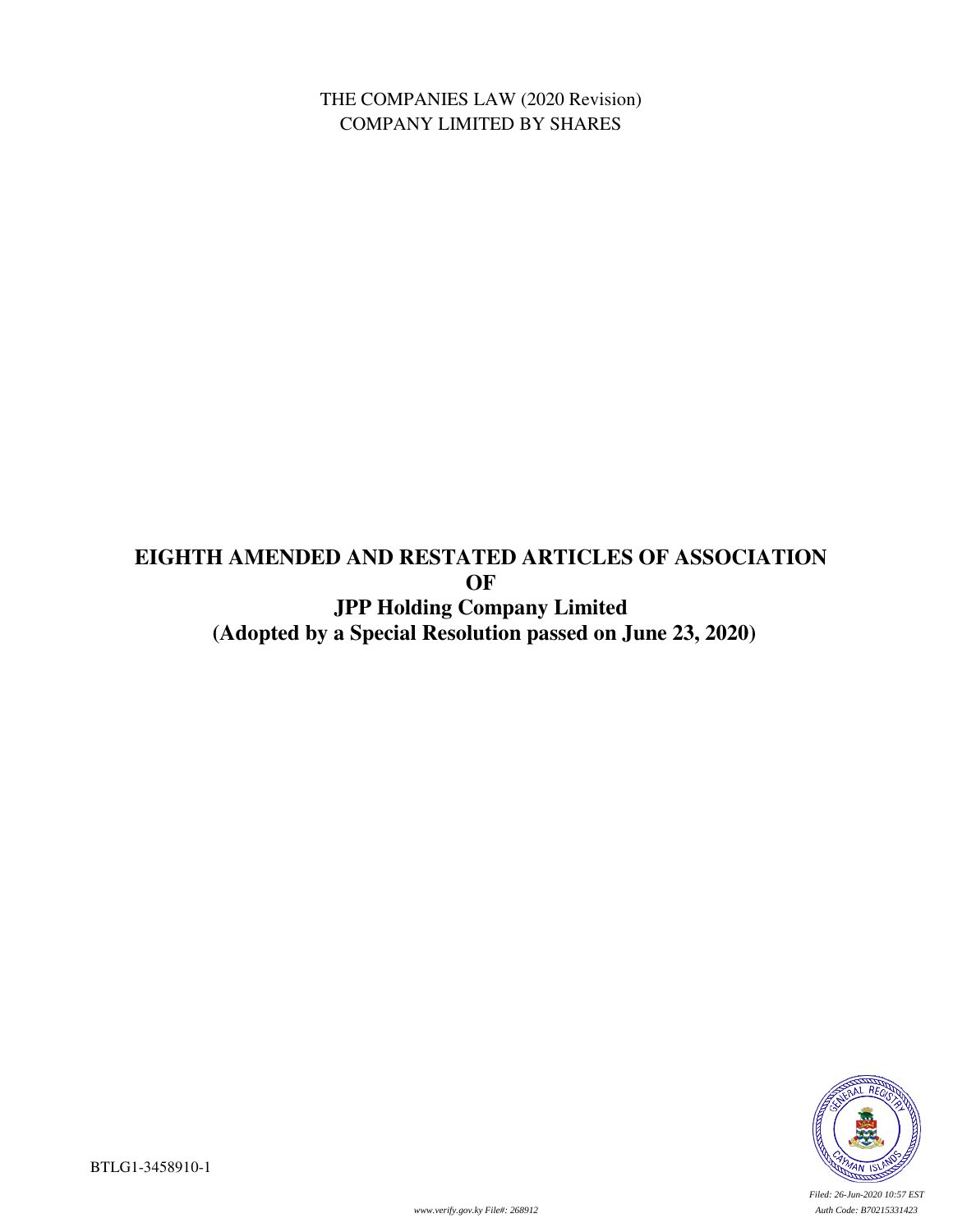# **TABLE OF CONTENTS**

**Table A INTERPRETATION**  1. Definitions **SHARES**  2. Power to Issue Shares 3. Redemption and Purchase of **Shares** 4. Rights Attaching to Shares 5. Share Certificates 6. Preferred Shares **REGISTRATION OF SHARES** 7. Register of Members 8. Registered Holder Absolute Owner 9. Transfer of Registered Shares 10. Transmission of Registered Shares **ORDINARY RESOLUTION, SPECIAL RESOLUTION AND SUPERMAJORITY RESOLUTION**  11. Alteration of Capital 12. Special Resolution and Supermajority Resolution 13. Variation of Rights Attaching to Shares **DIVIDENDS AND CAPITALISATION**  14. Dividends 15. Capital Reserve and Power to Set Aside Profits 16. Method of Payment 17. Capitalisation **MEETINGS OF MEMBERS** 18. Annual General Meetings 19. Extraordinary General

BTLG1-3458910-1

#### 20. Notice

- 21. Giving Notice
- 22. Postponement of General Meeting
- 23. Quorum and Proceedings at General Meetings
- 24. Chairman to Preside
- 25. Voting on Resolutions
- 26. Proxies
- 27. Proxy Solicitation
- 28. Dissenting Member's Appraisal Right
- 29. Shares that May Not be Voted
- 30. Voting by Joint Holders of Shares
- 31. Representation of Corporate Member
- 32. Adjournment of General Meeting
- 33. Directors Attendance at General Meetings

#### **DIRECTORS AND OFFICERS**

- 34. Number and Term of Office of Directors
- 35. Election of Directors
- 36. Removal of Directors
- 37. Vacation of Office of **Director**
- 38. Compensation of Directors
- 39. Defect in Election of **Director**
- 40. Directors to Manage Business
- 41. Powers of the Board of **Directors**
- 42. Register of Directors and **Officers**
- 43. Officers
- 44. Appointment of Officers
- 45. Duties of Officers
- 46. Compensation of Officers
- 47. Conflict of Interest
- 48. **Indemnification and**  Exculpation of Directors and Officers

# **MEETINGS OF THE BOARD OF DIRECTORS**

- 49. Board Meetings
- 50. Notice of Board Meetings
- 51. Participation in Meetings by Video Conference
- 52. Quorum at Board Meetings
- 53. Board to Continue in the Event of Vacancy
- 54. Chairman to Preside
- 55. Validity of Prior Acts of the Board

#### **CORPORATE RECORDS**

- 56. Minutes
- 57. Register of Mortgages and Charges
- 58. Form and Use of Seal

# **TENDER OFFER AND ACCOUNTS**

- 59. Tender Offer
- 60. Books of Account
- 61. Financial Year End
- **AUDIT COMMITTEE**  62. Number of Committee
- Members
- 63. Power of Audit **Committee**

# **VOLUNTARY DISSOLUTION AND WINDING-UP**

- 64. Voluntary Dissolution and Winding-Up **CHANGES TO CONSTITUTION**
- 65. Changes to Articles

#### **LITIGIOUS AND NON-Litigious AGENT**

- 66. Appointment of Litigious and Non-Litigious Agent **OTHERS**
- 67. ROC Securities Laws and Regulations AL REG
- 68. Delisting Resulted  $\lim_{x \to 0}$ Certain Events
- 69. Special Responsibilities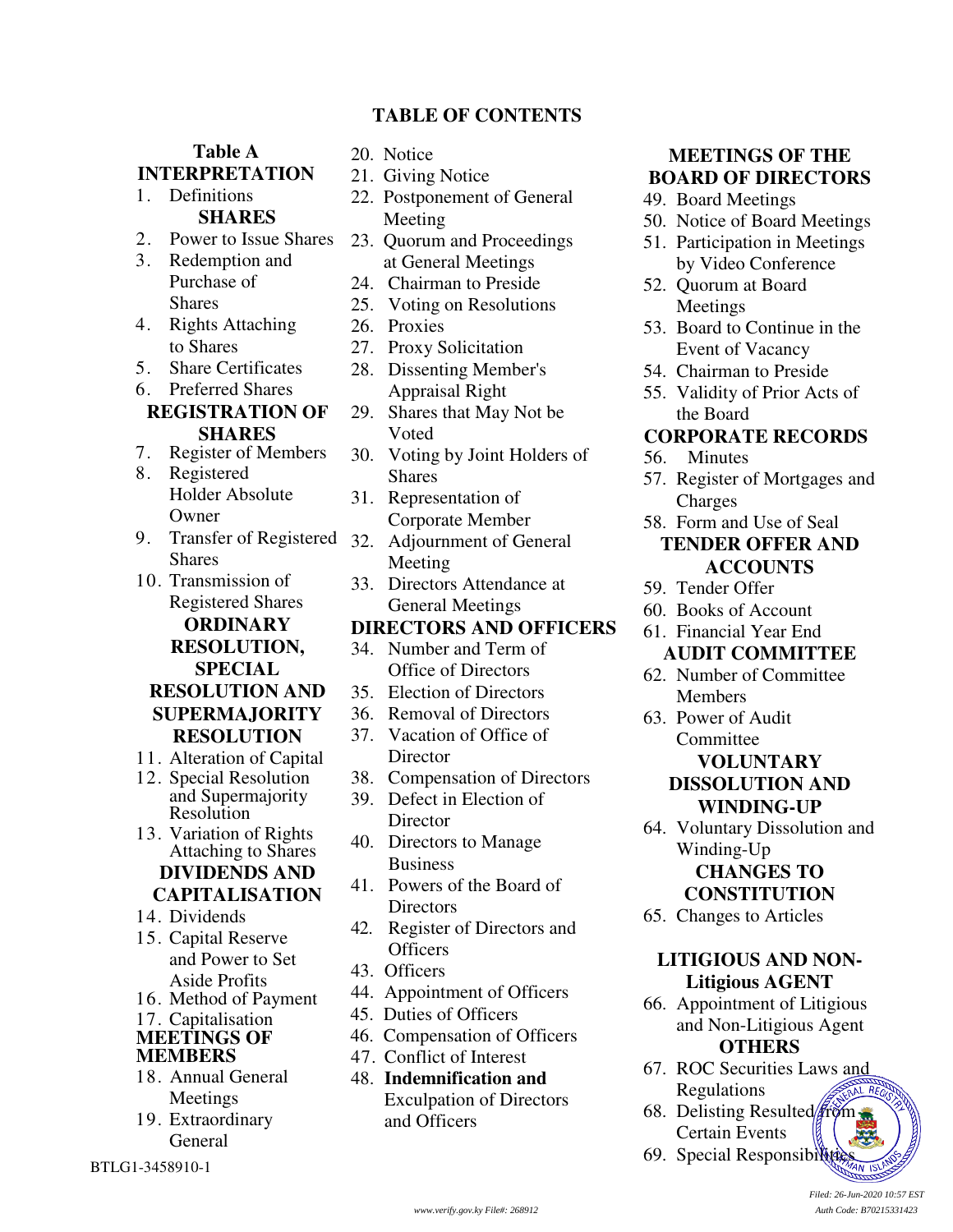# THE COMPANIES LAW (2020 Revision) COMPANY LIMITED BY SHARES **EIGHTH AMENDED AND RESTATED ARTICLES OF ASSOCIATION OF JPP Holding Company Limited**

# **(Adopted by a Special Resolution passed on June 23, 2020)**

#### **Table A**

The regulations in Table A in the First Schedule to the Law (as defined below) do not apply to the Company.

#### **INTERPRETATION**

#### **1. Definitions**

**1.1** In these Amended and Restated Articles, the following words and expressions shall, where not inconsistent with the context, have the following meanings, respectively:

| Applicable Law                         | the Applicable Public Company Rules, the Law or<br>such other rules or legislation applicable to the<br>Company;                                                                                                                                                                                                                                                                                                                                                                                                                                                      |
|----------------------------------------|-----------------------------------------------------------------------------------------------------------------------------------------------------------------------------------------------------------------------------------------------------------------------------------------------------------------------------------------------------------------------------------------------------------------------------------------------------------------------------------------------------------------------------------------------------------------------|
| <b>Applicable Public Company Rules</b> | the ROC laws, rules and regulations (including,<br>without limitation, the Company Law of the ROC,<br>the Securities and Exchange Law of the ROC, the<br>rules and regulations promulgated by the FSC, the<br>rules and regulations promulgated by the TPEx and<br>the rules and regulations promulgated by the TSE,<br>as amended from time to time) affecting public<br>reporting companies or companies listed on any<br>ROC stock exchange or securities market that from<br>time to time are required by the relevant regulator<br>as applicable to the Company; |
| Articles                               | the Articles of Association as altered from time to<br>time;                                                                                                                                                                                                                                                                                                                                                                                                                                                                                                          |
| <b>Audit Committee</b>                 | the audit committee of the Board, which shall<br>comprise solely of all the Independent Directors<br>of the Company;                                                                                                                                                                                                                                                                                                                                                                                                                                                  |
| Board                                  | the board of directors appointed or elected pursuant<br>to the Articles and acting at a meeting of directors<br>at which there is a quorum in accordance with the<br>Articles;                                                                                                                                                                                                                                                                                                                                                                                        |
| <b>Capital Reserve</b>                 | for the purpose of the Articles only, comprises of<br>the premium paid on the issuance of any share a<br>from<br>income<br>endowments<br>received<br>w                                                                                                                                                                                                                                                                                                                                                                                                                |
| $10-1$                                 | MAN ISLP                                                                                                                                                                                                                                                                                                                                                                                                                                                                                                                                                              |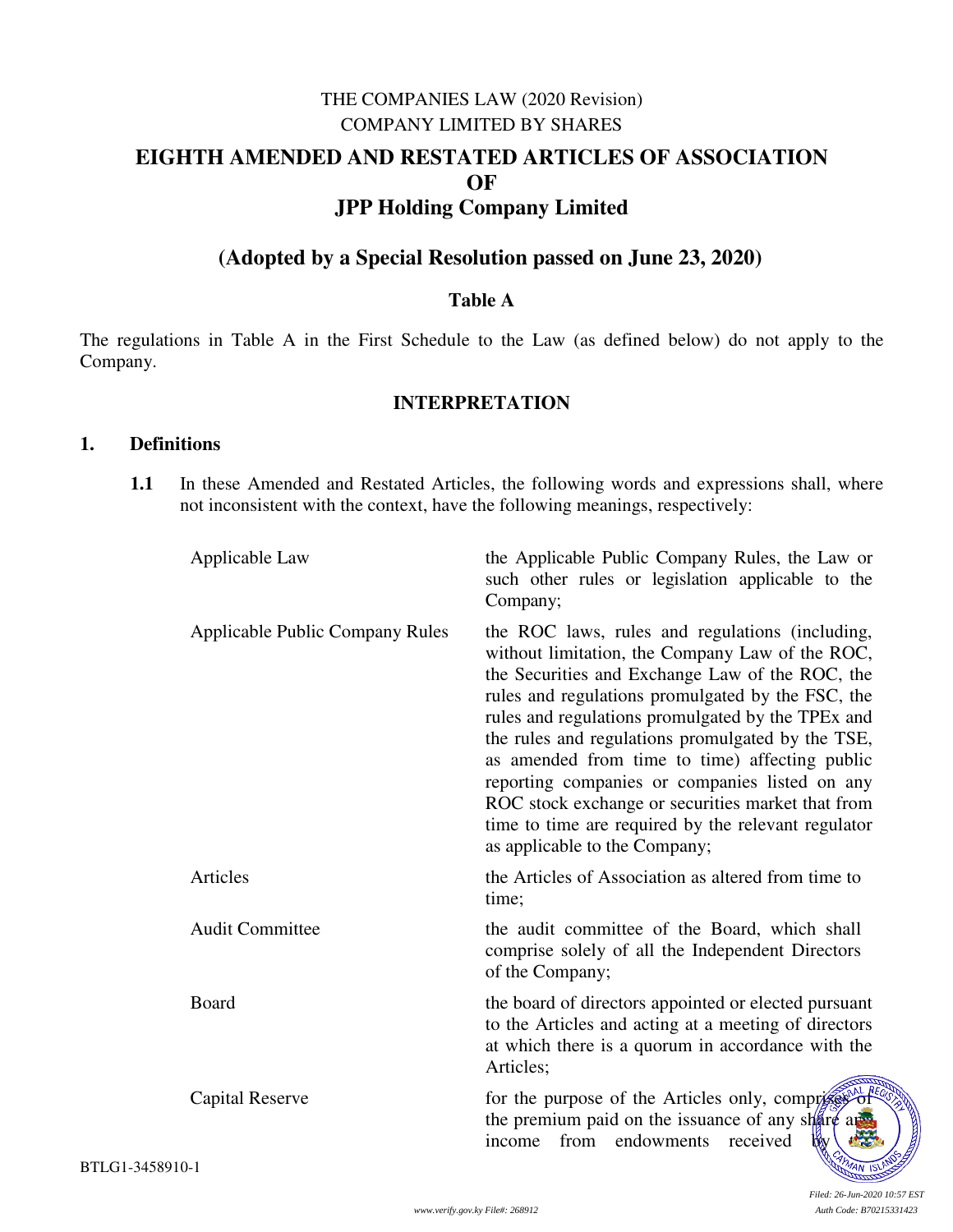|                                                        | Company under the Law;                                                                                                                                                                                                                                                                                                                                                    |
|--------------------------------------------------------|---------------------------------------------------------------------------------------------------------------------------------------------------------------------------------------------------------------------------------------------------------------------------------------------------------------------------------------------------------------------------|
| Chairman                                               | the Director elected amongst all the Directors as<br>the chairman of the Board;                                                                                                                                                                                                                                                                                           |
| Company                                                | JPP Holding Company Limited;                                                                                                                                                                                                                                                                                                                                              |
| <b>Compensation Committee</b>                          | a committee of the Board, which shall be<br>comprised of professional individuals and having<br>the functions, in each case, prescribed by the<br><b>Applicable Public Company Rules;</b>                                                                                                                                                                                 |
| <b>Cumulative Voting</b>                               | the voting mechanism for an election of Directors<br>as described in Article 35.2 hereof;                                                                                                                                                                                                                                                                                 |
| Directors                                              | the directors for the time being of the Company<br>and shall include any and all Independent<br>Directory(s);                                                                                                                                                                                                                                                             |
| Dissenting Member                                      | has the meaning given thereto in Article 28.2;                                                                                                                                                                                                                                                                                                                            |
| <b>Electronic Record</b>                               | has the same meaning as in the Electronic<br>Transactions Law;                                                                                                                                                                                                                                                                                                            |
| <b>Electronic Transactions Law</b>                     | the Electronic Transactions Law (2003 Revision)<br>of the Cayman Islands;                                                                                                                                                                                                                                                                                                 |
| <b>ESM</b>                                             | the emerging stock market of the ROC;                                                                                                                                                                                                                                                                                                                                     |
| Family Relationship within Second<br>Degree of Kinship | in respect of a person, means another person who<br>is related to the first person either by blood or by<br>marriage of a member of the family and within<br>the second degree shall include the parents,<br>siblings, grandparents, children and grandchildren<br>of the first person as well as the parents, siblings<br>and grandparents of the first person's spouse; |
| <b>FSC</b>                                             | the Financial Supervisory Commission of the<br>ROC;                                                                                                                                                                                                                                                                                                                       |
| <b>Independent Directors</b>                           | the Directors who are elected as "Independent"<br>Directors" in accordance with the Applicable<br>Public Company Rules or the Articles;                                                                                                                                                                                                                                   |
| Law                                                    | The Companies Law (2020 Revision) of the<br>Cayman Islands and every modification,<br>reenactment or revision thereof for the time being<br>in force;                                                                                                                                                                                                                     |
| Litigious and Non-Litigious Agent                      | a person appointed by the Company pursuant to<br>the Applicable Law as the Company's process<br>agent for purposes of service of documents in the<br>relevant jurisdiction<br>and<br>the<br>Company's<br>responsible person in the ROC under the<br>Securities and Exchange Law of the ROC;                                                                               |
| <b>Market Observation Post System</b>                  | the public company reporting system maintained<br>by the TSE;                                                                                                                                                                                                                                                                                                             |
| $10-1$                                                 |                                                                                                                                                                                                                                                                                                                                                                           |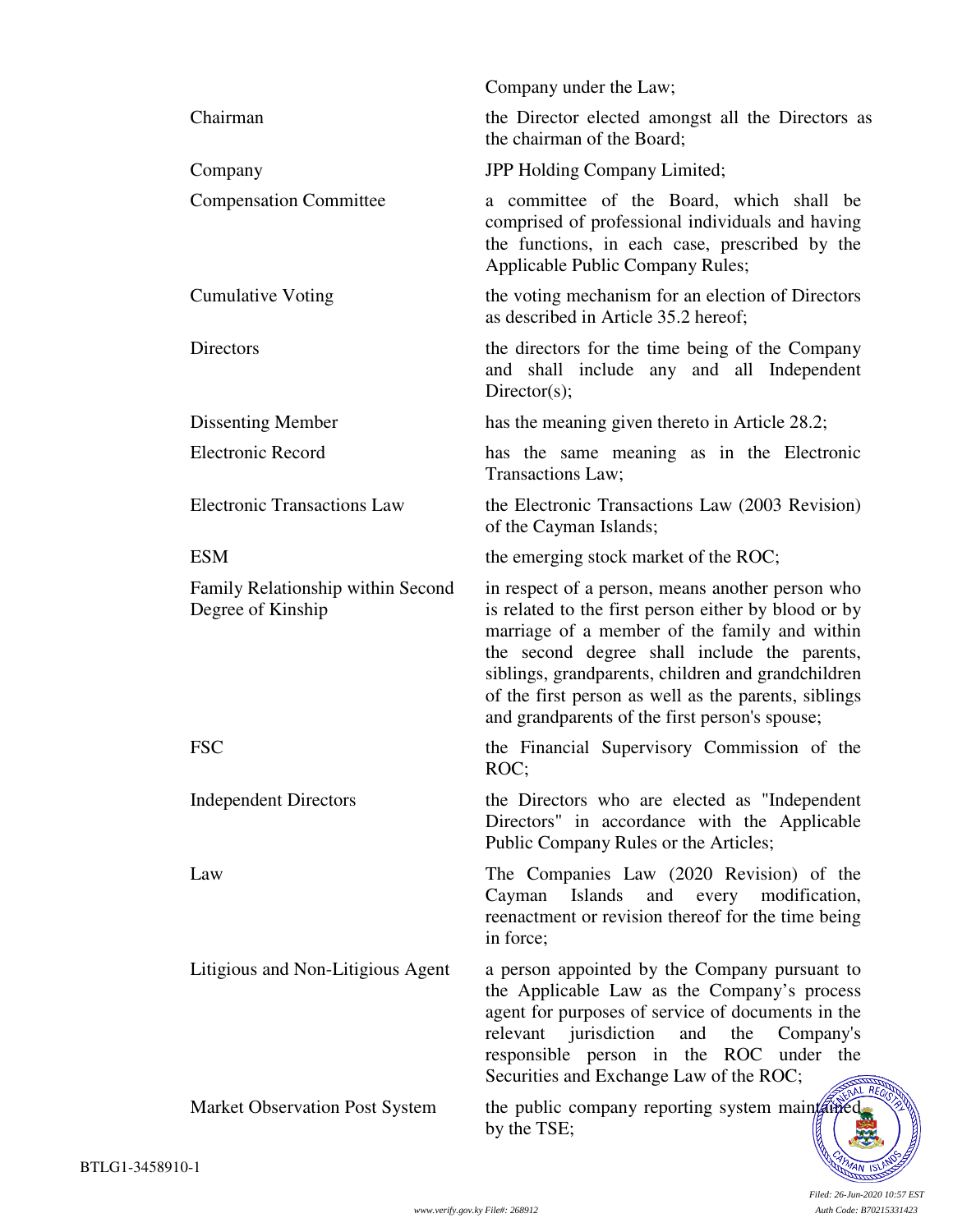| Member                             | the person registered in the Register of Members<br>as the holder of shares in the Company and, when<br>two or more persons are so registered as joint<br>holders of shares, means the person whose name<br>stands first in the Register of Members as one of<br>such joint holders or all of such persons, as the<br>context so requires; |
|------------------------------------|--------------------------------------------------------------------------------------------------------------------------------------------------------------------------------------------------------------------------------------------------------------------------------------------------------------------------------------------|
| Memorandum                         | the memorandum of association of the Company;                                                                                                                                                                                                                                                                                              |
| Merger                             | means:<br>(a) a "merger" or "consolidation" as defined under<br>the Law; or                                                                                                                                                                                                                                                                |
|                                    | (b) other forms of mergers and acquisitions which<br>fall within the definition of "merger and/or<br>consolidation" under the Applicable Public<br>Company Rules;                                                                                                                                                                          |
| month                              | calendar month;                                                                                                                                                                                                                                                                                                                            |
| Notice                             | written notice as further provided in the Articles<br>unless otherwise specifically stated;                                                                                                                                                                                                                                                |
| Officer                            | any person appointed by the Board to hold an<br>office in the Company;                                                                                                                                                                                                                                                                     |
| <b>Ordinary Resolution</b>         | a resolution passed at a general meeting (or, if so<br>specified, a meeting of Members holding a class<br>of shares) of the Company by not less than a<br>simple majority of the votes cast;                                                                                                                                               |
| <b>Preferred Shares</b>            | has the meaning given thereto in Article 6;                                                                                                                                                                                                                                                                                                |
| Private Placement                  | means, for so long as the shares are traded on the<br>ESM or listed on the TPEx or the TSE, the<br>private placement by the Company of shares or<br>other securities of the Company as permitted by<br>the Applicable Public Company Rules;                                                                                                |
| Register of Directors and Officers | the register of directors and officers referred to in<br>Article 42 hereof;                                                                                                                                                                                                                                                                |
| <b>Register of Members</b>         | the register of members of the Company<br>maintained in accordance with the Law and (as<br>long as the shares of the Company are traded on<br>the ESM or listed on the TPEx or the TSE) the<br>Applicable Public Company Rules;                                                                                                            |
| <b>Registered Office</b>           | the registered office for the time being of the<br>Company;                                                                                                                                                                                                                                                                                |
| <b>Related Parties</b>             | has the meaning as set out in No. 24 of the<br>International Accounting Standard.                                                                                                                                                                                                                                                          |
| <b>Restricted Shares</b>           | has the meaning given thereto in Article $2.5$ .                                                                                                                                                                                                                                                                                           |
| <b>ROC</b><br>$0 - 1$              | Taiwan, the Republic of China;                                                                                                                                                                                                                                                                                                             |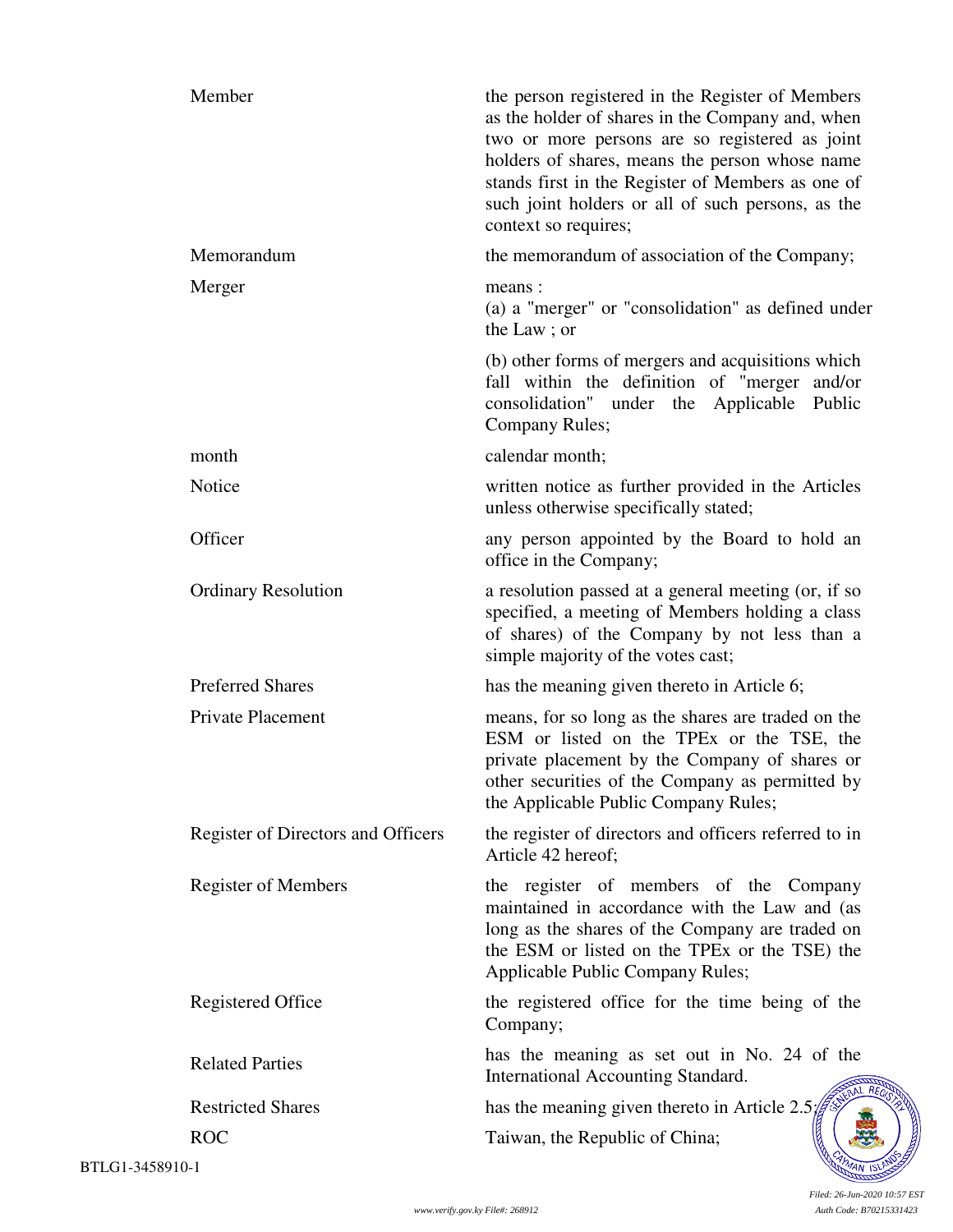| Seal                      | the common seal or any official or duplicate seal<br>of the Company;                                                                                                                                                                                                                                                                                                                                                                          |
|---------------------------|-----------------------------------------------------------------------------------------------------------------------------------------------------------------------------------------------------------------------------------------------------------------------------------------------------------------------------------------------------------------------------------------------------------------------------------------------|
| Secretary                 | the person appointed to perform any or all of the<br>duties of secretary of the Company and includes<br>any deputy or assistant secretary and any person<br>appointed by the Board to perform any of the<br>duties of the Secretary;                                                                                                                                                                                                          |
| share $(s)$               | share(s) of par value New Taiwan Dollars 10.00<br>each in the Company;                                                                                                                                                                                                                                                                                                                                                                        |
| <b>Share Swap</b>         | a 100% share swap as defined in the ROC<br>Business Mergers and Acquisitions Act whereby<br>a company (the "Acquiring Company") acquires<br>all the issued and outstanding shares of another<br>company with the consideration being the shares<br>of the Acquiring Company, cash or other assets;                                                                                                                                            |
| <b>Special Resolution</b> | Subject to the Law, means a resolution passed at a<br>general meeting of the Company by a majority of<br>at least two-thirds of the votes cast by such<br>Members who, being entitled to do so, vote in<br>person or by their proxies, or, in the case of<br>Members that are corporations or other non-<br>natural person, by their duly authorised<br>representatives by computing the number of votes<br>to which each Member is entitled; |
| Spin-off                  | a spin-off as defined in the ROC Business<br>Mergers and Acquisitions Act whereby a<br>company transfers a part or all of its business that<br>may be operated independently to an existing<br>company or newly incorporated company (the<br>"Acquirer") with the consideration being the<br>shares of the Acquirer, cash or other assets;                                                                                                    |
| Subsidiary                | with respect to any company, $(1)$ the entity, more<br>than one half of whose total number of the issued<br>voting shares or the total amount of the share<br>capital are directly or indirectly held by such<br>company; or (2) the entity that such company has<br>a direct or indirect control over its personnel,<br>financial or business operation; ;                                                                                   |
| Supermajority Resolution  | a resolution passed by a majority vote of the<br>Members present at a general meeting attended<br>by Members who represent two-thirds or more of<br>the total issued shares or, if the total number of<br>shares represented by the Members present at the<br>general meeting is less than two-thirds of the total RE<br>issued shares, but more than one half of the total<br>issued shares, means instead, a resolution passed              |
| 10-1                      |                                                                                                                                                                                                                                                                                                                                                                                                                                               |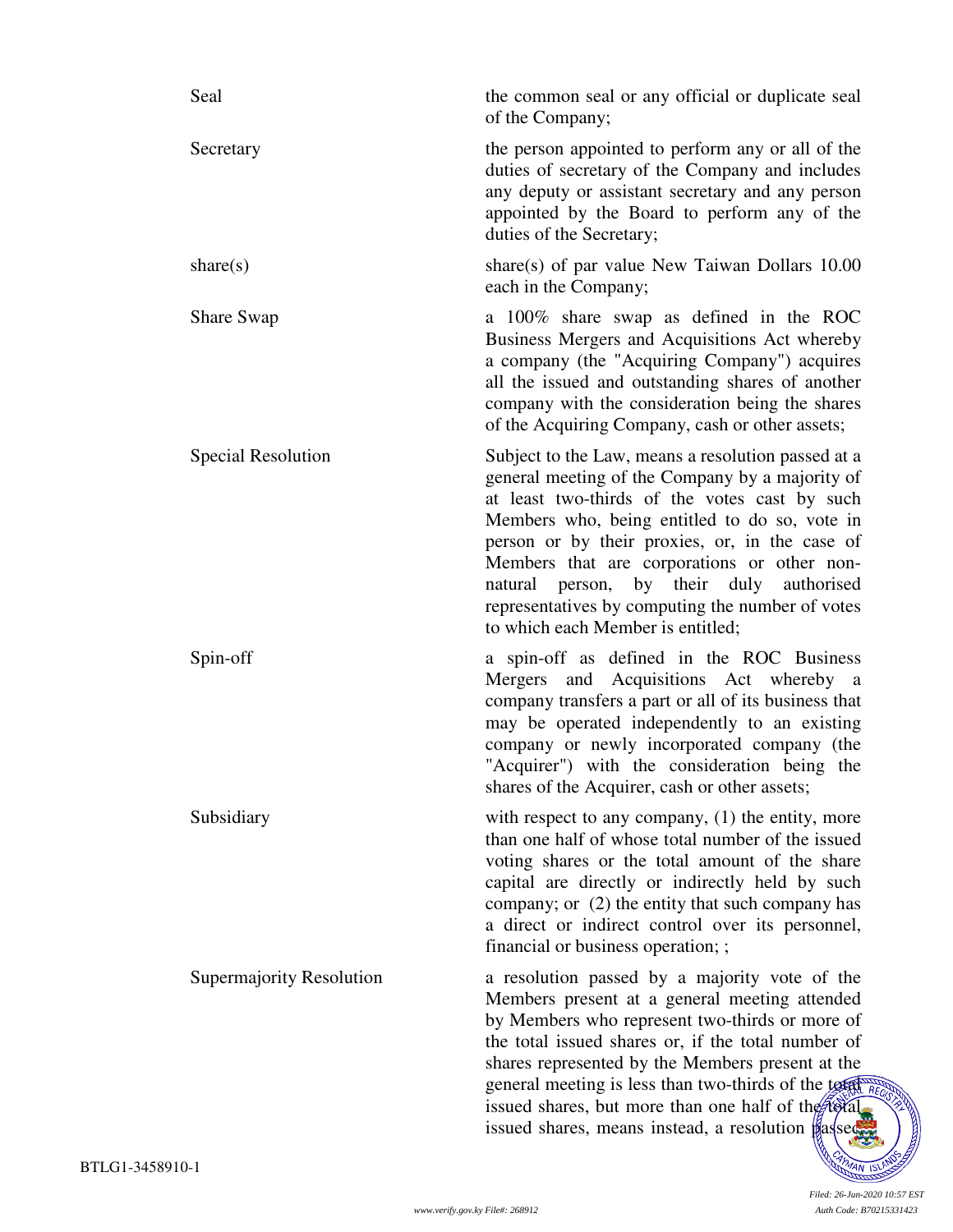|                        | by two-thirds or more of votes cast by the<br>Members present at such general meeting; |
|------------------------|----------------------------------------------------------------------------------------|
| <b>Treasury Shares</b> | means shares of the Company held in treasury<br>pursuant to the Law and the Articles;  |
| <b>TDCC</b>            | the Taiwan Depository & Clearing Corporation;                                          |
| <b>TPEx</b>            | the Taipei Exchange;                                                                   |
| <b>TSE</b>             | the Taiwan Stock Exchange Corporation; and                                             |
| year                   | calendar year.                                                                         |

**1.2** In the Articles, where not inconsistent with the context:

- (a) words denoting the plural number include the singular number and vice versa;
- (b) words denoting the masculine gender include the feminine and neuter genders;
- (c) words importing persons include companies, associations or bodies of persons whether corporate or not;
- (d) the words:-
	- (i) "may" shall be construed as permissive; and
	- (ii) "shall" shall be construed as imperative;
- (e) "written" and "in writing" include all modes of representing or reproducing words in visible form, including the form of an Electronic Record;
- (f) a reference to statutory provision shall be deemed to include any amendment or reenactment thereof;
- (g) unless otherwise provided herein, words or expressions defined in the Law shall bear the same meaning in the Articles; and
- (h) Section 8 of the Electronic Transactions Law shall not apply to the extent that it imposes obligations or requirements in addition to those set out in the Articles.
- **1.3** Headings used in the Articles are for convenience only and are not to be used or relied upon in the construction hereof.

# **SHARES**

# **2. Power to Issue Shares**

- **2.1** Subject to the the Applicable Law, Articles and any resolution of the Members to the contrary, and without prejudice to any special rights previously conferred on the holders of any existing shares or class of shares, the Board shall have the power to issue any unissued shares of the Company on such terms and conditions as it may determine and any shares or class of shares (including the issue or grant of options, warrants and other rights, renounceable or otherwise in respect of shares) may be issued with such preferred, deferred or other special rights or such restrictions, whether in regard to dividend, voting, return of capital, or otherwise as the Company may by resolution of the Members prescribe, provided that no share shall be issued at a discount except in accordance with the Law and the Applicable Public Company Rules. Reg
- **2.2** Unless otherwise provided in the Articles, the issue of new shares of the Company shall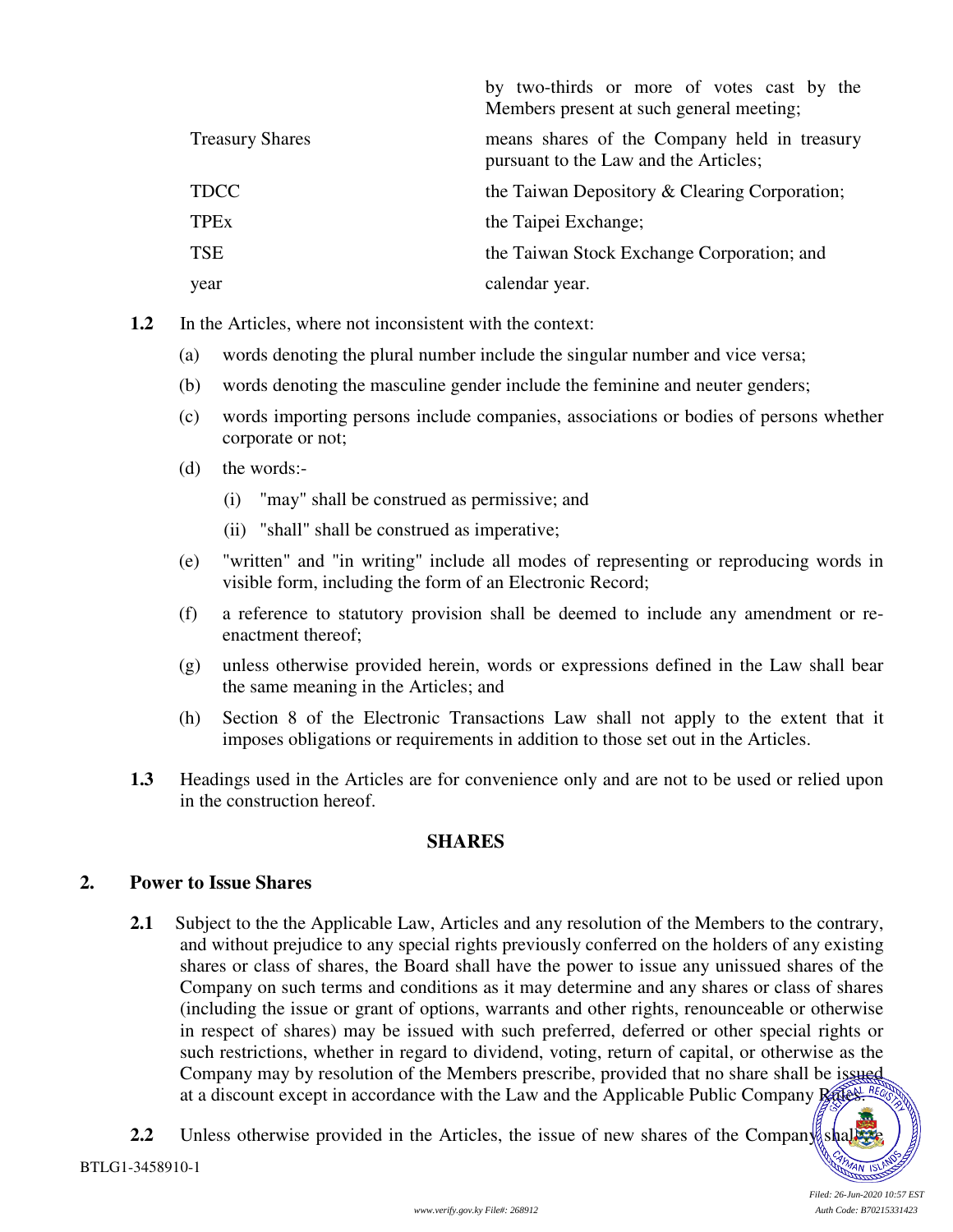approved by a majority of the Directors at a meeting attended by two-thirds or more of the total number of the Directors. The issue of new shares shall at all times be subject to the sufficiency of the authorized capital of the Company.

- **2.3** After the application for trading of the shares on the ESM has been approved by the TPEx or the TSE, where the Company increases its issued share capital by issuing new shares for cash consideration in the ROC, the Company shall allocate 10% of the total amount of the new shares to be issued, for offering in the ROC to the public ("**Public Offering Portion**") unless it is not necessary or appropriate, as determined by the FSC or the TPEx or the TSE for the Company to conduct the aforementioned public offering or otherwise provided by Applicable Law. However, if a percentage higher than the aforementioned 10% is resolved by the Members in a general meeting by Ordinary Resolution to be offered, the percentage determined by such resolution shall prevail and shares corresponding to such percentage shall be reserved as Public Offering Portion. The Company may also reserve 10% to 15% of such new shares for subscription by the employees of the Company and its Subsidiaries (the "**Employee Subscription Portion**"). The Company may prohibit such employees from transferring the shares so subscribed within a certain period; provided, however, that such a period cannot be more than two years.
- **2.4** Unless otherwise resolved by the Members in general meeting by Ordinary Resolution, where the Company increases its issued share capital by issuing new shares for cash consideration pursuant to Article 2.3 hereof, after allocation of the Public Offering Portion, including, for the avoidance of doubt, any percentage in excess of 10% of the total amount of the new shares to be issued for offering in the ROC to the public as resolved by the Members in general meeting be offered pursuant to Article 2.3, and the Employee Subscription Portion pursuant to Article 2.3 hereof, the Company shall make a public announcement and notify each Member that he is entitled to exercise a pre-emptive right to purchase his pro rata portion of the remaining new shares, to be issued in the capital increase for cash consideration. The Company shall state in such announcement and notices to the Members the procedures for exercising such pre-emptive rights. Where an exercise of the pre-emptive right may result in fractional entitlement of a Member, the entitlements (including fractional entitlements) of two or more Members may be combined to jointly subscribe for one or more whole new shares in the name of a single Member, subject to compliance with such directions and terms and conditions as determined by the Board and the Applicable Public Company Rules. If the total number of the new shares to be issued has not been fully subscribed for by the Members within the prescribed period, the Company may consolidate such shares into the public offering tranche or offer any un-subscribed new shares to a specific person or persons in such manner as is consistent with the Applicable Public Company Rules.

 If any person who has subscribed the new shares (by exercising the aforesaid pre-emptive right of Members or subscribing the Public Offering Portion or the Employee Subscription Portion) fails to pay when due any amount of the subscription price in relation to such newlyissued shares within the payment period as determined by the Company, the Company shall fix a period of no less than one month and call for payment of the subscription price or the Company may declare a forfeiture of such subscription. No forfeiture of such subscription shall be declared as against any such person unless the amount due thereon shall remain unpaid for such period after such demand has been made. [Notwithstanding the provisions of the preceding sentence, forfeiture of the subscription may be declared without the demand process if the payment period for subscription price set by the Company is one month or longer.] Upon forfeiture of the subscription, the shares remaining unsubscribed to shall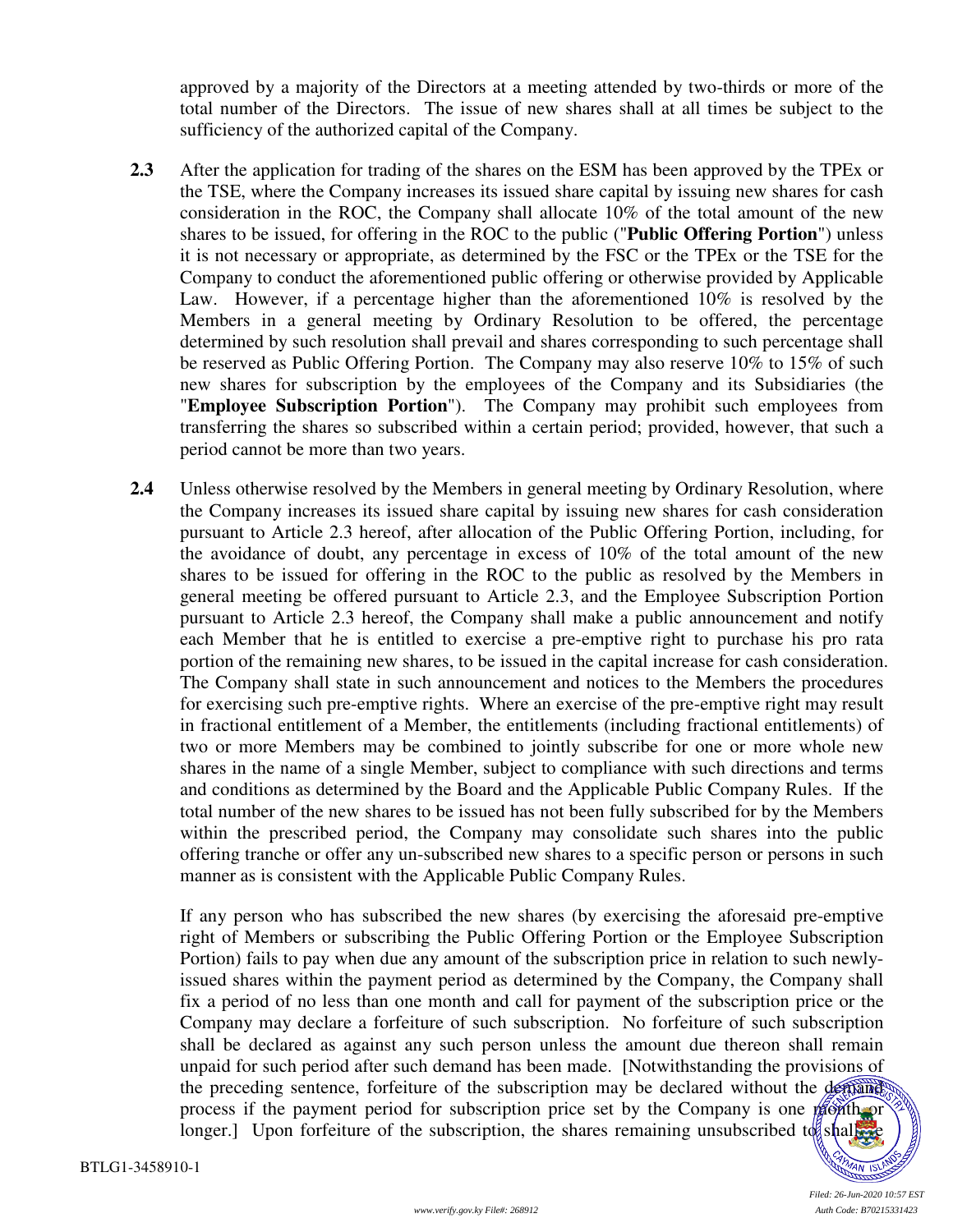offered for subscription in such manner as is consistent with the Applicable Public Company Rules.

- **2.5** Subject to the Applicable Law, the Company may issue new shares with restricted rights ("**Restricted Shares**") to employees of the Company and its Subsidiaries with the sanction of a Supermajority Resolution provided that Article 2.3 hereof shall not apply in respect of the issue of such shares. For so long as the shares are traded on the ESM or listed on the TPEx or the TSE, the terms of issue of Restricted Shares, including but not limited to the number of Restricted Shares so issued, issue price of Restricted Shares and other related matters shall be in accordance with the rules promulgated by the competent authority of securities of the ROC.
- **2.6** The pre-emptive right of employees under Article 2.3 and the pre-emptive right of Members under Article 2.4 shall not apply in the event that new shares are issued due to the following reasons or for the following purposes: in connection with a Merger, spin-off, or pursuant to any reorganization of the Company;
	- (a) in connection with a Merger, Share Swap, Spin-off, or pursuant to any reorganization of the Company;
	- (b) in connection with meeting the Company's obligations under share subscription warrants and/or options, including those rendered in Articles 2.8 and 2.11 hereof;
	- (c) in connection with the issue of Restricted Shares in accordance with Article 2.5 hereof;
	- (d) in connection with meeting the Company's obligations under convertible bonds or corporate bonds vested with rights to acquire shares;
	- (e) in connection with meeting the Company's obligations under Preferred Shares vested with rights to acquire shares;
	- (f) in connection with the issue of shares in accordance with Article 14.6; or
	- (g) in connection with Private Placement of the securities issued by the Company.
- **2.7** The Company shall not issue any unpaid shares or partly paid shares.
- **2.8** Notwithstanding Article 2.5 hereof, the Company may, upon approval by a majority of the Directors at a meeting attended by two-thirds or more of the total number of the Directors, adopt one or more employee incentive programmes and may issue shares or options, warrants or other similar instruments, to employees of the Company and its Subsidiaries.
- **2.9** Options, warrants or other similar instruments issued in accordance with Article 2.8 above are not transferable save by inheritance.
- **2.10** Directors of the Company and its Subsidiaries shall not be eligible for Restricted Shares pursuant to Article 2.5 hereof or the incentive programmes pursuant to Article 2.8 hereof, provided that directors who are also employees of the Company or its Subsidiaries may subscribe for Restricted Shares or participate in an incentive programme in their capacity as an employee and not as a director of the Company or its Subsidiaries. **AL REGIL**
- **2.11** The Company may enter into agreements with employees of the Company and the company employees of its Subsidiaries in relation to the incentive programme approved pursuants to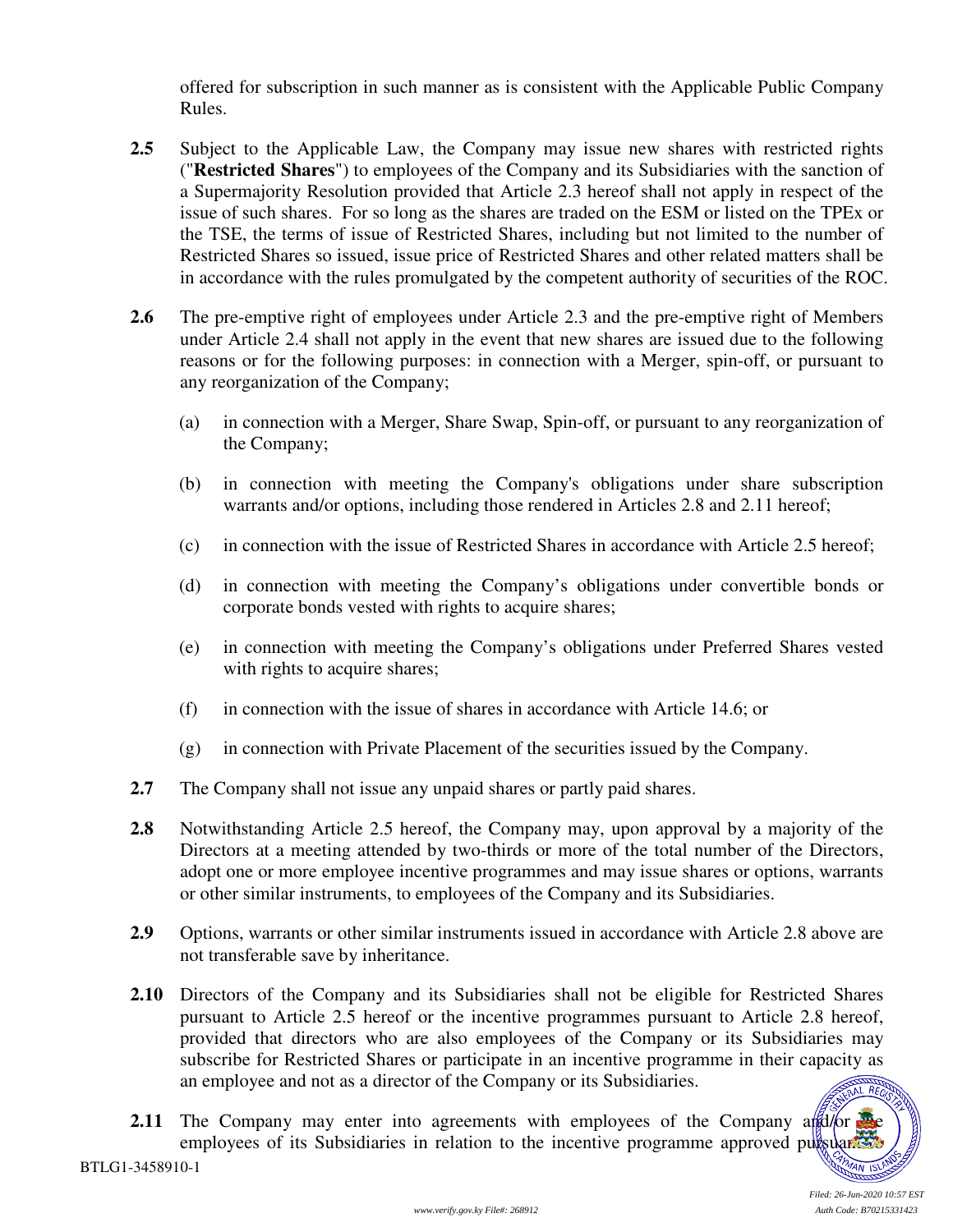Article 2.8 above, whereby employees may subscribe for, within a specific period, a specific number of the shares. The terms and conditions of such agreements shall be no less restrictive on the relevant employee than the terms specified in the applicable incentive programme.

#### **3. Redemption and Purchase of Shares**

- **3.1** Subject to the Law, the Company is authorised to issue shares which are to be redeemed or are liable to be redeemed at the option of the Company or a Member.
- **3.2** The Company is authorised to make payments in respect of the redemption of its shares out of capital or out of any other account or fund authorised for this purpose in accordance with the Law.
- **3.3** The redemption price of a redeemable share, or the method of calculation thereof, shall be fixed by the Board at or before the time of issue.
- **3.4** Every share certificate relating to redeemable share shall indicate that the share is redeemable.
- **3.5** Subject to the Applicable Law and the Articles, the Company may, upon approval by a majority of the Directors at a meeting attended by two-thirds or more of the total number of the Directors, purchase its own shares (including any redeemable shares) on such terms and in such manner as the Directors may determine and hold them as Treasury Shares in accordance with the Applicable Law PROVIDED THAT if any purchase of the Company's own shares involves any immediate cancellation of shares of the Company, such repurchase of shares is subject to approval by the Members by way of an Ordinary Resolution and the number of shares of the Company to be cancelled shall be allocated among all the Members as of the date of such cancellation on a pro rata basis (as rounded up or down to the nearest whole number as determined by the Directors) based on the then prevailing percentage of shareholding of the Members, unless otherwise provided for in the Law or the Applicable Public Company Rules.

Upon approval by Members by way of an Ordinary Resolution to repurchase and cancel shares of the Company, the repurchase price may be paid in any manner authorized by the Law, including in cash or in kind, provided that where any repurchase price is to be paid in kind, the monetary equivalent value of such payment in kind shall be (a) assessed by an ROC certified public accountant before being submitted by the Board to the Members for approval as part of the Ordinary Resolution authorizing the repurchase and cancellation of shares of the Company; and (b) agreed to individually by each Member who will be receiving the repurchase price in kind. Without prejudice to this Article 3.5, in the case of a repurchase of shares by the Company for purposes of changing the currency denomination of share capital of the Company, consent of the holders of the shares subject to such repurchase shall not be required.

**3.6** In the event that the Company proposes to purchase any share traded on the ESM or listed on the TPEx or the TSE pursuant to the preceding Article, the resolution of the Board approving such proposal and the implementation thereof should be reported to the Members in the next general meeting in accordance with the Applicable Public Company Rules. Such reporting obligation shall also apply even if the Company does not implement the proposal to purchase its shares traded on the ESM or listed on the TPEx or the TSE for any reason.

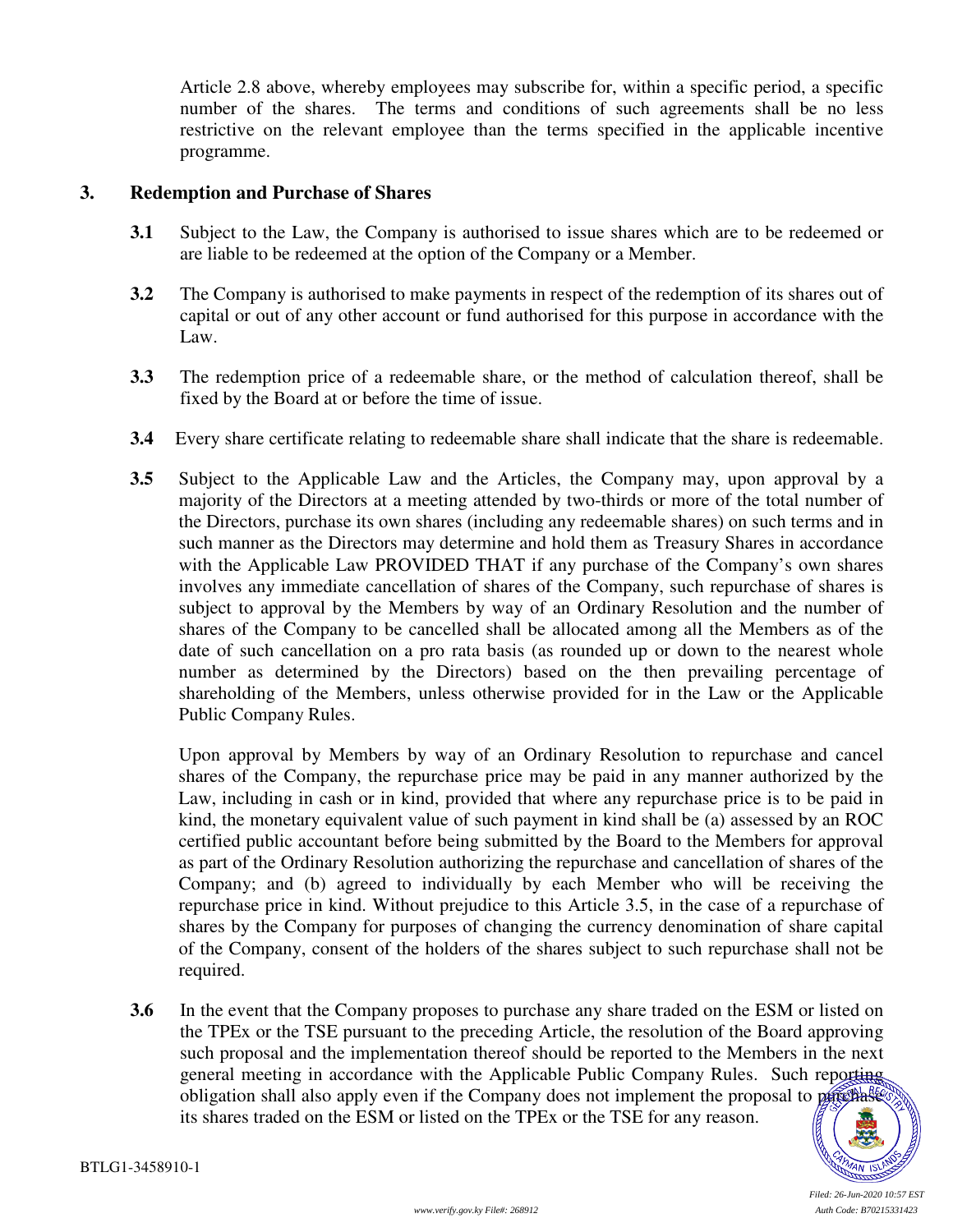- **3.7** For so long as the shares are traded on the ESM or listed on the TPEx or the TSE, the Company is authorized to purchase any share traded on the ESM or listed on the TPEx or the TSE in accordance with the following manner of purchase:
	- (a) the total price of the shares purchased by the Company shall not exceed the sum of retained earnings minus earnings distribution resolved by the Board or the general meeting, plus the following realized capital reserve:
		- (i) the premium received from the disposal of assets that has not been booked as retained earnings;
		- (ii) the premium paid on the issuance of any share and income from endowments received by the Company provided however that income from the shares shall not be included before such shares have been transferred to others;
	- (b) the maximum number of shares purchased by the Company shall not exceed ten percent of the total number of issued and outstanding shares of the Company; and
	- (c) the purchase shall be at such time, at such price and on such other terms as determined and agreed by the Board in its sole discretion provided however that:
		- (i) such purchase transactions shall be in accordance with the laws and regulations of the ROC relating to securities transactions and Applicable Public Company Rules; and
		- (ii) such purchase transactions shall be in accordance with the Law.
- **3.8** Subject to Article 3.5 and the Applicable Public Company Rules, the redemption or repurchase price may be paid in any manner permissible under the Law as determined by the Board.
- **3.9** A delay in payment of the redemption price shall not affect the redemption but, in the case of a delay of more than thirty days, interest shall be paid for the period from the due date until actual payment at a rate which the Directors, after due enquiry, estimate to be representative of the rates being offered by banks holding "A" licenses (as defined in the Banks and Trust Companies Law (Revised) of the Cayman Islands) in the Cayman Islands for thirty day deposits in the same currency.
- **3.10** The Directors may exercise as they think fit the powers conferred on the Company by Section 37(5) of the Law (payment out of capital) but only if and to the extent that the redemption could not otherwise be made (or not without making a fresh issue of shares for this purpose).
- **3.11** Subject as aforesaid, the Directors may determine, as they think fit all questions that may arise concerning the manner in which the redemption of the shares shall or may be effected.
- **3.12** No share may be redeemed unless it is fully paid.
- **3.13** The Board may designate as Treasury Shares any of its shares that it purchases or redeems, or any shares surrendered to it, in accordance with the Applicable Law.
- **3.14** No dividend may be declared or paid, and no other distribution (whether in cash or otherwise) of the Company's assets (including any distribution of assets to Members on a winding up of the Company) may be made to the Company in respect of a Treasury Share.

BTLG1-3458910-1 **3.15** The Company shall be entered in the Register of Members as the holder of the Treasury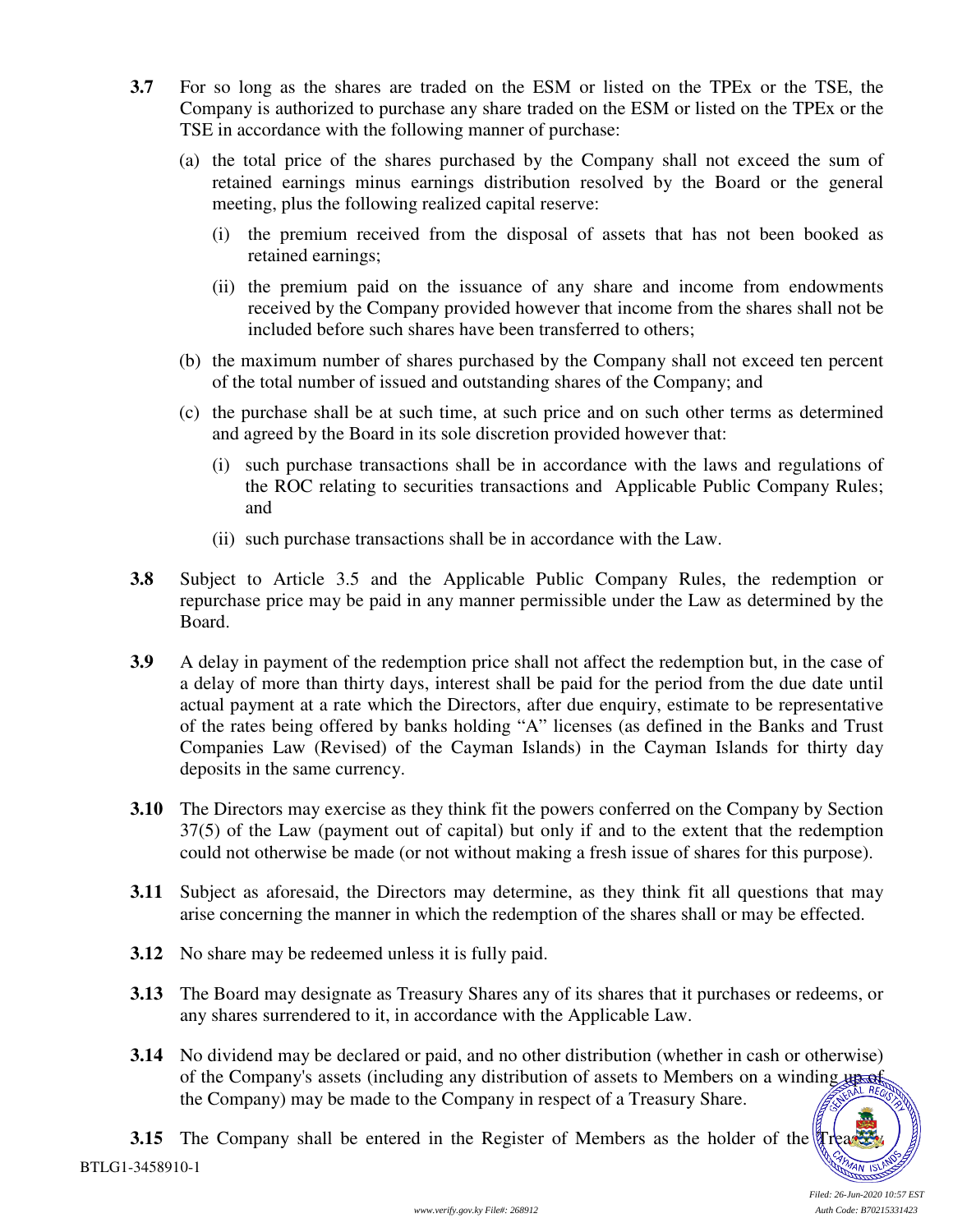Shares provided that:

- (a) the Company shall not be treated as a Member for any purpose and shall not exercise any right in respect of the Treasury Shares, and any purported exercise of such a right shall be void;
- (b) a Treasury Share shall not be voted, directly or indirectly, at any meeting of the Company and shall not be counted in determining the total number of issued shares at any given time, whether for the purposes of the Articles or the Law.
- **3.16** After the Company purchases the shares traded on the ESM or listed on the TPEx or the TSE, any proposal to transfer the Treasury Shares to the employees of the Company and its Subsidiaries at a price below the average actual repurchase price must be approved by Special Resolution in the next general meeting and the items required by the Applicable Public Company Rules shall be specified in the notice of the general meeting and may not be proposed as an extemporary motion. The aggregate number of Treasury Shares resolved at all general meetings and transferred to the employees of the Company and its Subsidiaries shall not exceed 5% of the total issued shares, and each employee may not subscribe for more than 0.5% of the total issued shares in aggregate. The Company may prohibit such employees from transferring such Treasury Shares within a certain period; provided, however, that such a period cannot be more than two years.
- **3.17** Subject to Article 3.16 and the Applicable Public Company Rules, Treasury Shares may be disposed of by the Company on such terms and conditions in accordance with the Applicable Law as determined by the Directors.

#### **4. Rights Attaching to Shares**

Subject to Article 2.1, the Memorandum and the Articles, other contractual obligations or restrictions that the Company is bound by and any resolution of the Members to the contrary and without prejudice to any special rights conferred thereby on the holders of any other shares or class of shares, the share capital of the Company shall be divided into shares of a single class the holders of which shall, subject to the provisions of the Articles:

- (a) be entitled to one vote per share;
- (b) be entitled to such dividends as recommended by the Board and approved by the Members at general meeting;
- (c) in the event of a winding-up or dissolution of the Company, whether voluntary or involuntary or for the purpose of a reorganization or otherwise or upon any distribution of capital, be entitled to the surplus assets of the Company; and
- (d) generally be entitled to enjoy all of the rights attaching to shares.

# **5. Share Certificates**

**5.1** The Company may issue shares in uncertificated/scripless form or issue share certificates. Where share certificates are issued, every Member shall be entitled to a certificate issued under the Seal (or a facsimile thereof), which shall be affixed or imprinted with the authority of the Board, specifying the number and, where appropriate, the class of shares held by such Member. The Board may by resolution determine, either generally or in a particular case, that any or all signatures on certificates may be printed thereon or affixed by mechanical means. For so long as the shares are traded on the ESM or listed on the TPEx or the TSE, share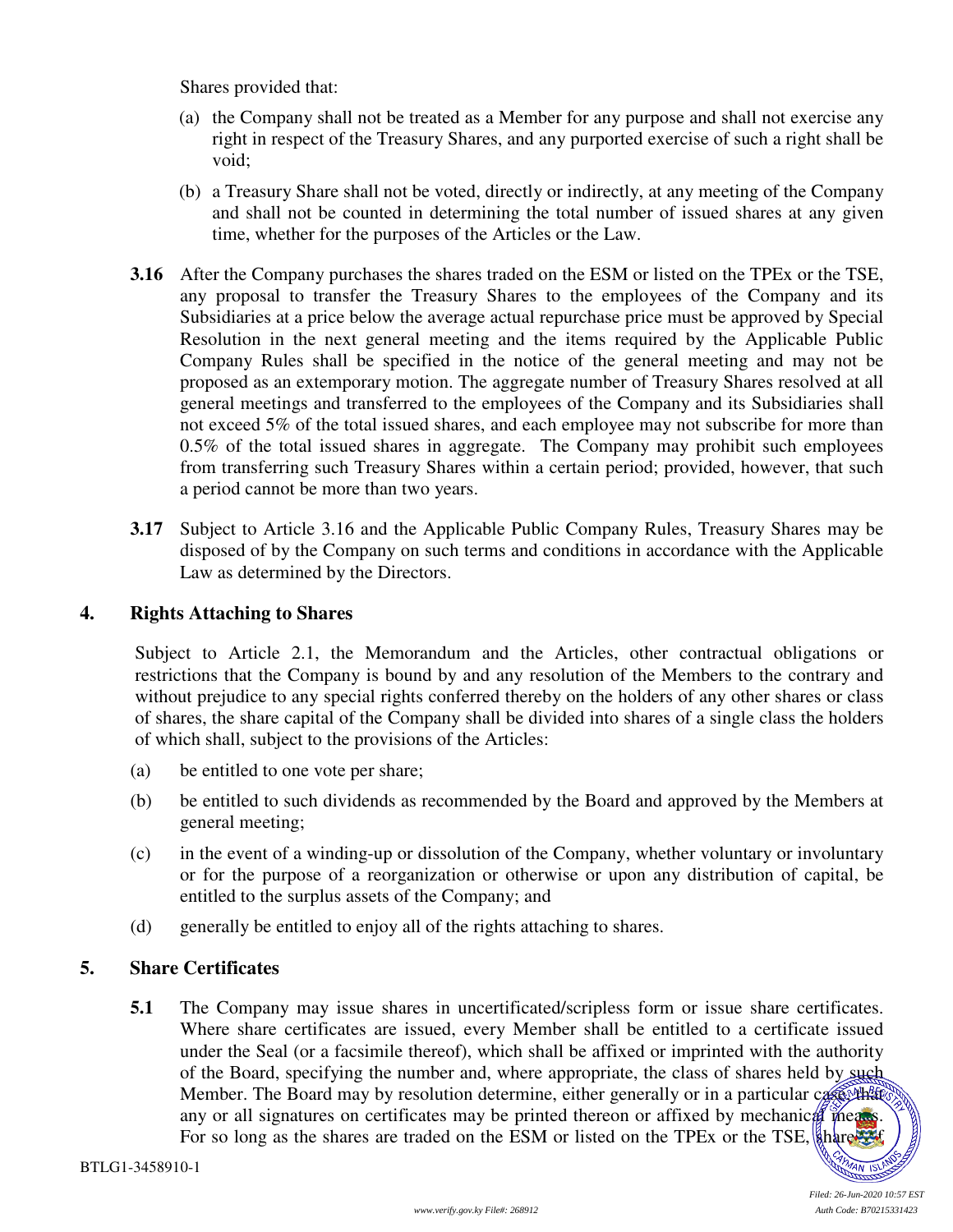the Company shall be issued in uncertificated/scripless form unless the issuance of share certificates is required by the provisions of the Applicable Public Company Rules.

- **5.2** If any share certificate shall be proved to the satisfaction of the Board to have been worn out, lost, mislaid, or destroyed the Board may cause a new certificate to be issued and request an indemnity for the lost certificate if it sees fit.
- **5.3** Share may not be issued in bearer form**.**
- **5.4** When the Company shall issue share certificates pursuant to Article 5.1 hereof, the Company shall deliver the share certificates to the subscribers within thirty (30) days from the date such share certificates may be issued pursuant to the Law, the Memorandum, the Articles, and the Applicable Public Company Rules, and shall make a public announcement prior to the delivery of such share certificates pursuant to the Applicable Public Company Rules.
- **5.5** Where the Company shall issue the shares in uncertificated/scripless form, the Company shall upon the issue of such shares cause the name of the subscriber and other particulars to be entered onto the Register of Members in accordance with the Law and the Applicable Public Company Rules.

#### **6**. **Preferred Shares**

- **6.1** The Company may by Special Resolution designate one or more classes of shares with preferred or other special rights as the Company, by Special Resolution, may determine (shares with such preferred or other special rights, the "Preferred Shares"), and cause to be set forth in the Articles.
- **6.2** For so long as the shares are traded on the ESM or listed on the TPEx or the TSE, the rights and obligations of Preferred Shares may include (but not limited to) the following terms and shall be consistent with the Applicable Public Company Rules:
	- (a) the order of priority and fixed amount or fixed ratio of allocation of dividends and bonus on Preferred Shares;
	- (b) the order of priority and fixed amount or fixed ratio of allocation of surplus assets of the Company;
	- (c) the order of priority for or restriction on the voting right(s) (including declaring no voting rights whatsoever) of the Members holding the Preferred Shares;
	- (d) the method by which the Company is authorized or compelled to redeem the Preferred Shares, or a statement that redemption rights shall not apply; and
	- (e) other matters concerning rights and obligations incidental to Preferred Shares.

# **REGISTRATION OF SHARES**

# **7. Register of Members**

(a) For so long as shares are traded on the ESM or listed on the TPEx or the TSE, the Board shall cause to be kept a Register of Members which may be kept outside the Cayman Islands at such place as the Directors shall appoint and which shall be maintained in accordance with the Law and the Applicable Public Company Rules.

BTLG1-3458910-1 (b) In the event that the Company has shares that are not traded on the ESM or listed on the  $\mathbb{R}^n$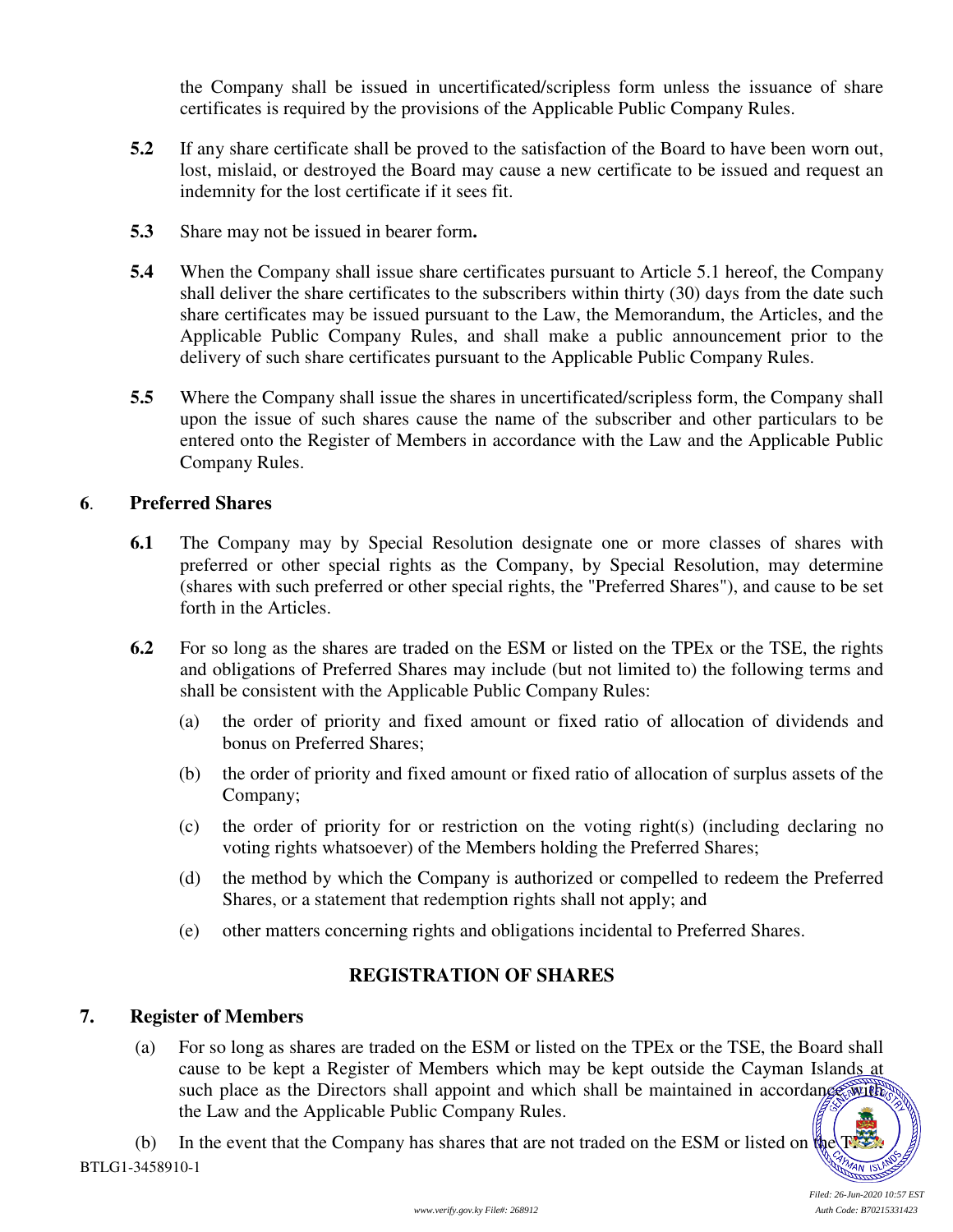or the TSE, the Company shall also cause to be kept a register of such shares in accordance with Section 40 of the Law.

# **8. Registered Holder Absolute Owner**

Except as required by law:

- (a) no person shall be recognised by the Company as holding any share on any trust; and
- (b) no person other than the Member shall be recognised by the Company as having any right in a share.

#### **9. Transfer of Registered Shares**

- **9.1** Title to shares traded on the ESM or listed on the TPEx or the TSE may be evidenced and transferred in a manner consistent with the Applicable Public Company Rules (including through the book-entry system of the TDCC).
- **9.2** All transfers of shares which are in certificated form may be effected by an instrument of transfer in writing in any usual form or in any other form which the Board may approve and shall be executed by or on behalf of the transferor and, if the Board so requires, by or on behalf of the transferee. Without prejudice to the foregoing, the Board may also resolve, either generally or in any particular case, upon request by either the transferor or transferee, to accept mechanically executed transfers. Notwithstanding the foregoing, an instrument of transfer shall not be required for a repurchase of shares by the Company for purposes of changing the currency of share capital of the Company.
- **9.3** The Board may refuse to recognise any instrument of transfer in respect of shares in certificated form unless it is accompanied by the certificate in respect of the shares to which it relates and by such other evidence as the Board may reasonably require to show the right of the transferor to make the transfer.
- **9.4** The joint holders of any share may transfer such share to one or more of such joint holders, and the surviving holder or holders of any share previously held by them jointly with a deceased Member may transfer any such share to the executors or administrators of such deceased Member.
- **9.5** The Board may in its absolute discretion and without assigning any reason therefor refuse to register the transfer of a share in certificated form in the event such registration of transfer would (i) conflict with the Applicable Law; or (ii) conflict with the Memorandum and/or the Articles. If the Board refuses to register a transfer of any share, the Secretary shall, within three months after the date on which the transfer was lodged with the Company, send to the transferor and transferee notice of the refusal.

# **10. Transmission of Registered Shares**

**10.1** In the case of the death of a Member, the survivor or survivors where the deceased Member was a joint holder, and the legal personal representatives of the deceased Member where the deceased Member was a sole holder, shall be the only persons recognised by the Company as having any title to the deceased Member's interest in the shares. Nothing herein contained shall release the estate of a deceased joint holder from any liability in respect of  $\frac{d}{dx}$  share which had been jointly held by such deceased Member with other persons. Subject to the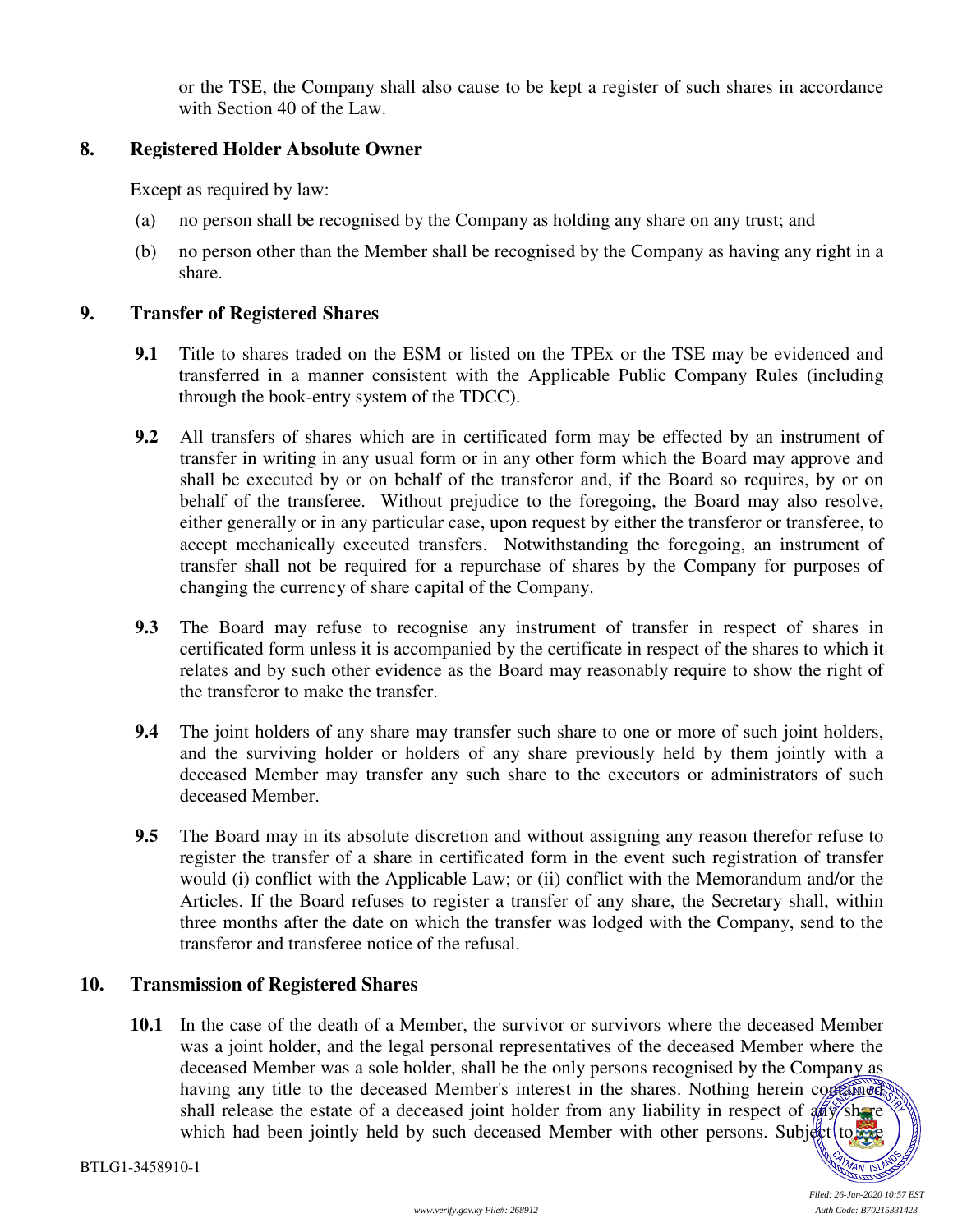provisions of Section 39 of the Law, for the purpose of this Article, legal personal representative means the executor or administrator of a deceased Member or such other person as the Board may, in its absolute discretion, decide as being properly authorised to deal with the shares of a deceased Member.

- **10.2** Any person becoming entitled to a share in consequence of the death or bankruptcy of any Member may be registered as a Member upon such evidence as the Board may deem sufficient or may elect to nominate some person to be registered as a transferee of such share.
- **10.3** On the presentation of the evidence as the Board may require to prove the title of the transferor, the transferee shall be registered as a Member. Notwithstanding the foregoing, the Board shall, in any case, have the same right to decline or suspend registration or refuse registration as stipulated in Article 9.3 hereof as it would have had in the case of a transfer of the share by that Member before such Member's death or bankruptcy, as the case may be.
- **10.4** Where two or more persons are registered as joint holders of a share or shares, then in the event of the death of any joint holder or holders the remaining joint holder or holders shall be absolutely entitled to the said share or shares and the Company shall recognise no claim in respect of the estate of any joint holder except in the case of the last survivor of such joint holders.

# **ORDINARY RESOLUTION, SPECIAL RESOLUTION AND SUPERMAJORITY RESOLUTION**

# **11. Alteration of Capital**

- **11.1** The Company may from time to time by Ordinary Resolution alter the conditions of its Memorandum to:
	- (a) increase its share capital by new shares of such sum, to be divided into shares of such classes and amount, as the resolution shall prescribe;
	- (b) consolidate and divide all or any of its share capital into shares of a larger amount than its existing shares;
	- (c) convert all or any of its paid up shares into stock and reconvert that stock into paid up shares of any denomination;
	- (d) sub-divide its existing shares, or any of them into shares of a smaller amount provided that in the subdivision the proportion between the amount paid and the amount, if any, unpaid on each reduced share shall be the same as it was in case of the share from which the reduced share is derived and may by such resolution determine that, as between the holders of the shares resulting from such sub-division, one or more of the shares may have any such preferred, deferred or other rights or be subject to any such restrictions as compared with the other or others as the Company has power to attach to unissued or new shares; or
	- (e) cancel any shares which, at the date of the passing of the resolution, have not been taken or agreed to be taken by any person and diminish the amount of its share capital by the amount of the shares so cancelled.
- **11.2** The Board may settle as it considers expedient any difficulty which arises in relation to any consolidation and division under the last preceding Article and in particular but with  $\mathbf{w}$  t prejudice to the generality of the foregoing may issue certificates in respect of fractions of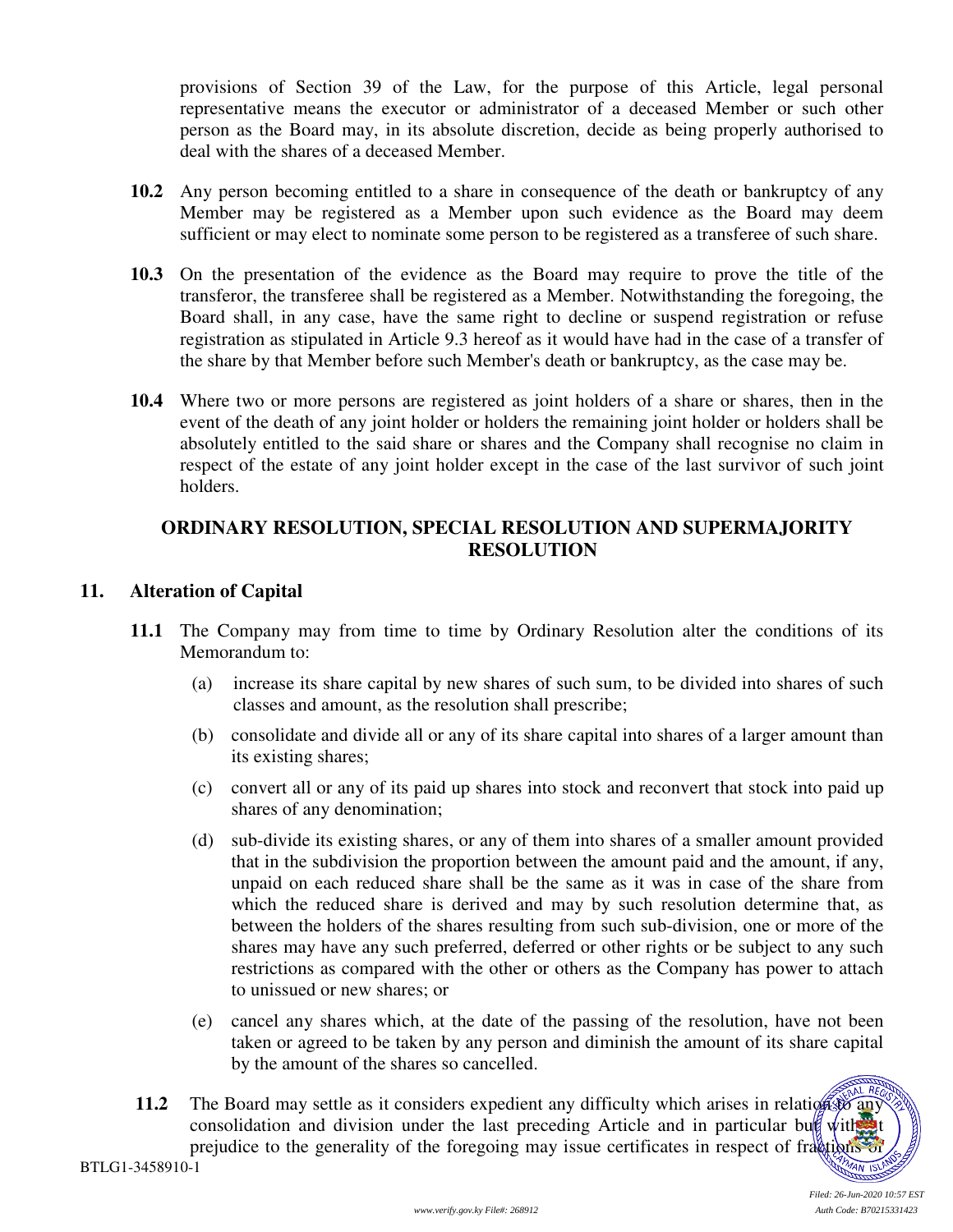shares or arrange for the sale of the shares representing fractions and the distribution of the new proceeds of sale (after deduction of the expenses of such sale) in due proportion amongst the Members who would have been entitled to the fractions, and for this purpose the Board may authorise some person to transfer the shares representing fractions to their purchaser or resolve that such net proceeds be paid to the Company for the Company's benefit. Such purchaser will not be bound to see to the application of the purchase money nor will his title to the shares be affected by any irregularity or invalidity in the proceedings relating to the sale.

#### **12. Special Resolution and Supermajority Resolution**

- **12.1** Subject to the Law and the Articles, the Company may from time to time by Special Resolution:
	- (a) change its name;
	- (b) alter or add to the Articles;
	- (c) alter or add to the Memorandum with respect to any objects, powers or other matters specified therein;
	- (d) reduce its share capital and any capital redemption reserve fund; or
	- (e) effect a Merger under the Law.
- 12.2 Subject to the Law, the Company may, by Special Resolution, issue securities by way of Private Placement within the territory of the ROC in accordance with Applicable Public Company Rules; provided that, for issuance of corporate bonds which do not involve the grant of a warrant, option, or right of conversion or otherwise grant the holders of the bonds the right to acquire equity or similar rights by way of Private Placement within the territory of the ROC, the Company may do so by resolution of the Board in different tranches within one year from the date of the resolution of the Board in accordance with Applicable Public Company Rules.
- **12.3** Subject to the Law and Article 12.4 hereof, the following actions by the Company shall require the approval of the Members by a Supermajority Resolution:
	- (a) effecting any capitalization of distributable dividends and/or bonus share and/or any other amount prescribed under Article 17 hereof;
	- (b) effecting any Merger (except for any Merger which falls within the definition of "merger" and/or "consolidation" under the Law, which requires the approval of the Company by Special Resolution only), Share Swap, or Spin-off of the Company;
	- (c) entering into, amend, or terminate any contract for lease of the Company's business in whole, or for delegation of management of the Company's business to others, or for frequent joint operation with others;
	- (d) the transferring of the whole or any essential part of the business or assets of the Company; or
	- (e) acquiring or assuming the whole business or assets of another person, which has a material effect on the Company's operation. AL REG
- **12.4** Subject to the Law, the Company may be wound up voluntarily:
	- (a) if the Company resolves by Ordinary Resolution that it be wound up volunt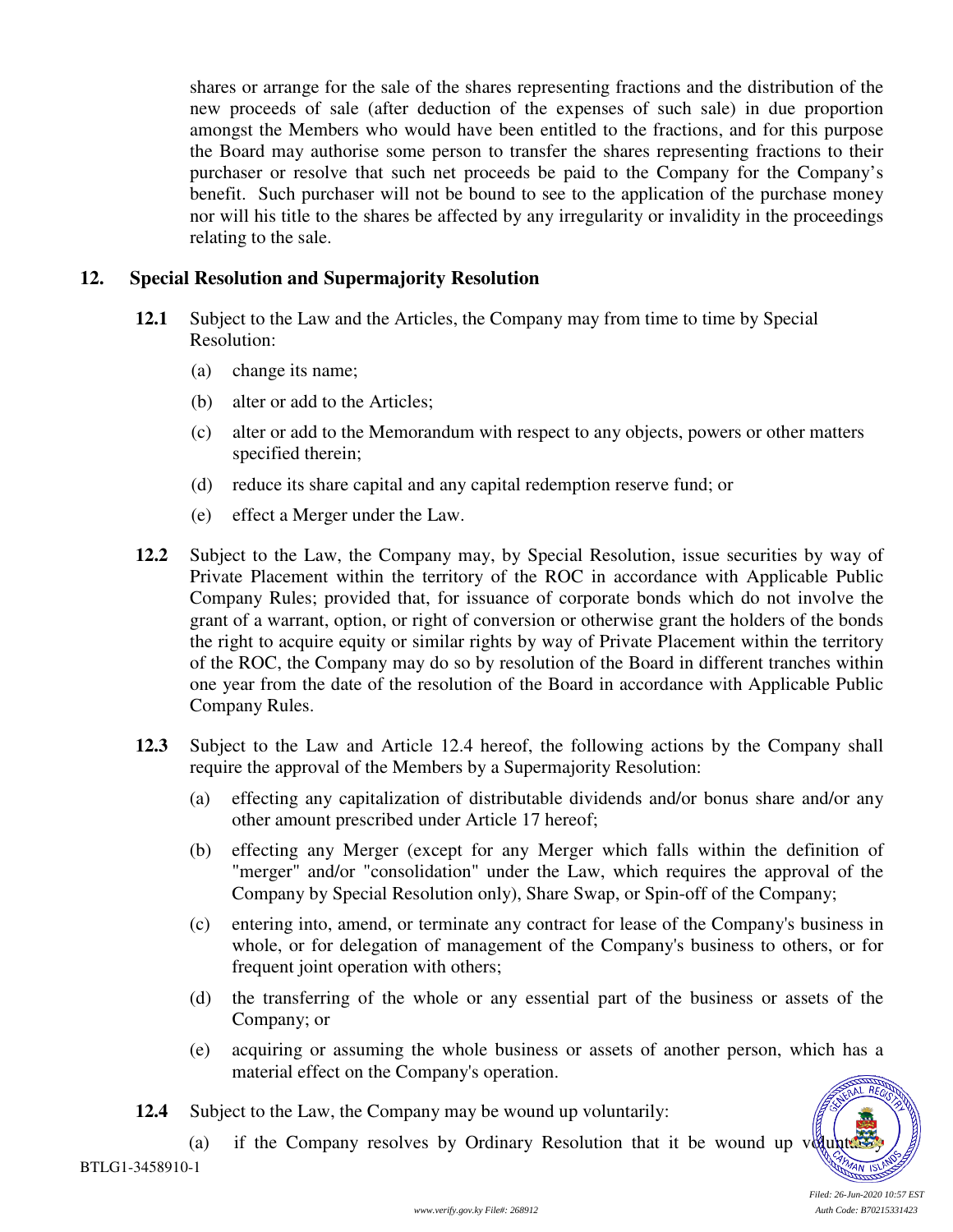because the Company is unable to pay its debts as they fall due; or

- (b) if the Company resolves by Special Resolution that it be wound up voluntarily for reasons other than set out in Article 12.4(a) above.
- **12.5** Subject to the Applicable Law, the Company may distribute its Capital Reserve, in whole or in part, by issuing new shares which shall be distributed as bonus shares to its existing Members in proportion to the number of shares being held by each of them or by cash.

#### **13. Variation of Rights Attaching to Shares**

If, at any time, the share capital is divided into different classes of shares, the rights attached to any class (unless otherwise provided by the terms of issue of the shares of that class) may, whether or not the Company is being wound-up, be varied with the sanction of a Special Resolution passed at a general meeting of the holders of the shares of the class. Notwithstanding the foregoing, if any modification or alteration in the Articles is prejudicial to the preferential rights of any class of shares, such modification or alteration shall be adopted by a Special Resolution and shall also be adopted by a Special Resolution passed at a separate meeting of Members of that class of shares. The rights conferred upon the holders of the shares of any class issued with preferred or other rights shall not, unless otherwise expressly provided by the terms of issue of the shares of that class, be deemed to be varied by the creation or issue of further shares ranking pari passu therewith. To any such meeting all the provisions of the Articles relating to general meetings shall apply *mutatis mutandis*.

# **DIVIDENDS AND CAPITALISATION**

#### **14. Dividends**

- **14.1** The Board may declare a dividend to be paid to the Members in proportion to the number of shares held by them, and such dividend may be paid in cash , shares or, subject to Article 14.2, wholly or partly in specie.
- **14.2** Subject to the Applicable Law, no dividends or other distribution shall be paid except out of profits of the Company, realised or unrealised, out of share premium account or any reserve, fund or account as otherwise permitted by the Law. Except as otherwise provided by the rights attached to any shares, all dividends and other distributions shall be paid according to the number of the shares that a Member holds. If any share is issued on terms providing that it shall rank for dividend as from a particular date, that share shall rank for dividends accordingly.
- **14.3** With respect to the dividend to be distributed at the end of each financial year, subject to the Law and this Article and except as otherwise provided by the rights attached to any shares, the Company may distribute profits after each financial year in accordance with a proposal for profit distribution approved by, in the case of dividend to be paid in cash, a majority of the Directors at a meeting attended by two-thirds or more of the total number of the Directors or, in the case of Article 12.3(a), Supermajority Resolution in the annual meeting. After the Board approves the distribution of dividend in cash, the Board shall report such distribution in the next annual general meeting.
- **14.4** Upon the final settlement of the Company's accounts, if there is "surplus profit" (as defined below), the Company shall set aside between zero point one per cent  $(0.1\%)$  and ten per cent (10%) as compensation to employees ("**Employees' Compensations**") and Employees'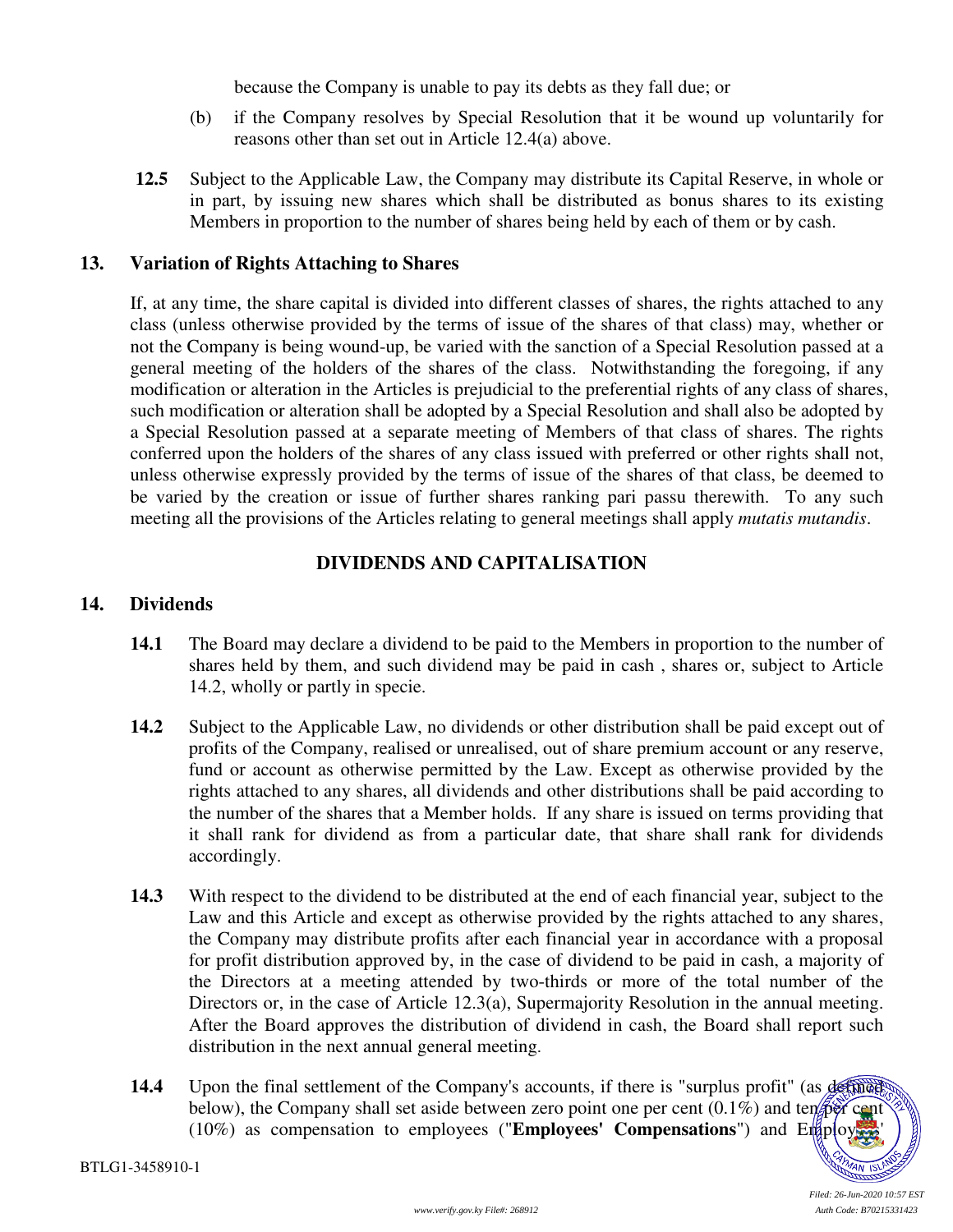Compensations may be distributed to employees of the Company and its Subsidiaries, who meet certain qualifications. The Company shall, from the surplus profit, set aside no more than two per cent  $(2\%)$  thereof as remuneration for the Directors (excluding the Independent Directors) ("**Directors' Remuneration**"). The distribution proposals in respect of Employees' Compensation and Directors' Remuneration shall be approved by a majority of the Directors at a meeting attended by two-thirds or more of the total number of the Directors and submitted to the shareholders' meeting for report. However, if the Company has accumulated losses, the Company shall reserve an amount thereof for making up the losses before proceeding with the abovementioned distributions and allocation. The "surplus profit" referred to above means the net profit before tax of the Company and for the avoidance of doubt, such amount is before any payment of compensation to employees and remuneration for the Directors.

- **14.5** The Company operates in a market for specific demands and customized products and is in the growth stage. The Board shall prepare the dividend proposal by taking into account the profit of the year, overall development, financial plans, capital need, projection of the industry and the Company's prospects and so on and submit the proposal for the Members' approval. For so long as the shares are traded on the ESM or listed on the TPEx or the TSE, if there are profits, in making the profits distribution recommendation, the Board shall set aside out of the profits of the Company for each financial year, in addition to the provision in Article 14.4: (i) a reserve for payment of tax for the relevant financial year; (ii) an amount to offset losses incurred in previous years; (iii) ten per cent (10%) as reserve ("Statutory Reserve") (unless the Statutory Reserve has reached the total paid-up capital of the Company); and (iv) a special surplus reserve as required by the applicable securities authority of the ROC under the Applicable Public Company Rules.
- **14.6** Subject to compliance with the Law and after setting aside the amounts for Employees' Compensations and Directors' Remuneration in accordance with Article 14.4 and such amounts as the Board deems fit in accordance with the distribution policy set out in Article 14.5, the Board shall recommend to Members for approval to distribute the remaining profits, if any, together with a part or whole of accumulated undistributed profits in the previous years, after having considered the financial, business and operational factors of the Company, as dividends to Members in proportion to their shareholdings in the amount of no less than twenty per cent (20%) of profit after tax of the relevant year, provided that, in the case of a distribution to Members, no less than ten per cent (10%) of the total amount of such dividend shall be paid in cash.
- **14.7** The Board shall fix any date as the record date for determining the Members entitled to receive any dividend or other distribution.
- **14.8** For the purpose of determining Members entitled to receive payment of any dividend or other distributions, the Directors may provide that the Register of Members be closed for transfers for five (5) days before the relevant record date or such other period consistent with the Applicable Public Company Rules subject to compliance with the Law**.**
- **14.9** No unpaid dividend shall bear interest as against the Company.

# **15. Capital Reserve and Power to Set Aside Profits**

BTLG1-3458910-1 **15.1** The Board may, before declaring a dividend, set aside out of the surplus or profits



*Filed: 26-Jun-2020 10:57 EST*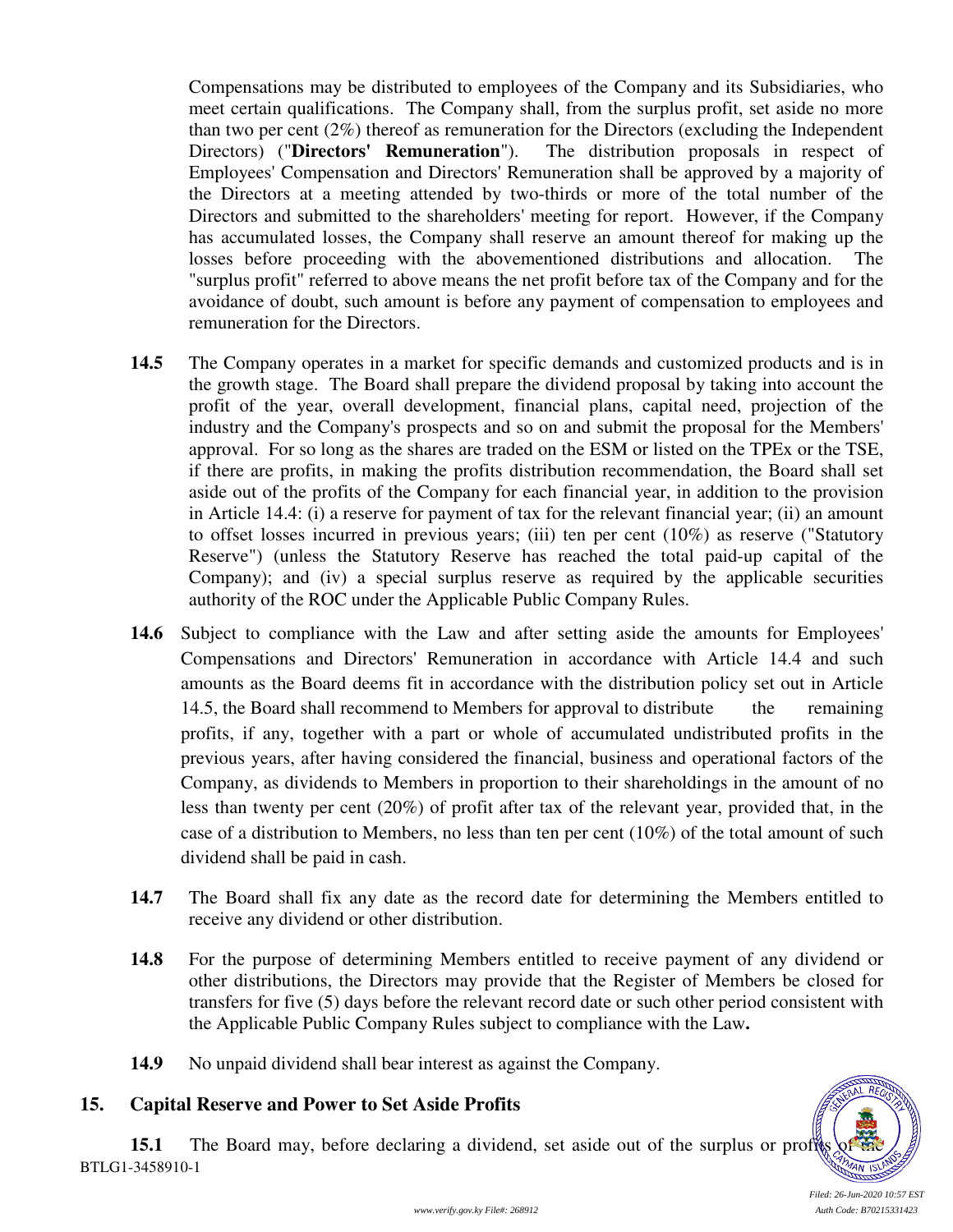Company, such sum as it thinks proper as a reserve to be used to meet contingencies or for meeting the deficiencies for implementing dividend distribution plans or for any other purpose to which those funds may be properly applied. Pending application, such sums may be in the absolute discretion of the Directors either be employed in the business of the Company or invested in such investment as Directors may from time to time think fit, and need not be kept separate from other assets of the Company. The Directors may also, without placing the same to reserve, carry forward any profit which they decide not to distribute.

**15.2** Subject to any direction from the Company in general meeting, the Directors may on behalf of the Company exercise all the powers and options conferred on the Company by the Law in regard to the Capital Reserve. Subject to compliance with the Law, the Directors may on behalf of the Company set off accumulated losses against credits standing in the Capital Reserve and make distributions out of the Capital Reserve.

#### **16. Method of Payment**

- **16.1** Any dividend, interest, or other monies payable in cash in respect of the shares may be paid by wire transfer to the Member's designated account or by cheque or draft sent through the post directed to the Member at such Member's address in the Register of Members, or to such person and to such address as the holder may in writing direct.
- **16.2** In the case of joint holders of shares, any dividend, interest or other monies payable in cash in respect of shares may be paid by cheque or draft sent through the post directed to the address of the holder first named in the Register of Members, or to such person and to such address as the holder may in writing direct. If two or more persons are registered as joint holders of any shares any one can give an effectual receipt for any dividend paid in respect of such shares.
- **16.3** For so long as the shares are traded on the ESM or listed on the TPEx or the TSE, the payment of any dividend shall comply with the Applicable Public Company Rules and the Law.

# **17. Capitalisation**

Subject to the Applicable Law and Article 12.3(a), the Board may capitalise any sum for the time being standing to the credit of the Capital Reserve or other reserve accounts or to the credit of the profit and loss account or otherwise available for distribution by applying such sum in paying up unissued shares to be allotted as fully paid bonus shares pro rata to the Members.

# **MEETINGS OF MEMBERS**

#### **18. Annual General Meetings**

- **18.1** The Company shall hold a general meeting as its annual general meeting within six months following the end of each fiscal year, which shall be called by the Board.
- **18.2** Subject to Article 18.1, the annual general meeting of the Company may be held at such time and place as the Board shall determine. For so long as the shares are traded on the  $ESM-60$ listed on the TPEx or the TSE, unless otherwise provided by the Law, the general meetings shall be held in the ROC. If the Board resolves to hold a general meeting outside the RAC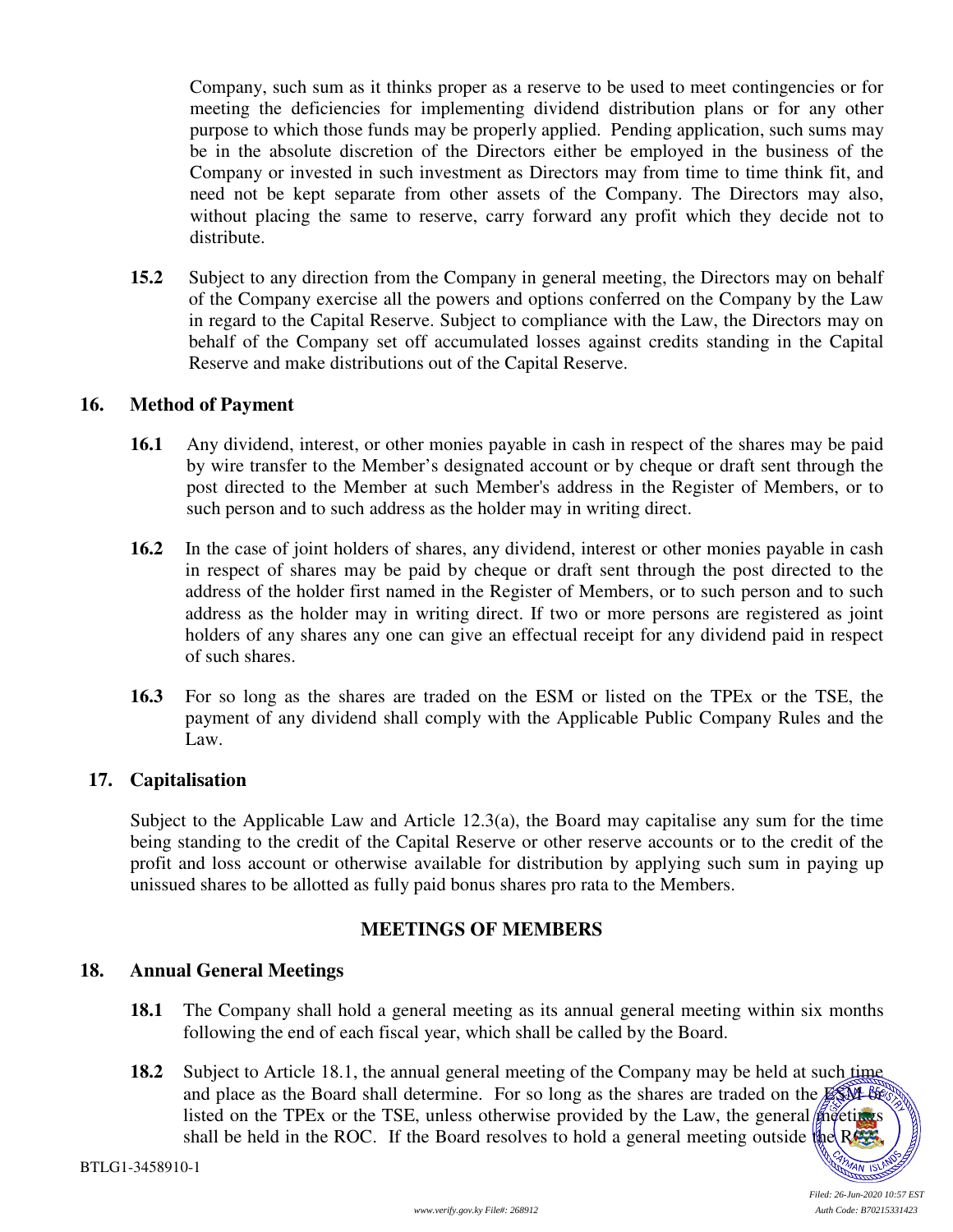the Company shall apply for the approval of the TPEx or the TSE within two days after the Board adopts such resolution. Where a general meeting is to be held outside the ROC, the Company shall engage a professional stock affairs agent in the ROC to handle the administration of such general meeting (including but not limited to the handling of the voting of proxies submitted by Members).

#### **19. Extraordinary General Meetings**

- **19.1** General meetings other than annual general meetings shall be called extraordinary general meetings.
- **19.2** The Board may convene an extraordinary general meeting of the Company whenever in their judgment such a meeting is necessary or is desirable.
- **19.3** For so long as the shares are traded on the ESM or listed on the TPEx or the TSE, the Board shall on a Member's requisition as defined in Article 19.4 forthwith proceed to convene an extraordinary general meeting of the Company.
- **19.4** A Member's requisition set forth in Article 19.3 is a requisition of one or more Members of the Company holding in the aggregate at the date of deposit of the requisition not less than three per cent (3%) of the total number of issued shares of the Company which as at that date have been held by such Member(s) for at least one year.
- **19.5** The Member's requisition must state in writing the matters to be discussed at the extraordinary general meeting and the reason therefor.
- **19.6** If the Board does not within fifteen (15) days from the date of the deposit of the Member's requisition dispatch the notice of an extraordinary general meeting, the requisitionists may themselves convene an extraordinary general meeting in the same manner, as nearly as possible, as that in which general meetings may be convened by the Board. If it is proposed that the extraordinary general meeting be held outside the ROC, an application shall be submitted by such requisitionists to the TPEx or the TSE for its prior approval.
- **19.7** For so long as the shares are traded on the ESM or listed on the TPEx or the TSE in the ROC, any one or more Member(s) may summon an extraordinary general meeting, provided that such Member or Members shall hold more than fifty per cent. of the total issued Shares of the Company for a continuous period of no less than three months. The number of the Shares held by a Member and the period of which a Member holds such Shares, shall be calculated and determined based on the Register of Members as of the first day of the Book Closure Period. The Book Closure Period has the meaning as defined below.
- **19.8** If the Board does not or is unable to convene a general meeting (including the annual general meeting) or it is for the Company's benefit, the Independent Director may convene a general meeting when he/she in his/her absolute discretion deems necessary.

#### **20. Notice**

**20.1** Before the shares are traded on the ESM or listed on the TPEx or the TSE, at least five days' notice of a general meeting shall be given to each Member entitled to attend and vote thereat, stating the date, place and time at which the meeting is to be held and the general  $\|\hat{\mathbf{a}}\|$ business to be conducted at the meeting.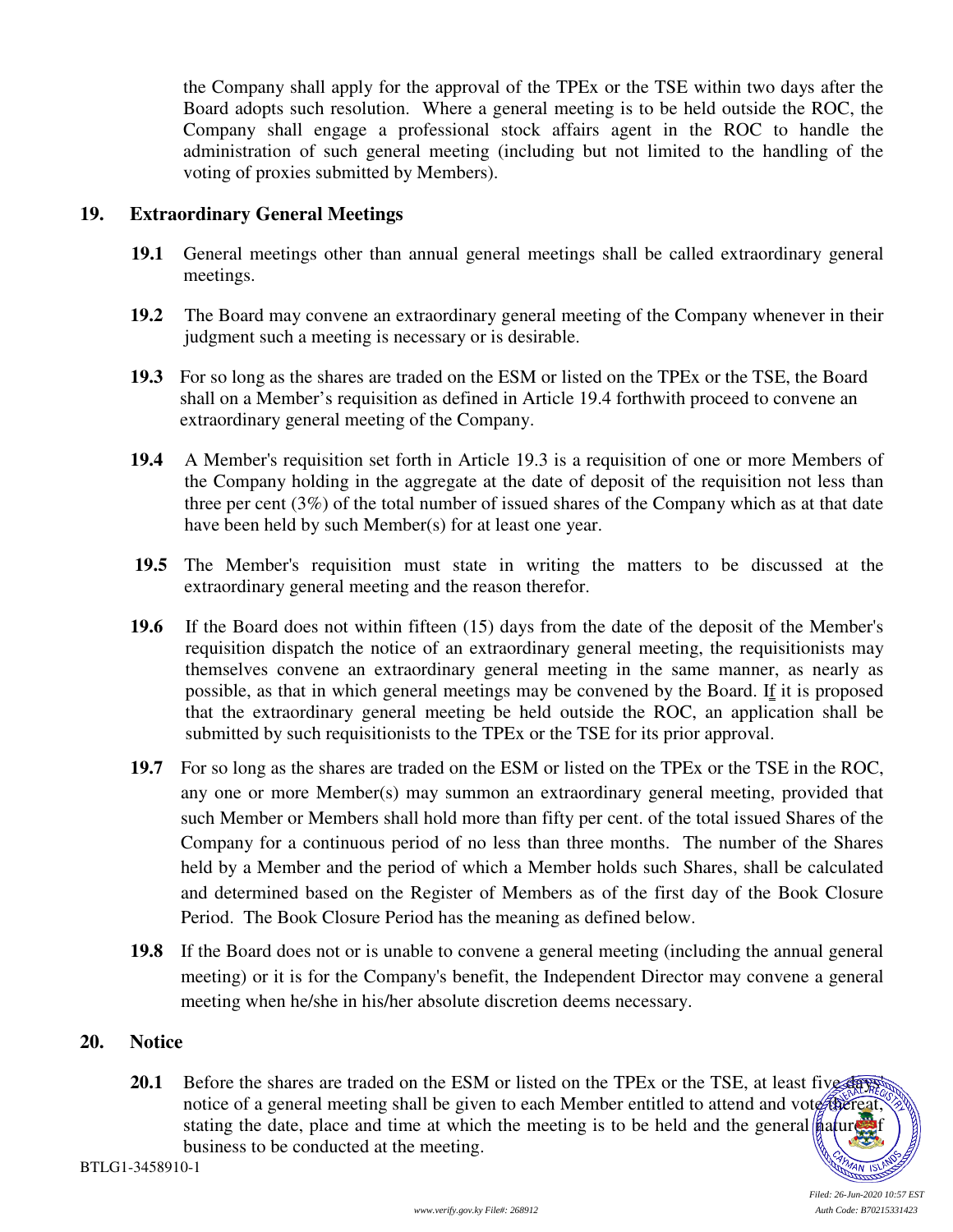- **20.2** For so long as the shares are traded on the ESM or listed on the TPEx or the TSE, at least thirty days' notice of an annual general meeting, and at least fifteen days' notice of an extraordinary general meeting shall be given to each Member entitled to attend and vote thereat, stating the date, place and time at which the meeting is to be held and the general nature of the business to be considered at the meeting. The notice may, as an alternative, be given by means of electronic transmission, after obtaining a prior written consent from the recipient(s) thereof.
- **20.3** For so long as the shares are traded on the ESM or listed on the TPEx or the TSE, the Board shall fix a record date for determining the Members entitled to receive notice of and to vote at any general meeting of the Company in accordance with Applicable Public Company Rules and close its Register of Members accordingly in accordance with Applicable Public Company Rules. The Board shall fix the period that the Register of Members shall be closed for transfers (the "**Book Closure Period"**).
- **20.4** Subject to Article 23.4, the accidental omission to give notice of a general meeting to, or the non-receipt of a notice of a general meeting by, any person entitled to receive notice shall not invalidate the proceedings at that meeting.
- **20.5** For so long as the shares are traded on the ESM or listed on the TPEx or the TSE, the Company shall announce to the public the notice of a general meeting, the proxy instrument, agendas and materials relating to the matters to be reported and discussed in the general meetings, including but not limited to, election or discharge of Directors, in accordance with Article 20.2 hereof, and shall transmit the same via the Market Observation Post System in accordance with Applicable Public Company Rules. If the voting power of a Member at a general meeting shall be exercised by way of a written ballot, the Company shall also send the written document for the Member to exercise his voting power together with the above mentioned materials in accordance with Article 20.2. The Directors shall prepare a meeting handbook of the relevant general meeting and supplemental materials, which will be made available to all Members and shall be transmitted to the Market Observation Post System in accordance with the Applicable Public Company Rules.
- **20.6** For so long as the shares are traded on the ESM or listed on the TPEx or the TSE, the following matters shall be stated in the notice of a general meeting, with a summary of the major content to be discussed, and shall not be proposed as an extemporary motion:
	- (a) election or discharge of Directors,
	- (b) alteration of the Memorandum or Articles,
	- (c) capital deduction,
	- (d) application to terminate the public offering of the Shares,
	- (e) (i) dissolution, Merger, Share Swap, or Spin-off, (ii) entering into, amending, or terminating any contract for lease of the Company's business in whole, or for delegation of management of the Company's business to others, or for frequent joint operation with others;, (iii) transfer of the whole or any essential part of the business or assets of the Company, and (iv) acquisition or assumption of the whole of the business or assets of another person, which has a material effect on the operations of the Company,
	- (f) ratification of an action by Director(s) who engage(s) in business for himself or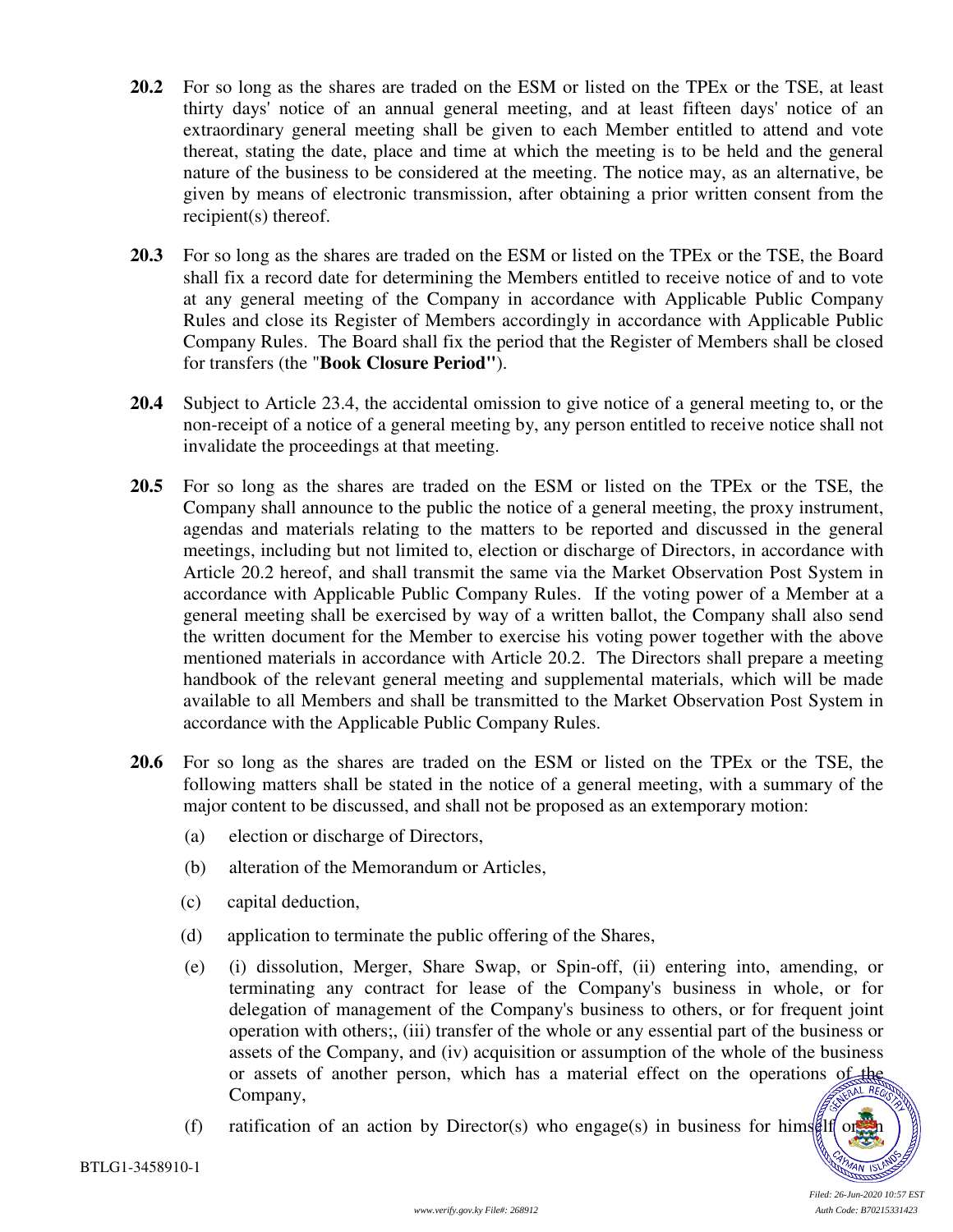behalf of another person that is within the scope of the Company's business,

- (g) distribution of the whole or part of the surplus profit of the Company in the form of new shares, capitalization of Capital Reserve and any other amount in accordance with Article 17,
- (h) making distributions of new shares or cash out of the Statutory Reserve , the premium received on the issuance of any shares and income from endowments received by the Company to its Members, and
- (i) Private Placement of any equity-related securities to be issued by the Company.

The major content of the above matters can be announced at the website designated by Taiwan securities authority or by the Company, and the Company shall specify the link to the website in the notice of the relevant general meeting.

- **20.7** For so long as the shares are traded on the ESM or listed on the TPEx or the TSE, the Board shall keep the Memorandum and Articles, minutes of general meetings, financial statements, the Register of Members, and the counterfoil of any corporate bonds issued by the Company at the Registered Office (if applicable) and the Company's stock affairs agent located in the ROC. Members may request, from time to time, by submitting document(s) evidencing his interests involved and indicating the designated scope of the inspection, access to inspect, review or make copies of the foregoing documents. If the relevant documents are kept by the Company's stock affairs agent, upon the request of any Member, the Company shall order the Company's stock affairs agent to provide such Member with the requested documents.
- **20.8** For so long as the shares are traded on the ESM or listed on the TPEx or the TSE, the Company shall make available all the statements and records prepared by the Board and the report prepared by the Audit Committee which will be submitted to the Members at the annual general meeting at the Registered Office (if applicable) and its stock affairs agent located in the ROC ten (10) days prior to such annual general meeting in accordance with Applicable Public Company Rules. Members may inspect and review the foregoing documents from time to time and may be accompanied by their lawyers or certified public accountants for the purpose of such inspection and review.
- **20.9** If the general meeting is convened by the Board and other person entitled to convene a general meeting in accordance with these Articles or any Applicable Law, the Board and such person may request the Company or the Company's stock affairs agent to provide the Register of Members. Upon the request, the Company shall (and shall order the Company's stock affairs agent to) provide the Register of Members.

# **21. Giving Notice**

**21.1** Any Notice or document, whether or not to be given or issued under the Articles from the Company to a Member, shall be in writing either by delivering it to such Member in person or by sending it by letter mail or courier service to such Member at his registered address as appearing in the Register of Members or at any other address supplied by him to the Company for the purpose or, as the case may be, by transmitting it to any such address. For the purposes of this Article, a notice may be sent via electronic means if so agreed to by the shareholder in writing.  $L$  REGI

**21.2** Any Notice or other document shall be deemed to be effective when it is sent in accordance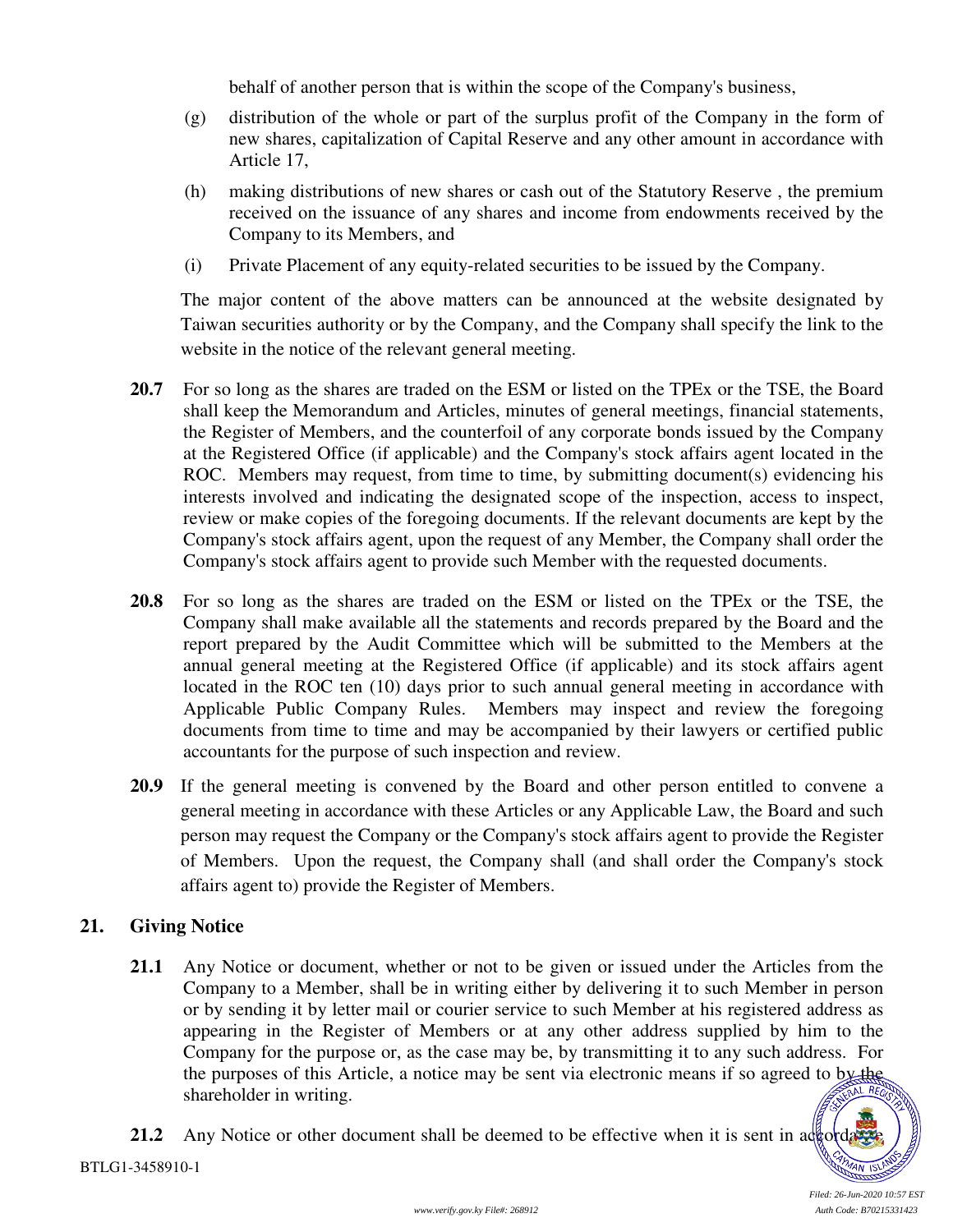with Articles 20 and 21 of these Articles. Any Notice or document may be given to a Member either in the Chinese language or the English language, subject to due compliance with all Applicable Law, rules and regulations.

This Article shall apply *mutatis mutandis* to the service of any document by a Member on the Company under the Articles.

#### **22. Postponement of General Meeting**

The Board may postpone any general meeting called in accordance with the provisions of the Articles provided that notice of postponement is given to each Member before the time for such meeting. A notice stating the date, time and place for the postponed meeting shall be given to each Member in accordance with the provisions of the Articles provided that in the event that the Members resolve to postpone the general meeting to a specified date which is not more than five days, Articles 20.1, 20.2, 20.3, 20.4 and 21 do not apply and notice of the adjournment shall not be required.

#### **23 Quorum and Proceedings at General Meetings**

- **23.1** No resolutions shall be adopted unless a quorum is present. Unless otherwise provided for in the Articles, Members present in person or by proxy or in the case of a corporate Member, by corporate representative, representing more than one-half of the total issued shares of the Company entitled to vote, shall constitute a quorum for any general meeting.
- **23.2** For so long as the shares are traded on the ESM or listed on the TPEx or the TSE, the Board shall submit business reports, financial statements and proposals for distribution of profits or allocation of losses prepared by it for the purposes of annual general meetings of the Company for ratification by the Members in a manner consistent with the Applicable Public Company Rules. After ratification by the Members at the general meeting, the Board shall distribute copies of or announce to the public the ratified financial statements and the Company's resolutions on distribution of profits or allocation of losses, to each Member or otherwise make the same available to the Members in accordance with the Applicable Public Company Rules.
- **23.3** Unless otherwise provided in the Articles, a resolution put to the vote of the meeting shall be decided on a poll.
- **23.4** For so long as the shares are traded on the ESM or listed on the TPEx or the TSE, if and to the extent permitted under the Law, nothing in the Articles shall prevent any Member from initiating proceedings in a court of competent jurisdiction for an appropriate remedy in connection with the convening of any general meeting or the passage of any resolution in violation of applicable laws or regulations or the Articles within 30 days after passing of such resolution. The Taiwan Taipei District Court, ROC, may be the court for adjudicating any disputes arising out of the foregoing.
- **23.5** Unless otherwise expressly required by the Law, the Memorandum or the Articles, any matter which has been presented for resolution, approval, confirmation or adoption by the Members at any general meeting may be passed by an Ordinary Resolution. AL REG
- **23.6** For so long as the shares are traded on the ESM or listed on the TPEx or the TSE, members holding one per cent (1%) or more of the Company's total issued shares immediately prior to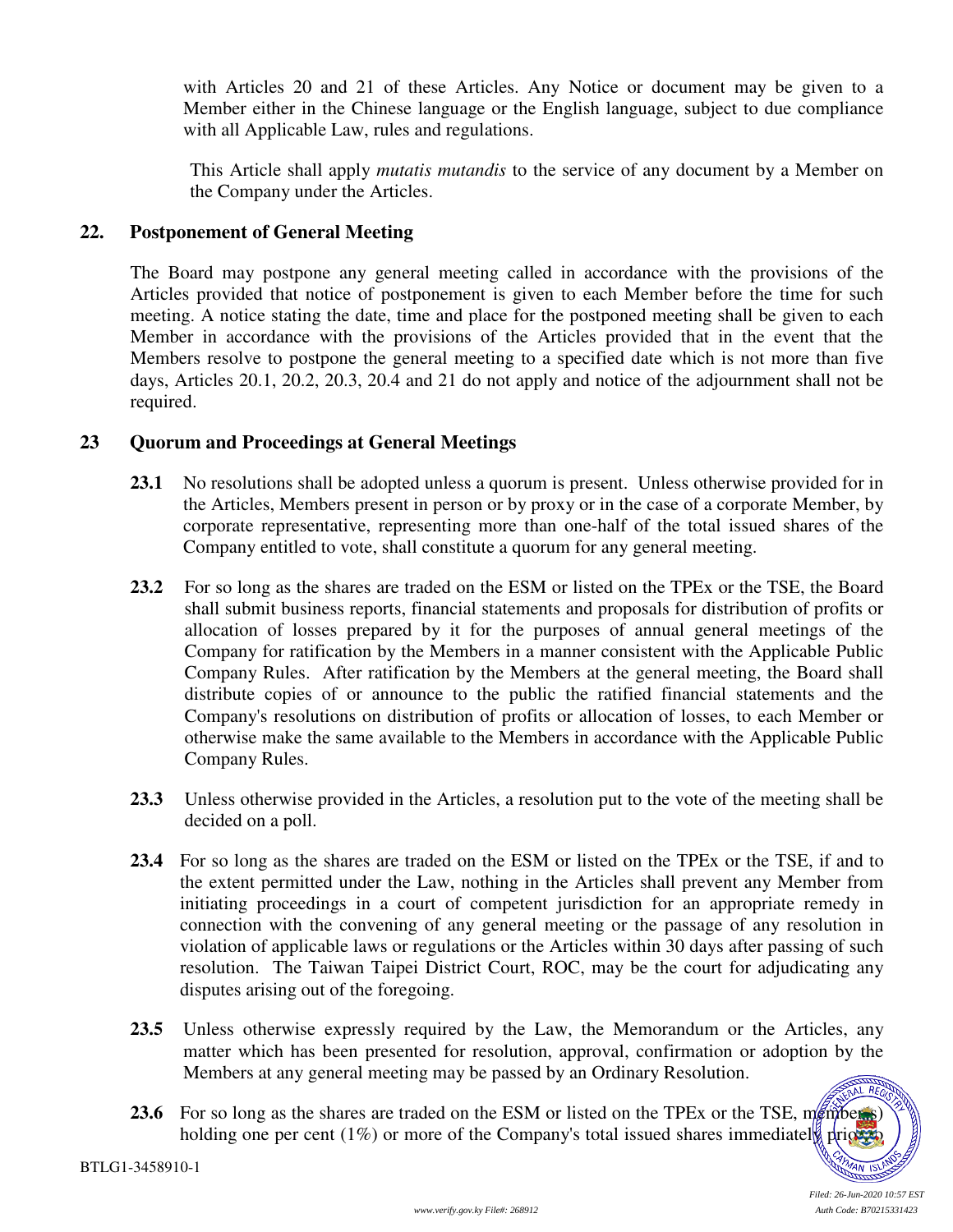the relevant book close period, during which the Company closed its Register of Members, may propose to the Company in writing or any electronic means designated by the Company one matter for discussion at an annual general meeting. The Company shall give a public notice in such manner and at such time as permitted by Applicable Law specifying the place and a period of not less than ten (10) days for Members to submit proposals. The Board shall include the proposal in the agenda of the annual general meeting, unless (a) the proposing Member(s) holds less than one cent  $(1\%)$  of the Company's total issued shares, (b) the matter of such proposal may not be resolved by a general meeting or the proposal contains more than 300 Chinese words; (c) the proposing Member(s) has proposed more than one proposal; or (d) the proposal is submitted to the Company outside the period fixed and announced by the Company for accepting Member(s)' proposal(s). If the purpose of the proposal is to urge the Company to promote public interests or fulfil its social responsibilities, the Board may still include such proposal into the agenda of annual general meeting.

**23.**7 The rules and procedures of general meetings shall be established by the Board and approved by an Ordinary Resolution, and such rules and procedures shall be in accordance with the Law, these Articles and the Applicable Public Company Rules.

# **24. Chairman to Preside**

- **24.1** In the event that the general meeting is convened by the Board, the Chairman shall act as chairman at all meetings of the Members at which such person is present. In his absence the Directors who are present at the meeting of Members shall elect one from among themselves to act as the chairman at such meeting in lieu of the Chairman.
- **24.2** For so long as the shares are traded on the ESM or listed on the TPEx or the TSE, the chairman at all meetings of the Members shall be appointed or elected in accordance with the Applicable Public Company Rules.

# **25. Voting on Resolutions**

- **25.1** Subject to any rights, privileges or restrictions attached to any share, every Member who (being an individual) is present in person or by proxy or (in the case of a corporation or other non-natural person) by duly authorized corporate representative(s) or by proxy shall have one vote for every share of which he is the holder. A Member who holds shares for benefit of others, need not use all his votes or cast all the votes he holds in the same way as he uses his votes in respect of shares he holds for himself. The qualifications, scope, methods of exercise, operating procedures and other matters with respect to exercising voting power separately shall comply with the Applicable Public Company Rules.
- **25.2** No person shall be entitled to vote at any general meeting or at any separate meeting of the holders of a class of shares unless he is registered as a Member on the record date for such meeting nor unless he has paid all the calls on all shares held by such Member. *.*
- **25.3** Votes may be cast either in person or by proxy. A Member may appoint another person as his proxy by specifying the scope of appointment in the proxy instrument prepared by the Company to attend and vote at a general meeting, provided that a Member may appoint only one proxy under one instrument to attend and vote at such meeting. **ORANDON**
- **25.4** Subject to the Law, for so long as the shares are traded on the ESM or listed on the  $\pi$ PEx or the TSE, the Company shall provide the Members with a method for exercising their voltage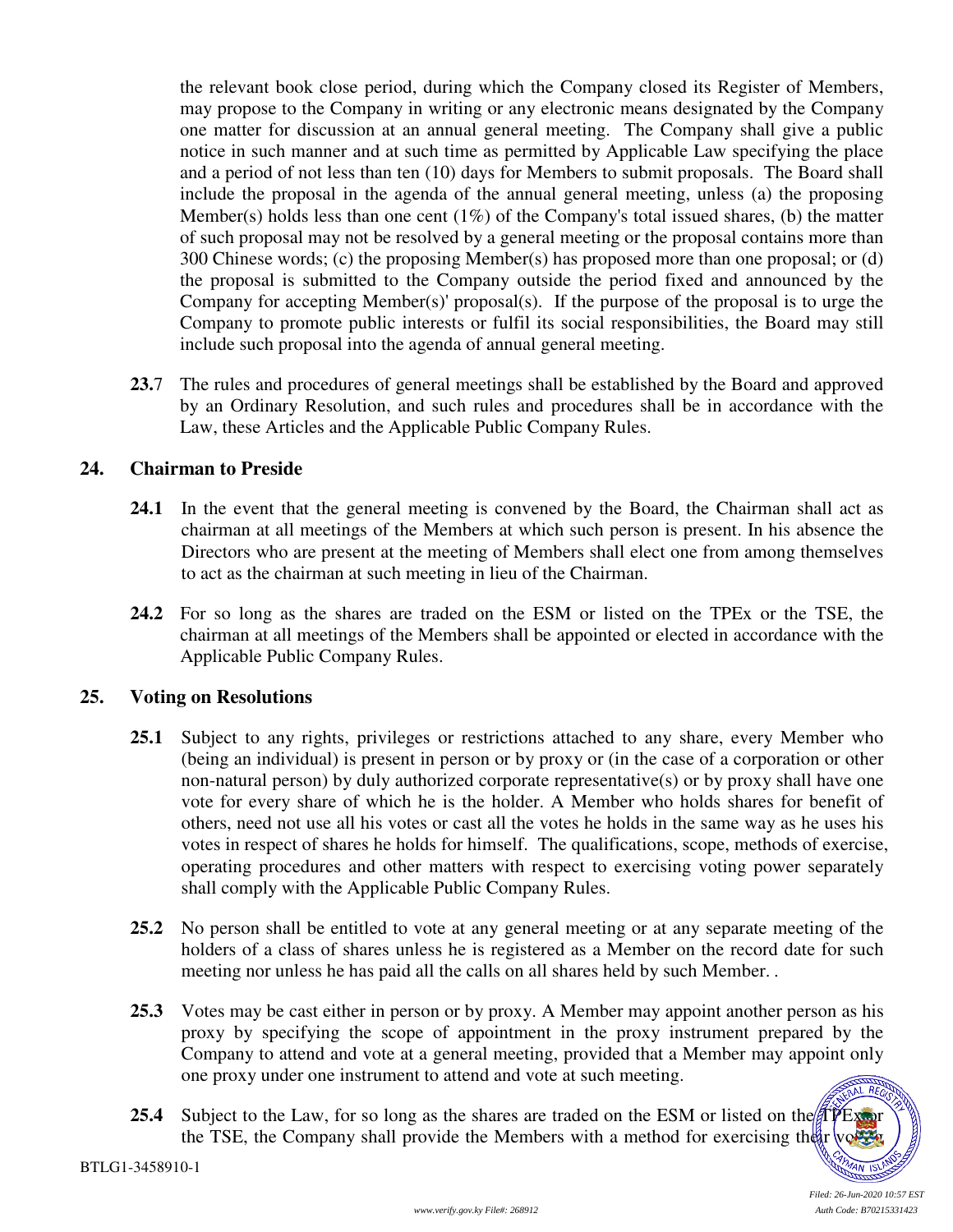power by way of electronic transmission; provided, however, that the Company shall provide the Members with a method for exercising their voting power by way of a written ballot or electronic transmission if a general meeting is to be held outside the ROC or otherwise required under the Applicable Public Company Rules. The method for exercising such voting power shall be described in the general meeting notice to be given to the Members if the voting power may be exercised by way of a written ballot or electronic transmission. Any Member who intends to exercise his voting power by way of a written ballot or by way of electronic transmission shall serve the Company with his voting decision at least two (2) days prior to the date of such general meeting. Where more than one voting decision are received from the same Member by the Company, the first voting decision shall prevail, unless an explicit written statement is made by the relevant Member to revoke the previous voting decision in the later-received voting decision. A Member who exercises his voting power at a general meeting by way of a written ballot or by electronic transmission shall be deemed to have appointed the chairman of the general meeting as his proxy to vote his shares at the general meeting only in the manner directed by his written instrument or electronic document. The chairman of the general meeting as proxy shall not have the power to exercise the voting rights of such Members with respect to any matters not referred to or indicated in the written or electronic document and/or any amendment to resolution(s) proposed at the said general meeting. For the purpose of clarification, such Members voting in such manner shall be deemed to have waived their voting rights with respect to any extemporary matters or amendment to resolution(s) proposed at the general meeting.

- **25.5** In the event any Member who intended to exercise his voting power by way of a written ballot or electronic transmission and has served his voting decision on the Company pursuant to Article 25.4 hereof later intends to attend the general meetings in person, he shall, at least two (2) days prior to the date of such general meeting, serve the Company with a separate notice revoking his previous voting decision. Such separate notice shall be sent to the Company in the same manner (e.g., by courier, registered mail or electronic transmission, as applicable) as the previous voting decision under Article 25.4 was given to the Company. Votes by way of a written ballot or electronic transmission shall remain valid if the relevant Member fails to revoke his voting decision before the prescribed time.
- **25.6** A Member who has served the Company with his voting decision in accordance with Article 25.4 for the purpose of exercising his voting power by way of a written ballot or by way of electronic transmission may appoint a person as his proxy to attend the meeting in accordance with the Articles, in which case the vote cast by such proxy shall be deemed to have revoked his previous voting decision served on the Company and the Company shall only count the vote(s) cast by such expressly appointed proxy at the meeting.

# **26. Proxies**

**26.1** The instrument of proxy shall be in the form approved by the Board from time to time and be expressed to be for a particular meeting only. The form of proxy shall include at least the following information: (a) instructions on how to complete such proxy, (b) the matters to be voted upon pursuant to such proxy, and (c) basic identification information relating to the relevant Member, proxy and the solicitor (if any). The form of proxy shall be provided to the Members together with the relevant notice for the relevant general meeting, and such notice and proxy materials shall be distributed to all Members on the same day. **AL REGIO** 

BTLG1-3458910-1 **26.2** An instrument of proxy shall be in writing, be executed under the hand of the appoint or order his attorney duly authorised in writing, or, if the appointor is a corporation or other non-

MAN<sub>IS</sub>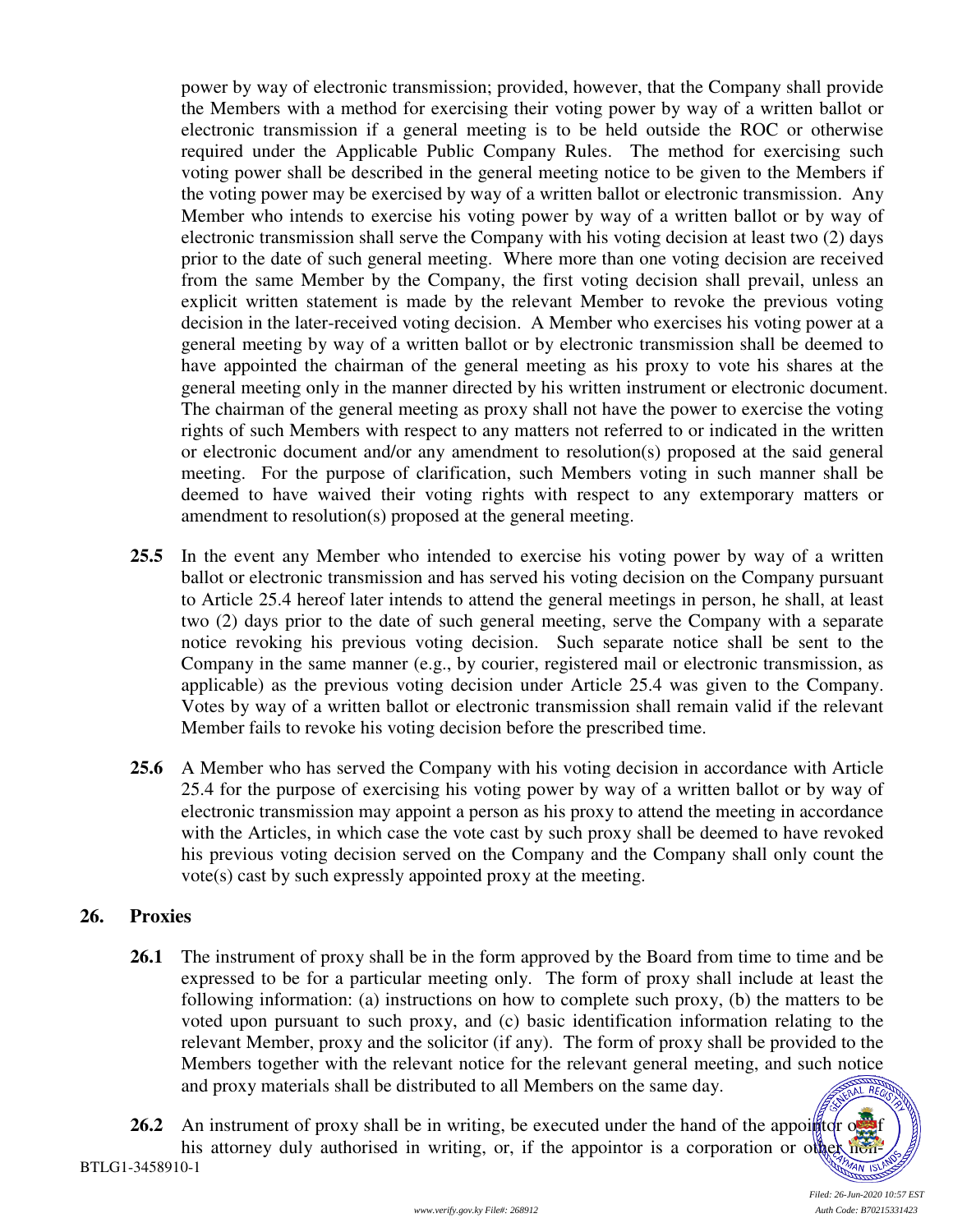natural person, under the hand of an officer or attorney duly authorised for that purpose. A proxy need not be a Member of the Company.

- **26.3** For so long as the shares are traded on the ESM or listed on the TPEx or the TSE, subject to the Applicable Public Company Rules, except for an ROC trust enterprise or stock affair agents approved pursuant to Applicable Public Company Rules, save with respect to the Chairman being deemed appointed as proxy under Article 25.4, in the event a person acts as the proxy for two or more Members, the total number of issued and voting shares entitled to be voted as represented by such proxy shall be no more than three per cent (3%) of the total number of issued and voting shares of the Company immediately prior to the relevant book closed period, during which the Company close its Register of Member; any vote in respect of the portion in excess of such three per cent (3%) threshold shall not be counted.
- **26.4** In the event that a Member exercises his voting power by way of a written ballot or electronic transmission and has also authorised a proxy to attend a general meeting, then the voting power exercised by the proxy at the general meeting shall prevail. In the event that any Member who has authorised a proxy to attend a general meeting later intends to attend the general meeting in person or to exercise his voting power by way of a written ballot or electronic transmission, he shall, at least two (2) days prior to the date of such general meeting, serve the Company with a separate notice revoking his previous appointment of the proxy. Votes by way of proxy shall remain valid if the relevant Member fails to revoke his appointment of such proxy before the prescribed time.
- **26.5** The instrument of proxy shall be deposited at the Registered Office or the office of the Company's stock affairs agent in the ROC or at such other place as is specified for that purpose in the notice convening the meeting, or in any instrument of proxy sent out by the Company not less than five (5) days before the time for holding the meeting or adjourned meeting at which the person named in the instrument proposes to vote, save with respect to the Chairman being deemed appointed as proxy under Article 25.4. Where more than one instrument to vote are received from the same Member by the Company, the first instrument received shall prevail, unless an explicit written statement is made by the relevant Member to revoke the previous proxy in the later-received instrument.

#### **27. Proxy Solicitation**

For so long as the shares are traded on the ESM or listed on the TPEx or the TSE, the use and solicitation of proxies shall be in compliance with the Applicable Public Company Rules, including but not limited to "Regulations Governing the Use of Proxies for Attendance at Shareholder Meetings of Public Companies."

# **28. Dissenting Member's Appraisal Right**

- **28.1** Subject to compliance with the Law, in the event any of the following resolutions is passed at general meetings, any Member who has abstained from voting in respect of such matter and expressed his dissent therefor, in writing or verbally (with a record) before or during the meeting, may request the Company to purchase all of his shares at the then prevailing fair price:
	- (a) the Company proposes to enter into, amend, or terminate any contract for lease of the Company's business in whole, or for delegation of management of the Company's business to others, or for frequent joint operation with others;;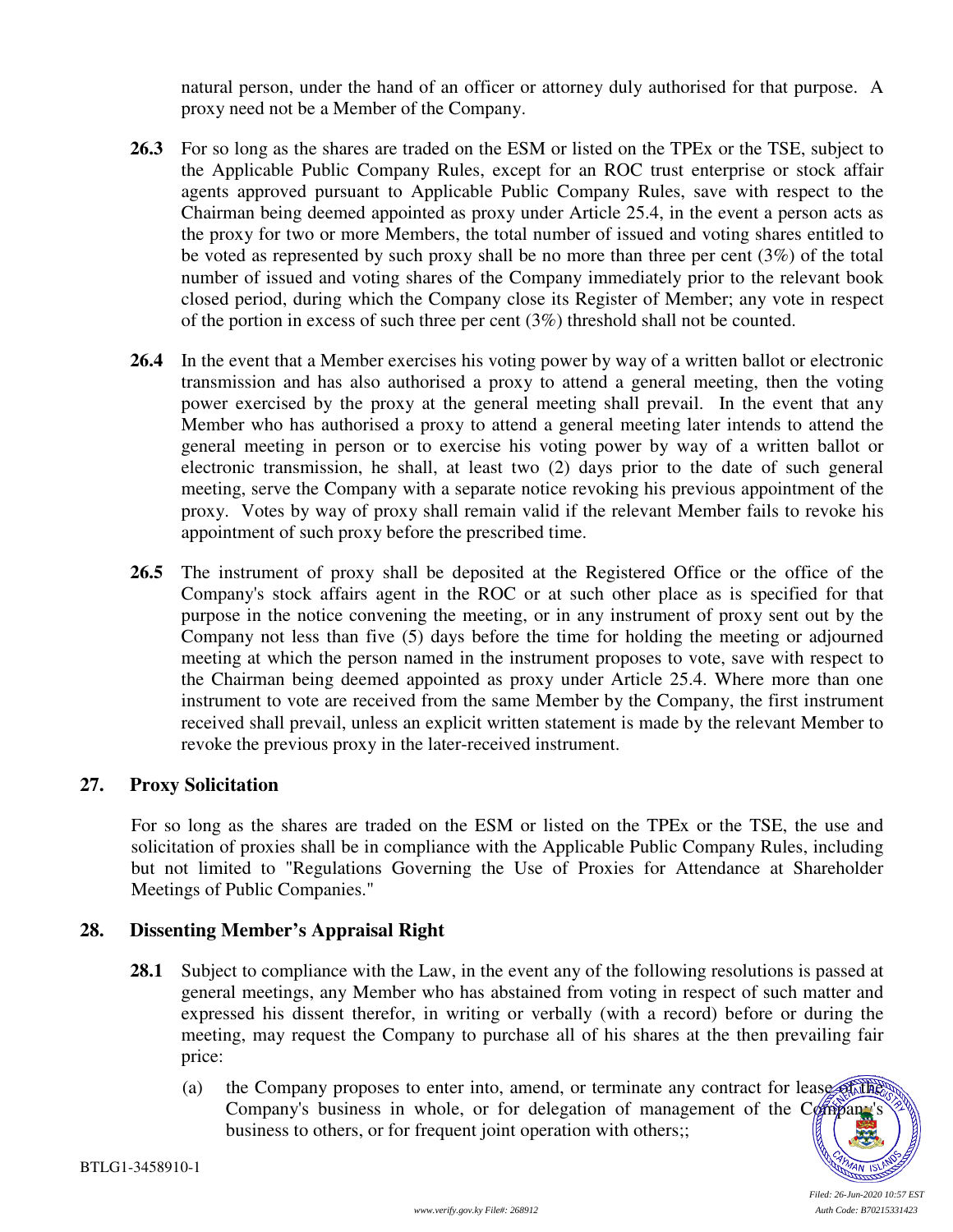- (b) the Company transfers the whole or an essential part of its business or assets, provided that, the foregoing does not apply where such transfer is pursuant to the dissolution of the Company;
- (c) the Company acquires or assumes the whole business or assets of another person, which has a material effect on the operation of the Company;
- (d) the Company proposes to undertake a Spin-off, Merger or Share Swap; or
- (e) the Company generally assumes all the assets and liabilities of another person or generally assigns all its assets and liabilities to another person.
- **28.2** Subject to compliance with the Law, any Member exercising his rights in accordance with Article 28.1 (the "**Dissenting Member**") shall, within twenty (20) days from the date of the resolution passed at the general meeting, give his written notice of objection with the repurchase price proposed by him. If the Company and the Dissenting Member agree on a price at which the Company will purchase the Dissenting Member's shares, the Company shall make the payment within ninety (90) days from the date of the resolution passed at the general meeting. If, within ninety (90) days from the date of the resolution passed at the general meeting, the Company and the Dissenting Member fail to agree on a price at which the Company will purchase the Dissenting Member's shares, the Company shall pay the fair price it deems fit to the Dissenting Member within ninety (90) days from the date of the resolution passed at the general meeting. If the Company fails to pay the fair price it deems fit to the Dissenting Member within the ninety (90)-day period, the Company shall be deemed to agree on the repurchase price proposed by such Dissenting Member.
- **28.3** Subject to compliance with the Law, if, within sixty (60) days from the date of the resolution passed at the general meeting, the Company and the Dissenting Member fail to agree on a price at which the Company will purchase such Dissenting Member's shares, then, within thirty (30) days immediately following the date of the expiry of such sixty (60)-day period, the Company shall file a petition with the court against all the Dissenting Members for a determination of the fair price of the shares held by all the Dissenting Members. The Taiwan Taipei District Court, ROC, may be the court of the first instance for this matter.
- **28.4** Notwithstanding the above provisions under this Article 28, nothing under this Article shall restrict or prohibit a Member from exercising his right under section 238 of the Law to payment of the fair value of his shares upon dissenting from a merger or consolidation.

# **29. Shares that May Not be Voted**

- **29.1** Shares held:
	- (a) by the Company itself;
	- (b) by any entity in which the Company owns, legally or beneficially, more than fifty per cent (50%) of its total issued and voting share or share capital; or
	- (c) by any entity in which the Company, together with (i) the holding company of the Company and/or (ii) any Subsidiary of (a) the holding company of the Company or (b) the Company owns, legally or beneficially, directly or indirectly, more than fifty per cent (50%) of its issued and voting share or share capital.



*Filed: 26-Jun-2020 10:57 EST*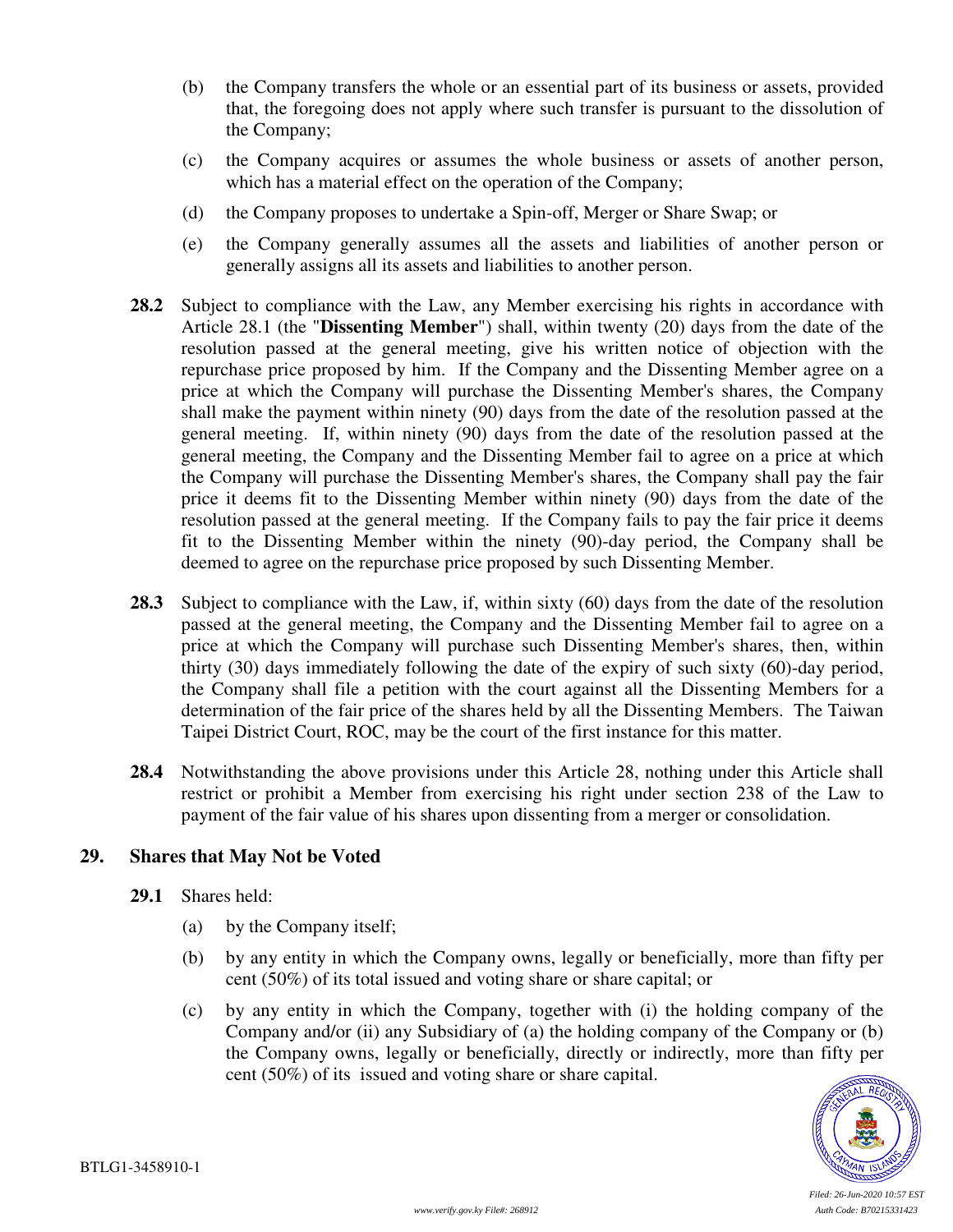shall not carry any voting rights nor be counted in the total number of issued shares at any given time but only for so long as the circumstances as set out in sub-paragraphs (a) to (c) (as applicable) above continue.

- **29.2** A Member who has a personal interest in any motion discussed at a general meeting, which interest may be in conflict with and impair those of the Company, shall abstain from voting such Member's shares in regard to such motion and such shares shall not be counted in determining the number of votes of the Members present at the said meeting. However, such shares may be counted in determining the number of shares of the Members present at such general meeting for the purposes of determining the quorum. The aforementioned Member shall also not vote on behalf of any other Member.
- **29.3** For so long as the shares are traded on the ESM or listed on the TPEx or the TSE, if the number of shares pledged by a Director at any time amounts to more than 50% of the total shares held by such Director at the time of his latest appointment, such pledged shares exceeding 50% of the total shares held by such Director at the time of his latest appointment, up to 50% of the total number of shares held by the Director at the time of his latest appointment, shall not carry any voting rights and such above-threshold shares shall not be counted in determining the number of votes of the Members present at a general meeting.

# **30. Voting by Joint Holders of Shares**

In the case of joint holders, the joint holders should appoint among themselves one person to exercise the rights of a shareholder pursuant to the Applicable Public Company Rules.In case no agreement is reached among the joint holders, the vote of the senior who tenders a vote (whether in person or by proxy) shall be accepted to the exclusion of the votes of the other joint holders, and for this purpose seniority shall be determined by the order in which the names stand in the Register of Members.

# **31. Representation of Corporate Member**

- **31.1** A corporation or non-natural person which is a Member may, by written instrument, authorise such person or persons as it thinks fit to act as its representative at any meeting of the Members and any person so authorised shall be entitled to exercise the same powers on behalf of the corporation or such non-natural person which such person represents as that corporation or non-natural person could exercise if it were an individual Member, and that Member shall be deemed to be present in person at any such meeting attended by its authorised representative or representatives.
- **31.2** Notwithstanding the foregoing, the chairman of the meeting may accept such assurances as he thinks fit as to the right of any person to attend and vote at general meetings on behalf of a corporation or non-natural person which is a Member.

# **32. Adjournment of General Meeting**

The chairman of a general meeting may, with the consent of a majority in number of the Members present at any general meeting at which a quorum is present, and shall if so directed, adjourn the meeting. Unless the meeting is adjourned to a specific date, place and time announced at the meeting being adjourned and the meeting is adjourned for more than five days, a notice starting the date, place and time for the resumption of the adjourned meeting shall be given to each Member entitled to attend and vote thereat in accordance with the provisions of the Articles.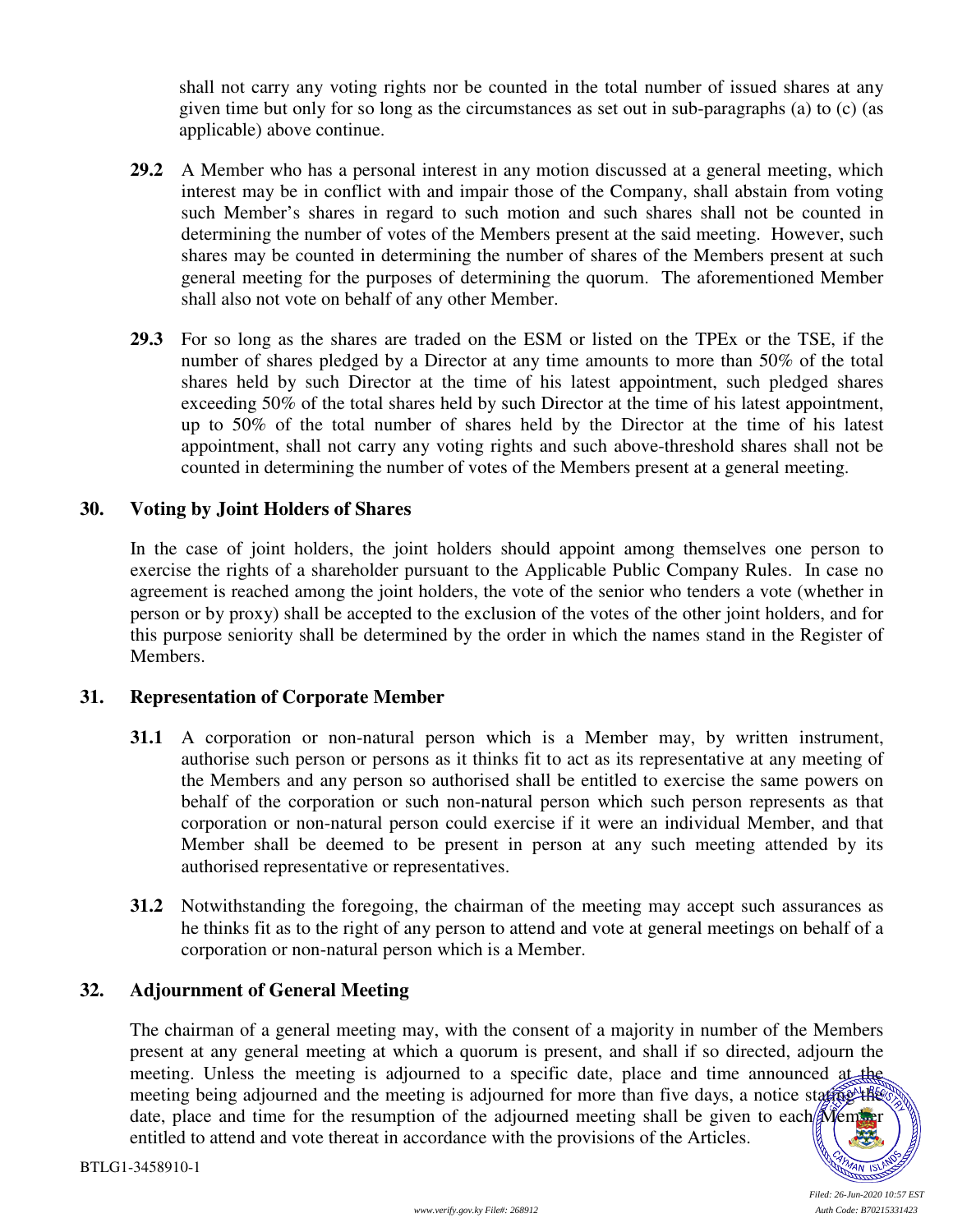# **33. Directors Attendance at General Meetings**

The Directors of the Company shall be entitled to receive notice of, attend and be heard at any general meeting.

#### **DIRECTORS AND OFFICERS**

#### **34. Number and Term of Office of Directors**

- **34.1** There shall be a Board consisting of no less than five (5) and no more than nine (9) persons. The term of office for each Director shall not exceed a period of three (3) years provided that in the event the expiration of the term of office of such Directors would otherwise leave the Company with no Directors, the term of office of such Directors shall be extended automatically to the date of the general meeting next following the expiration of such term, at which new Directors will be elected to assume office. Directors may be eligible for reelection. The Company may from time to time by Special Resolution increase or reduce the number of Directors, subject to the foregoing and the Applicable Law.
- **34.2** For so long as the shares are traded on the ESM or listed on the TPEx or the TSE, the number of Directors having a spousal relationship or familial relationship within the second degree of kinship with any other Directors shall be less than half of the total number of Directors.
- **34.3** In the event that the Company convenes a general meeting for the election of Directors and any of the Directors elected does not meet the requirements provided in Article 34.2 hereof, the non-qualifying Director(s) who was elected with the fewest number of votes shall be deemed not to have been elected, to the extent necessary to meet the requirements provided for in Article 34.2 hereof. Any person who has already served as a Director but is in violation of the aforementioned requirements shall be automatically discharged from his office effective from such violation without any action required on behalf of the Company.
- **34.4** For so long as the shares are listed on the TPEx or the TSE, unless otherwise permitted under the Applicable Public Company Rules, there shall be at least three (3) Independent Directors and the number of Independent Directors shall not be less than one-fifth of the total number of Directors. To the extent required by the Applicable Public Company Rules, at least one of the Independent Directors shall be domiciled in the ROC and at least one of them shall have accounting or financial expertise. Before the shares are listed on the TPEx or the TSE, the Board may resolve that the Company shall hold an election of Independent Director(s) at the general meeting.
- **34.5** The Directors (including Independent Directors and Directors other than Independent Directors) shall be nominated by adopting the candidate nomination system specified in the Applicable Public Company Rules for so long as the shares are traded on the ESM or listed on the TPEx or the TSE.
- **34.6** Independent Directors shall have professional knowledge and shall maintain independence within the scope of their directorial duties, and shall not have any direct or indirect interests in the Company. The professional qualifications, restrictions on shareholdings and concurrent positions, and assessment of independence with respect to Independent Directors shall be consistent with the Applicable Public Company Rules.



# **35. Election of Directors**

BTLG1-3458910-1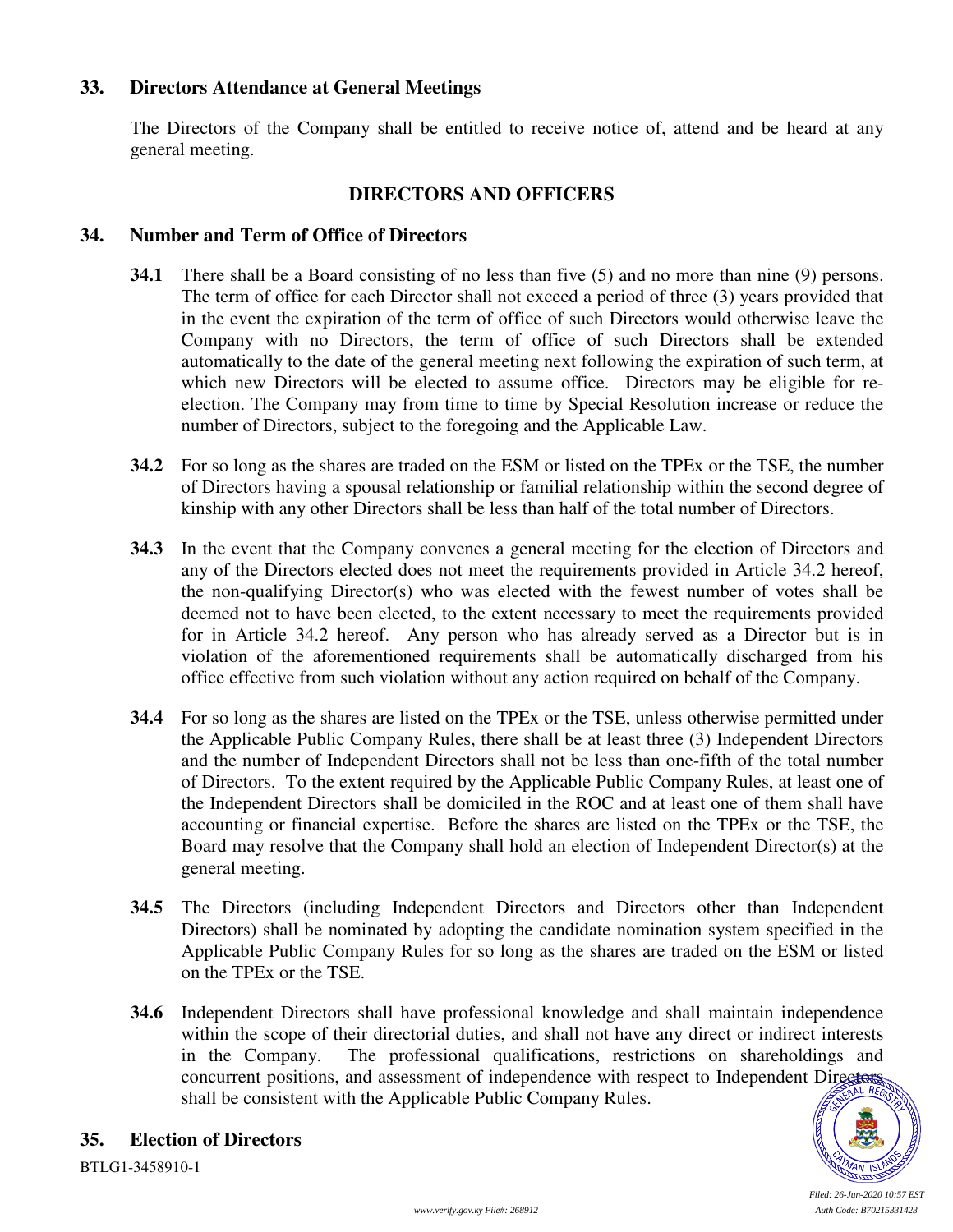- **35.1** The Company may at a general meeting elect any person to be a Director, which vote shall be calculated in accordance with Article 35.2 below. Members present in person or by proxy, representing more than one-half of the total issued shares shall constitute a quorum for any general meeting to elect one or more Directors.
- **35.2** The Director(s) shall be elected by Members upon a poll vote by way of cumulative voting (the manner of voting described in this Article to be referred to as "**Cumulative Voting**") in the following manner:
	- (a) on an election of Directors, the numbers of votes attached to each voting share held by a Member shall be cumulative and correspond to the number of Directors nominated for appointment at the general meeting;
	- (b) the Member(s) may vote all or part of their cumulated votes in respect of one or more Director candidates;
	- (c) such number of Director candidates receiving the highest number of votes in the same category (namely, independent or non-independent) of Directors to be elected shall be appointed; and
	- (d) where two or more Director candidates in the same category receive the same number of votes and as a result the total number of new Directors in such category intended to be appointed is exceeded, there shall be a draw by such Director candidates receiving the same number of votes to determine who shall be appointed; the chairman of the meeting shall draw for a Director nominated for appointment who is not present at the general meeting.
- **35.3** For so long as the shares are traded on the ESM or listed on the TPEx or the TSE, if the number of Independent Directors is less than three (3) persons due to the resignation or removal of such Independent Directors for any reason, the Company shall hold an election of Independent Directors at the next following general meeting. If all of the Independent Directors are resigned or removed, the Board shall hold, within sixty (60) days from the date of resignation or removal of last Independent Director, a general meeting to elect succeeding Independent Directors to fill the vacancies.
- **35.4** For so long as the shares are traded on the ESM or listed on the TPEx or the TSE, if the number of Directors is less than five (5) persons due to the vacancy of Director(s) for any reason, the Company shall call an election of Director(s) at the next following general meeting to fill the vacancies. When the number of vacancies in the Board of the Company equals to one third of the total number of Directors elected, the Board shall hold, within sixty (60) days from the date of the occurrence of vacancies, a general meeting to elect succeeding Directors to fill the vacancies.
- **35.5** Where a corporation (or other legal entity) is a Member, its authorized representative may be elected as Director of the Company in accordance with the Articles. If there are more than one authorized representatives, each of them may be nominated for election at a general meeting.

# **36. Removal of Directors**

**36.1** The Company may from time to time by Supermajority Resolution remove any Director from office. Where re-election of all Directors is effected prior to the expiration of the term of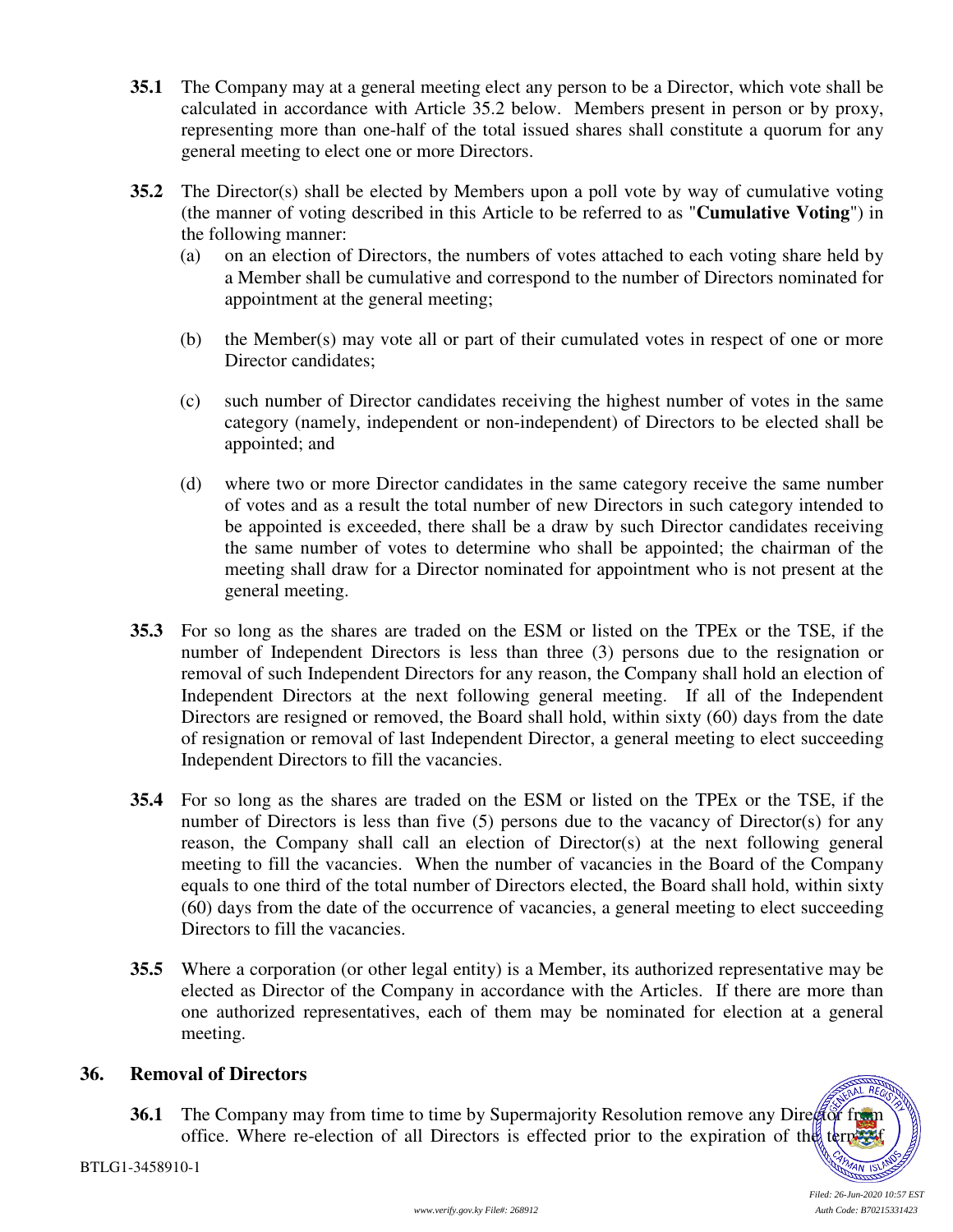office of existing Directors, the term of office of all current Directors is deemed to have expired on the date of the re-election or any other date as otherwise resolved by the Members at the general meeting if the Members do not resolve that all current Directors will only retire at the expiration of their present term of office. Members present in person or by proxy, representing more than one-half of the total issued shares shall constitute a quorum for any general meeting to re-elect all Directors.

**36.2** For so long as the shares are traded on the ESM or listed on the TPEx or the TSE, in case a Director has, in the course of performing his duties, committed any act resulting in material damages to the Company or is in serious violation of applicable laws, regulations and/or the Articles, but has not been removed by a Supermajority Resolution, the Member(s) holding three per cent (3%) or more of the total number of issued shares of the Company may, within thirty (30) days after such general meeting, to the extent permissible under Applicable Law, institute a lawsuit to remove such Director. The Taiwan Taipei District Court, ROC, may be the court for this matter.

#### **37. Vacation of Office of Director**

- **37.1** The office of Director shall be vacated:
	- (a) if the Director is removed from office pursuant to the Articles;
	- (b) if the Director dies;
	- (c) if the Director is automatically discharged from his office in accordance with Article 34.3;
	- (d) if the Director resigns his office by notice in writing to the Company;
	- (e) if the Director is the subject of a court order for his removal in accordance with Article 36.2;
	- (f) if the Director is automatically removed in accordance with Article 37.2;
	- (g) if the Director ceases to be a Director in accordance with Article 37.3; or
	- (h) with immediate effect without any action required on behalf of the Company if
		- (i) the Director has been adjudicated bankrupt or the court has declared a liquidation process in connection with the Director, and such Director has not been reinstated to his rights and privileges;
		- (ii) an order is made by any competent court or official on the grounds that the Director has no legal capacity, or his legal capacity is restricted according to Applicable Law;
		- (iii) the Director has been adjudicated of the commencement of assistantship (as defined under the Taiwan Civil Code) or similar declaration and such assistantship/declaration has not been revoked yet;
		- (iv) the Director has committed an offence as specified in the ROC statute of prevention of organizational crimes and subsequently has been adjudicated guilty by a final judgment, and (A) has not started serving the sentence, (B) has not completed serving the sentence,  $(C)$  the time elapsed after completion of serving the sentence or expiration of the probation is less than five years, or  $\overline{(\mathbf{D})}$ was pardoned for less than five years;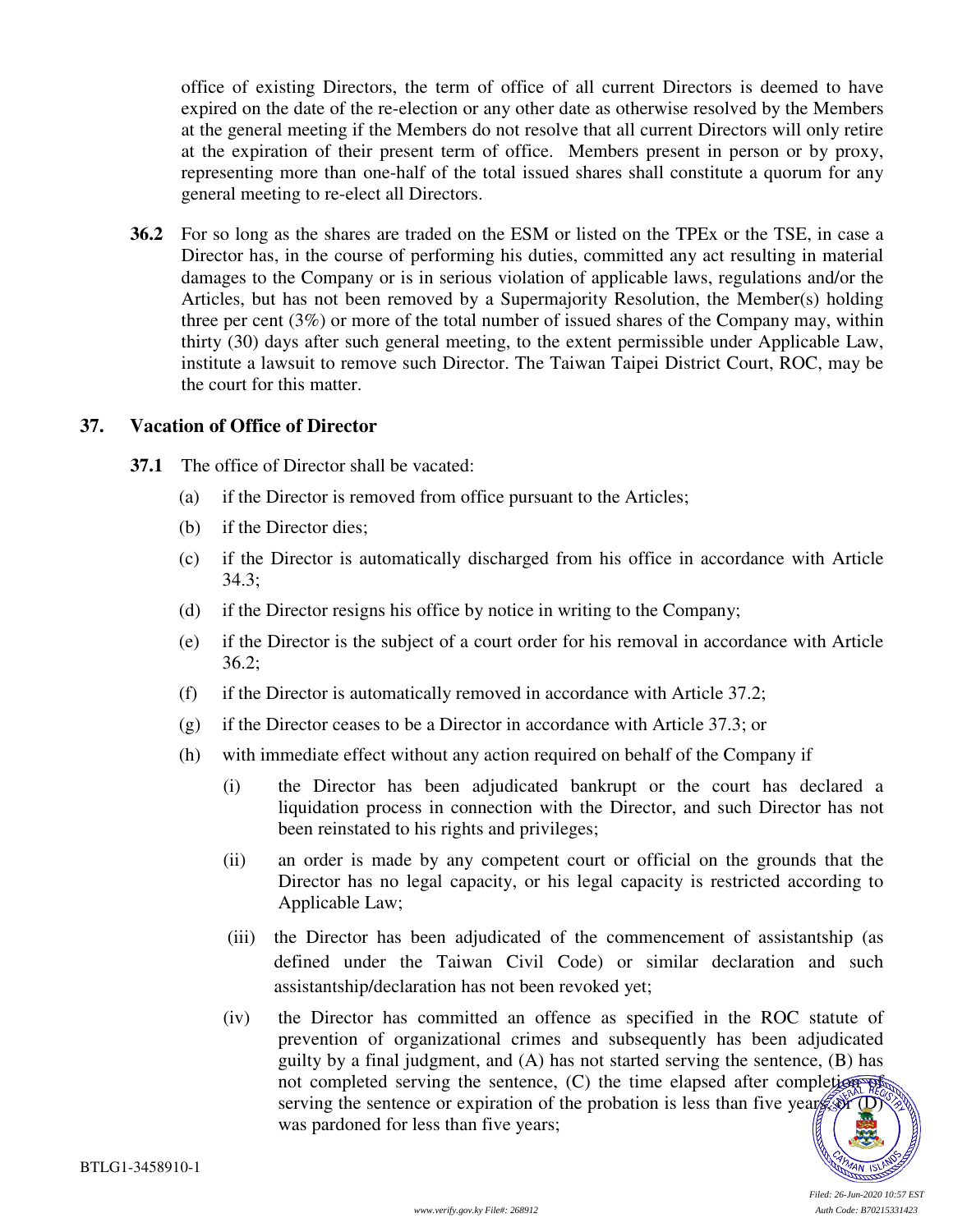- (v) the Director has committed an offence in terms of fraud, breach of trust or misappropriation and subsequently has been punished with imprisonment for a term of more than one year by a final judgement, and (A) has not started serving the sentence, (B) has not completed serving the sentence, (C) the time elapsed after completion of serving the sentence or expiration of the probation is less than two years, or (D) was pardoned for less than two years;
- (vi) the Director has been adjudicated guilty by a final judgment for committing offenses under the Taiwan Anti-Corruption Act, and (A) has not started serving the sentence, (B) has not completed serving the sentence, (C) the time elapsed after completion of serving the sentence or expiration of the probation is less than two years, or (D) was pardoned for less than two years; or
- (vii) the Director has been dishonored for use of credit instruments, and the term of such sanction has not expired yet.

In the event that any of the foregoing events specified in Article 37(h) has occurred in relation to a candidate for election of Director, such person shall be disqualified from being elected as a Director.

- **37.2** In case a Director has, during the term of office as a Director (other than an Independent Director), transferred more than one half of the Company's shares being held by him at the time he is elected, he shall, ipso facto, be removed automatically from the position of Director with immediate effect and no shareholders' approval shall be required.
- **37.3** If any Director (other than an Independent Director) has, after having been elected as a Director and before his inauguration of the office of Director, transferred more than one half of the Company's shares being held by him at the time of his election as a Director, then he shall immediately cease to be a Director and no shareholders' approval shall be required. If any Director has, after having been elected as a Director, transferred more than one half of the Company's shares then being held by him within the share transfer prohibition period prior to the convention of a shareholders' meeting according to the Applicable Public Company Rules, then he shall immediately cease be a Director and no shareholders' approval shall be required.

# **38. Compensation of Directors**

- **38.1** For so long as the shares are traded on the ESM or listed on the TPEx or the TSE, the Board shall, in accordance with the Applicable Public Company Rules, establish a Compensation Committee comprised of at least three members, one of whom shall be an Independent Director. The professional qualifications of the members of the Compensation Committee, the responsibilities, powers and other related matters of the Compensation Committee shall comply with the Applicable Public Company Rules. Upon the establishment of the Compensation Committee, the Board shall, by a resolution, adopt a charter for the Compensation Committee the provisions of which shall be consistent with the Applicable Public Company Rules. Before the shares are traded on the ESM, the Board may resolve to establish a Compensation Committee.
- **38.2** The compensation referred in the preceding Article shall include the compensation, stock option and other incentive payments of Directors and managers of the Company. *SSSSSSSS*<br>AL AEG
- **38.3** The compensation of the Directors may be decided by the Board by reference recommendation made by the Compensation Committee (if established), the standard

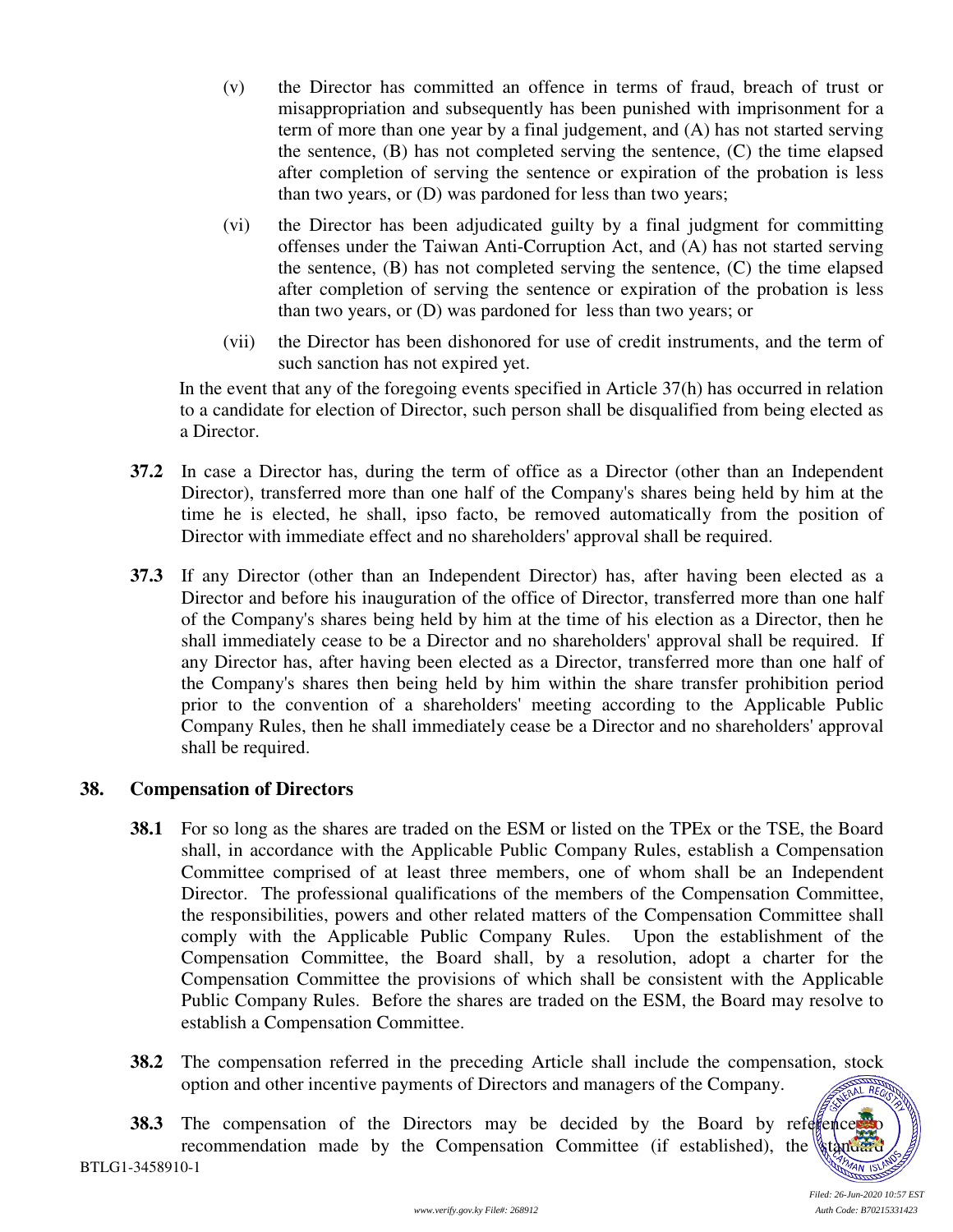generally adopted by other enterprises in the same industry, and shall be paid in cash only. The Directors may also be paid all travel, hotel and other expenses properly incurred by them in attending and returning from the meetings of the Board, any committee appointed by the Board, general meetings of the Company, or in connection with the business of the Company or their duties as Directors generally. A Director is also entitled to distribution of profits of the Company if permitted by the Law, the Applicable Public Company Rules, the service agreement or other similar contract that he/she has entered into with the Company.

#### **39. Defect in Election of Director**

Subject to Article 23.4 and the Applicable Law, all acts done in good faith by the Board or by a committee of the Board or by any person acting as a Director shall, notwithstanding that it be afterwards discovered that there was some defect in the election of any Director, or that they or any of them were disqualified, be as valid as if every such person had been duly elected and was qualified to be a Director.

#### **40. Directors to Manage Business**

The business of the Company shall be managed and conducted by the Board. In managing the business of the Company, the Board may exercise all such powers of the Company as are not, by the Law or by the Articles, required to be exercised by the Company in general meeting subject, nevertheless, to the Articles, the provisions of the Law, and to such directions as may be prescribed by the Company in general meeting.

#### **41. Powers of the Board of Directors**

Without limiting the generality of Article 40 and subject to the Applicable Law, the Board may:

- (a) appoint, suspend, or remove any manager, secretary, clerk, agent or employee of the Company and may fix their compensation and determine their duties;
- (b) exercise all the powers of the Company to borrow money and to mortgage or charge or otherwise grant a security interest in its undertaking, property and uncalled capital, or any part thereof, and may issue debentures, debenture stock and other securities whether outright or as security for any debt, liability or obligation of the Company or any third party;
- (c) appoint one or more Directors to the office of managing director or chief executive officer of the Company, who shall, subject to the control of the Board, supervise and administer all of the general business and affairs of the Company;
- (d) appoint a person to act as manager of the Company's day-to-day business and may entrust to and confer upon such manager such powers and duties as it deems appropriate for the transaction or conduct of such business;
- (e) by power of attorney, appoint any company, firm, person or body of persons, whether nominated directly or indirectly by the Board, to be an attorney of the Company for such purposes and with such powers, authorities and discretions (not exceeding those vested in or exercisable by the Board) and for such period and subject to such conditions as it may think fit and any such power of attorney may contain such provisions for the protection and convenience of persons dealing with any such attorney as the Board may think fit and may also authorise any such attorney to sub-delegate all or any of the powers, authorities and discretions so vested in the attorney. Such attorney may, if so authorised, execute any deed or instrument in any manner permitted by the Law;

4M IS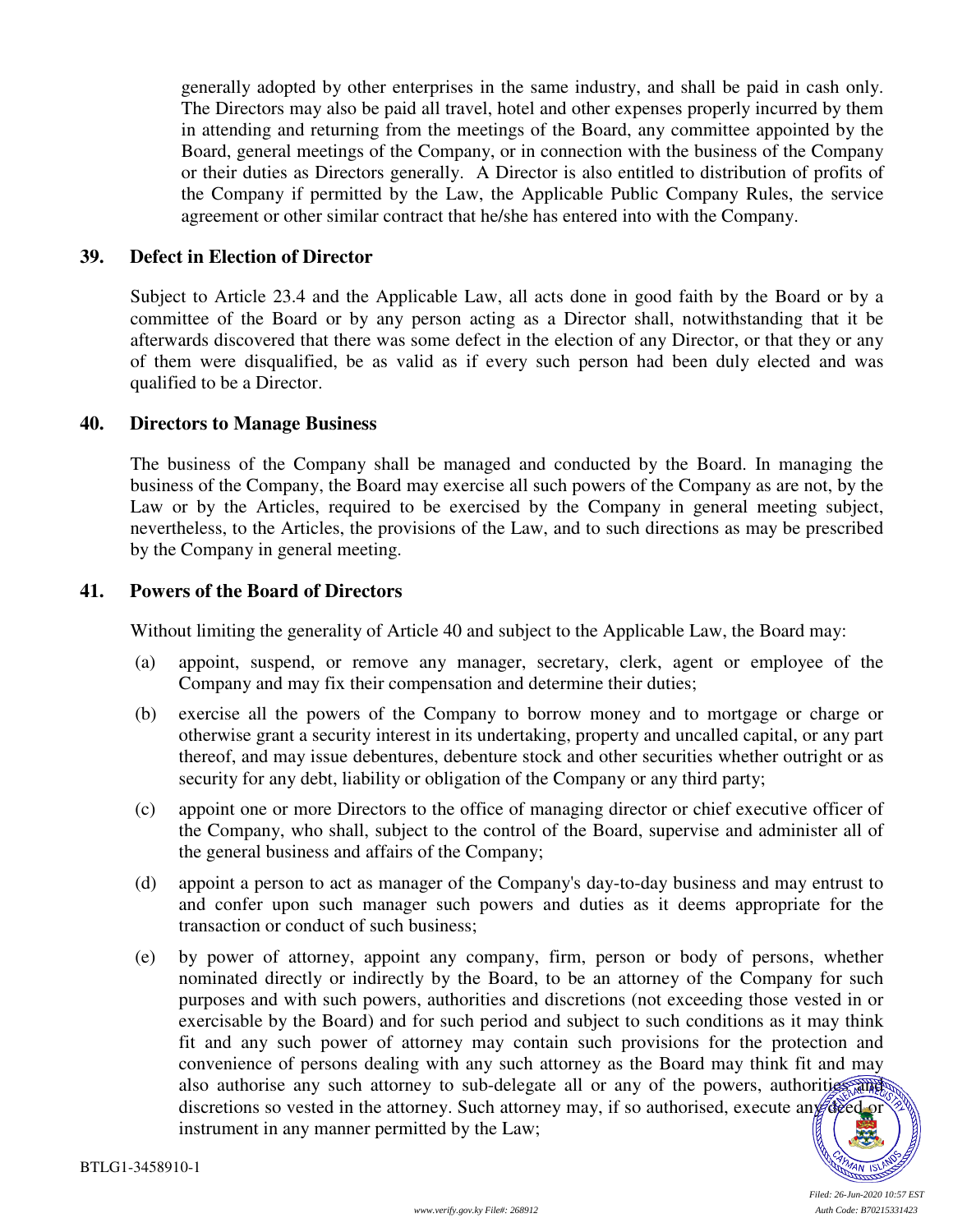- (f) procure that the Company pays all expenses incurred in promoting and incorporating the Company;
- (g) delegate any of its powers (including the power to sub-delegate) to a committee of one or more persons appointed by the Board and every such committee shall conform to such directions as the Board shall impose on them. Subject to any directions or regulations made by the Directors for this purpose, the meetings and proceedings of any such committee shall be governed by the provisions of the Articles regulating the meetings and proceedings of the Board;
- (h) delegate any of its powers (including the power to sub-delegate) to any person on such terms and in such manner as the Board sees fit;
- (i) present any petition and make any application in connection with the liquidation or reorganisation of the Company;
- (j) in connection with the issue of any share, pay such commission and brokerage as may be permitted by law; and
- (k) authorise any company, firm, person or body of persons to act on behalf of the Company for any specific purpose and in connection therewith to execute any agreement, document or instrument on behalf of the Company.

#### **42. Register of Directors and Officers**

- **42.1** The Board shall cause to be kept in one or more books at the Registered Office a Register of Directors and Officers in accordance with the Law and shall enter therein the following particulars with respect to each Director and Officer:
	- (a) first name and surname; and
	- (b) address.
- **42.2** The Board shall, within the period of thirty days from the occurrence of:-
	- (a) any change among its Directors and Officers; or
	- (b) any change in the particulars contained in the Register of Directors and Officers,

cause to be entered on the Register of Directors and Officers the particulars of such change and the date on which such change occurred, and shall notify the Registrar of Companies in accordance with the Law.

#### **43. Officers**

The Officers shall consist of a Secretary and such additional Officers as the Board may determine all of whom shall be deemed to be Officers for the purposes of the Articles.

#### **44. Appointment of Officers**

The Secretary (and additional Officers, if any) shall be appointed by the Board from time to time.

# **45. Duties of Officers**

The Officers shall have such powers and perform such duties in the management, business affairs of the Company as may be delegated to them by the Board from time to time.

AL RE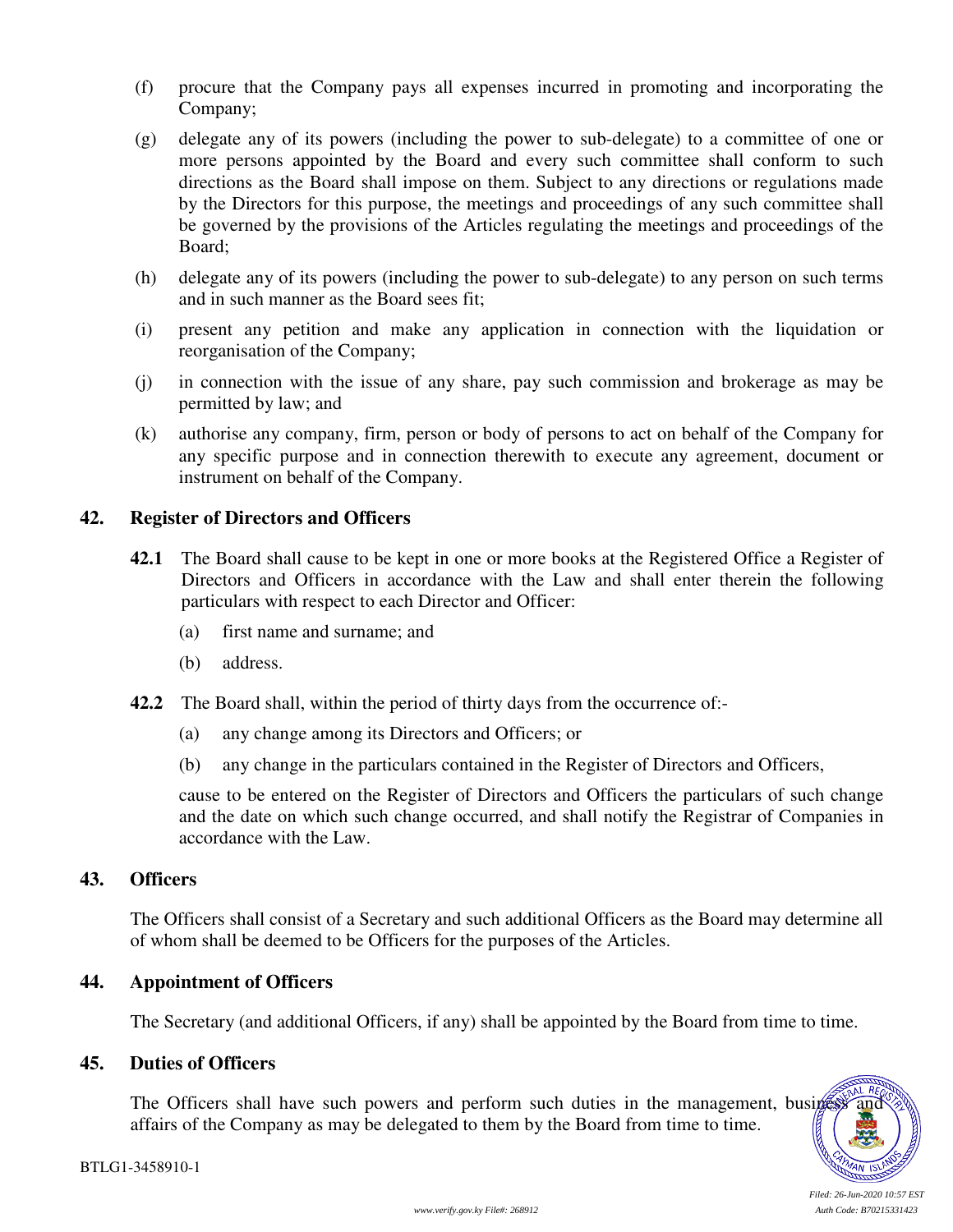#### **46. Compensation of Officers**

The Officers shall receive such compensation as the Board may determine.

#### **47. Conflicts of Interest**

- **47.1** Any Director, or any Director's firm, partner or any company with whom any Director is associated, may act in any capacity for, be employed by or render services to the Company and such Director or such Director's firm, partner or company shall be entitled to compensation as if such Director were not a Director; provided that this Article 47.1 shall not apply to Independent Directors.
- **47.2** Notwithstanding anything to the contrary contained in this Article 47, a Director who is directly or indirectly interested in any matter under discussion at a meeting of the Directors or a contract or proposed contract or arrangement with the Company shall declare the nature and the essential contents of such interest at the relevant meeting of the Directors as required by the Applicable Law; If the Company proposes to enter into any transaction specified in Article 28.1 or effect other forms of mergers and acquisitions in accordance with Applicable Law, a Director who has a personal interest in such transaction shall declare the essential contents of such personal interest and the reason why he believes that the transaction is advisable or not advisable at the relevant meeting of the Directors and the general meeting as required by the Applicable Law. Where the spouse of a Director, the person related to a Director by blood and within the second degree of kinship, or any company which has a controlling or controlled relation with a Director has interests in the matters under discussion in the meeting of the Directors, such Director shall be deemed to have a personal interest in the matter. The terms "controlling" and "controlled" shall be interpreted in accordance with the Applicable Public Company Rules.
- **47.3** Notwithstanding anything to the contrary contained in this Article 47, a Director who has a personal interest in the matter under discussion at a meeting of the Directors, which may conflict with and impair the interest of the Company, shall not vote nor exercise voting rights on behalf of another Director; the voting right of such Director who cannot vote or exercise any voting right as prescribed above shall not be counted in the number of votes of Directors present at the board meeting.
- **47.4** Notwithstanding anything to the contrary contained in this Article 47, a Director who is engaged in anything on his own account or on behalf of another person, which is within the scope of the Company's business, shall explain to the Members in a general meeting the essential contents of such conduct and seek their approval by Supermajority Resolution.

#### **48. Indemnification and Exculpation of Directors and Officers**

**48.1** The Directors and Officers of the Company and any trustee for the time being acting in relation to any of the affairs of the Company and every former director, officer or trustee and their respective heirs, executors, administrators, and personal representatives (each of which persons being referred to in this Article as an "indemnified party") shall be indemnified and secured harmless out of the assets of the Company from and against all actions, costs, charges, losses, damages and expenses which they or any of them shall or may incur or sustain by or by reason of any act done, concurred in or omitted in or about the execution of their  $\frac{d}{dx}$ supposed duty, or in their respective offices or trusts, and no indemnified party shall be answerable for the acts, receipts, neglects or defaults of the others of them or for  $\frac{1}{2}$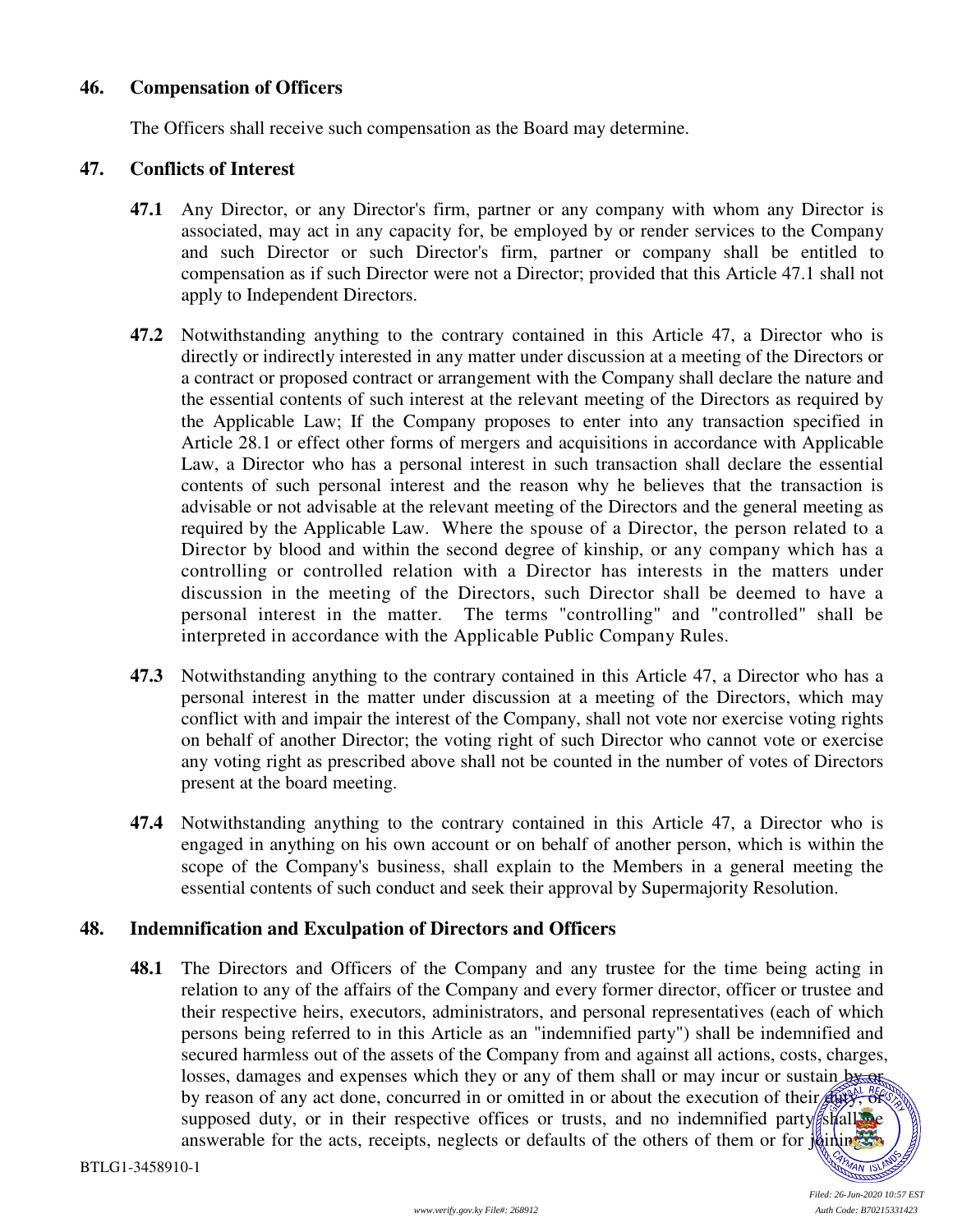any receipts for the sake of conformity, or for any bankers or other persons with whom any moneys or effects belonging to the Company shall or may be lodged or deposited for safe custody, or for insufficiency or deficiency of any security upon which any moneys of or belonging to the Company shall be placed out on or invested, or for any other loss, misfortune or damage which may happen in the execution of their respective offices or trusts, or in relation thereto, PROVIDED THAT this indemnity shall not extend to any matter in respect of any fraud, dishonesty or breach of duties provided under Article 48.4 which may attach to any of the said persons.

- **48.2** The Company may purchase and maintain insurance for the benefit of any Director or Officer of the Company against any liability incurred by him in his capacity as a Director or Officer of the Company or indemnifying such Director or Officer in respect of any loss arising or liability attaching to him by virtue of any rule of law in respect of any negligence, default, breach of duty or breach of trust of which the Director or Officer may be guilty in relation to the Company or any Subsidiary thereof.
- **48.3** To the extent permitted under the laws of the Cayman Islands, Members continuously holding one per cent (1%) or more of the total issued shares of the Company for six months or longer may:
	- (a) request in writing the Board to authorise any Independent Director of the Audit Committee to file a petition with the Taipei District Court, ROC for and on behalf of the Company against any of the Directors; or
	- (b) request in writing any Independent Director of the Audit Committee to file a petition with the Taipei District Court, ROC for and on behalf of the Company against any of the Directors; or

the Member(s) may, to the extent permitted under the laws of the Cayman Islands, file a petition with the Taipei District Court, ROC for and on behalf of the Company against the relevant Directors within thirty (30) days after such Member(s) having made the request under the preceding clause (a) or (b) if (i) in the case of clause (a), the Board fails to make such authorisation or the Independent Director of the Audit Committee having been authorised by the Board fails to file such petition, or (ii) in the case of clause (b), the Independent Director of the Audit Committee fails to file such petition.

**48.4** Without prejudice and subject to the general directors' duties that a Director owe to the Company and its shareholders under common law principals and the laws of the Cayman Islands, a Director shall perform his fiduciary duties of loyalty and due care of a good administrator in the course of conducting the Company's business, and shall indemnify the Company, to the maximum extent legally permissible, from any loss incurred or suffered by the Company arising from breach of his fiduciary duties. If a Director has made any profit for the benefit of himself or any third party as a result of any breach of his fiduciary duties, the Company shall, if so resolved by the Members by way of an Ordinary Resolution, take all such actions and steps as may be appropriate and to the maximum extent legally permissible to seek to recover such profit from such relevant Director. If a Director has, in the course of conducting the Company's business, violated any laws or regulations that causes the Company to become liable for any compensation or damages to any person, such Director shall become jointly and severally liable for such compensation or damages with the Company and if any reason such Director is not made jointly and severally liable with the Company, such Director shall indemnify the Company for any loss incurred or suffered by the Company caused by a breach of duties by such Director. The Officers, in the course of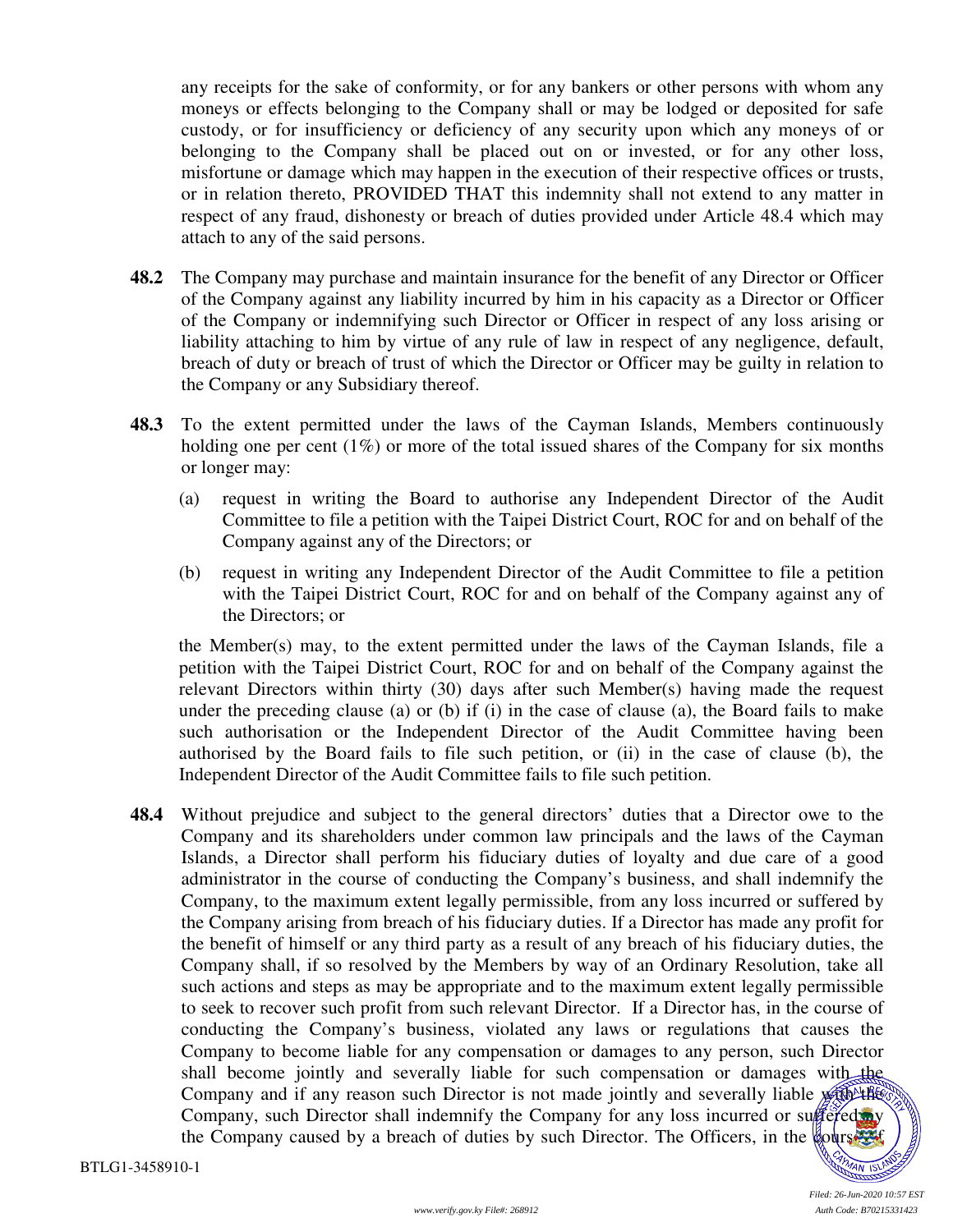performing their duties to the Company, shall assume such duties and obligations to indemnify the Company in the same manner as if they are Directors.

# **MEETINGS OF THE BOARD OF DIRECTORS**

#### **49. Board Meetings**

- **49.1** Board meetings shall be convened by the Chairman, and the Board may meet for the transaction of business, adjourn and otherwise regulate its meetings as it sees fit.
- **49.2** For so long as the shares are traded on the ESM or listed on the TPEx or the TSE, the Company shall hold regular meetings of the Board at least on a quarterly basis and such meetings shall be held in compliance with the Applicable Public Company Rules.
- **49.3** A resolution put to the vote at a meeting of the Board shall be carried by the affirmative votes of a majority of the votes cast and in the case of an equality of votes the resolution shall fail.
- **49.4** The decision of the Company to not to increase its investment in the Subsidiaries shall require the approval by a majority of the Directors at a meeting of the Board attended by twothirds or more of the total number of the Directors.
- **49.5** The promulgation or amendment of any rules or management measures with respect to the Related Parties shall require the approval by a majority of the Directors at a meeting of the Board attended by all Independent Directors and two-thirds or more of the total number of the Directors and at such meeting, all Independent Directors shall be able to express their respective opinions on the promulgation or amendment of such rules or management measures.

# **50. Notice of Board Meetings**

- **50.1** The Chairman may, and the Secretary on the requisition of the Chairman shall, at any time summon a meeting of the Board.
- **50.2** Before the shares are traded on the ESM or listed on the TPEx or the TSE, at least 48 hours prior notice shall be given for any meeting of the Board provided that in the case of urgent circumstances as agreed by a majority of the Directors, a meeting of the Board may be convened on short notice, or be held anytime after notice has been given to every Director or be convened without prior notice if all Directors agree. For so long as the shares are traded on the ESM or listed on the TPEx or the TSE, to convene a meeting of the Board, a notice setting forth therein the matters to be considered and if appropriate, approved at the meeting shall be given to each Director no later than seven (7) days prior to the scheduled meeting date. However, in the case of emergency as agreed by a majority of the Directors, the meeting may be convened with a shorter notice period in a manner consistent with the Applicable Public Company Rules. For the purposes of this Article, a notice may be sent via electronic means if so agreed to by the Directors.

# **51. Participation in Meetings by Video Conference**

Directors may participate in any meeting of the Board by means of video conference of other communication facilities, as permitted by the Applicable Law, where all persons participating in the meeting to communicate with each other simultaneously and instaneously, and participation in state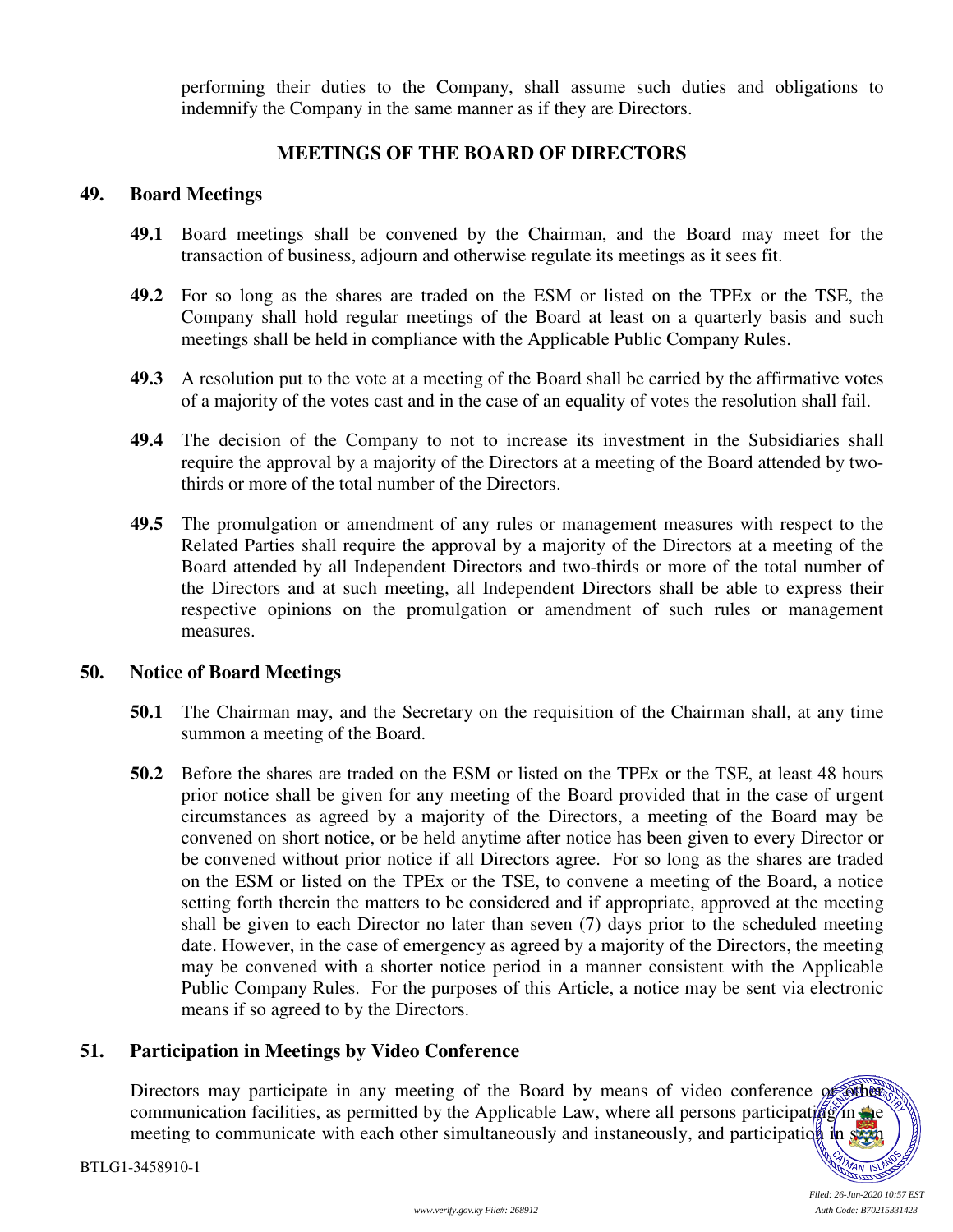a meeting shall constitute presence in person at such meeting.

#### **52. Quorum at Board Meetings**

The quorum for a meeting of the Board shall be more than one-half of the total number of the Directors.

#### **53. Board to Continue in the Event of Vacancy**

The Board may act notwithstanding any vacancy in its number.

#### **54. Chairman to Preside**

The Chairman, if there be one, shall act as chairman at all meetings of the Board at which such person is present. In his absence a chairman shall be appointed or elected in accordance with the Applicable Public Company Rules.

# **55. Validity of Prior Acts of the Board**

No regulation or alteration to the Articles made by the Company in general meeting shall invalidate any prior act of the Board which would have been valid if that regulation or alteration had not been made.

# **CORPORATE RECORDS**

#### **56. Minutes**

The Board shall cause minutes to be duly entered in books provided for the purpose:

- (a) of all elections and appointments of Officers;
- (b) of the names of the Directors present at each meeting of the Board and of any committee appointed by the Board; and
- (c) of all resolutions and proceedings of general meetings of the Members, meetings of the Board, meetings of managers and meetings of committees appointed by the Board.

# **57. Register of Mortgages and Charges**

- **57.1** The Directors shall cause to be kept the Register of Mortgages and Charges required by the Law.
- **57.2** The Register of Mortgages and Charges shall be open to inspection by Members and creditors in accordance with the Law, at the Registered Office on every business day in the Cayman Islands, subject to such reasonable restrictions as the Board may impose, so that not less than two (2) hours in each such business day be allowed for inspection.

#### **58. Form and Use of Seal**

**58.1** The Seal shall only be used by the authority of the Directors or of a committee of the Directors authorised by the Directors in that behalf; and, until otherwise determined by the Directors, the Seal shall be affixed in the presence of a Director or the Secretary or an assistant secretary or some other person authorised for this purpose by the Directors or  $\frac{1}{2}$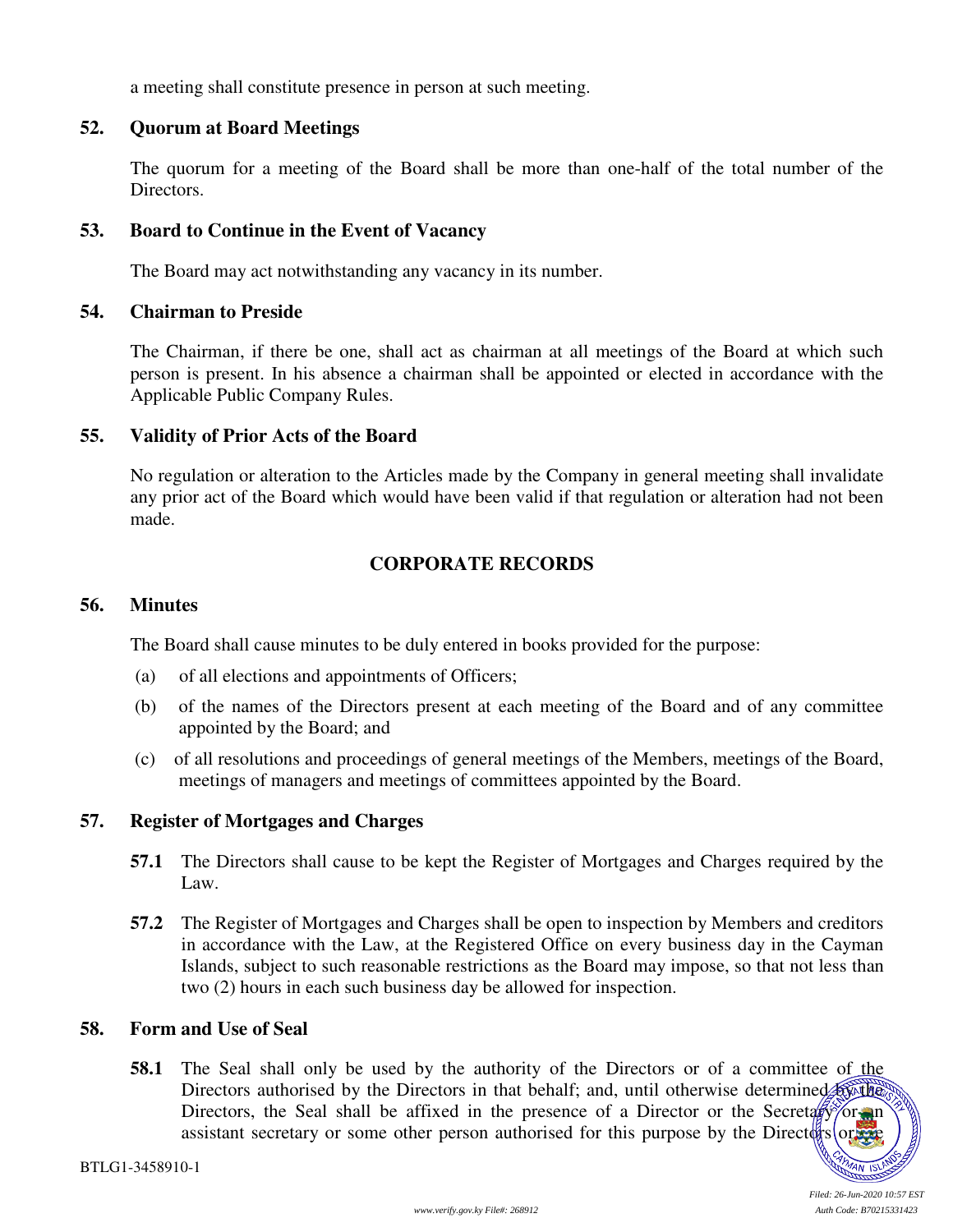committee of Directors.

- **58.2** Notwithstanding the foregoing, the Seal may without further authority be affixed by way of authentication to any document required to be filed with the Registrar of Companies in the Cayman Islands, and may be so affixed by any Director, Secretary or assistant secretary of the Company or any other person or institution having authority to file the document as aforesaid.
- **58.3** The Company may have one or more duplicate Seals, as permitted by the Law; and, if the Directors think fit, a duplicate Seal may bear on its face of the name of the country, territory, district or place where it is to be issued.

# **TENDER OFFER AND ACCOUNTS**

#### **59. Tender Offer**

For so long as the shares are traded on the ESM or listed on the TPEx or the TSE, any public announcement in connection with any tender offer of the Company's shares shall be in compliance with the Applicable Public Company Rules, including but not limited to "Regulations Governing Public Tender Offers for Securities of Public Companies."

#### **60. Books of Account**

- **60.1** The Board shall cause to be kept proper records of account with respect to all transactions of the Company and in particular with respect to:
	- (a) all sums of money received and expended by the Company and the matters in respect of which the receipt and expenditure relates;
	- (b) all sales and purchases of goods by the Company; and
	- (c) all assets and liabilities of the Company.

Such books of account shall be kept for at least five (5) years from the date they are prepared.

- **60.2** Such records of account shall be kept and proper books of account shall not be deemed to be kept with respect to the matters aforesaid if there are not kept, at such place as the Board thinks fit, such books as are necessary to give a true and fair view of the state of the Company's affairs and to explain its transactions.
- **60.3** The instruments of proxy, documents, forms/statements and information in electronic media prepared in accordance with the Articles and relevant rules and regulations shall be kept for at least one (1) year. However, if a Member institutes a lawsuit with respect to such instruments of proxy, documents, forms/statements and/or information mentioned herein, they shall be kept until the conclusion of the litigation if longer than one (1) year.

#### **61. Financial Year End**

Unless the Directors otherwise specify, the financial year of the Company:

- (a) shall end on 31st December in the year of its incorporation and each following year; and
- (b) shall begin when it was incorporated and on 1st January each following year.

AL RE

*Filed: 26-Jun-2020 10:57 EST*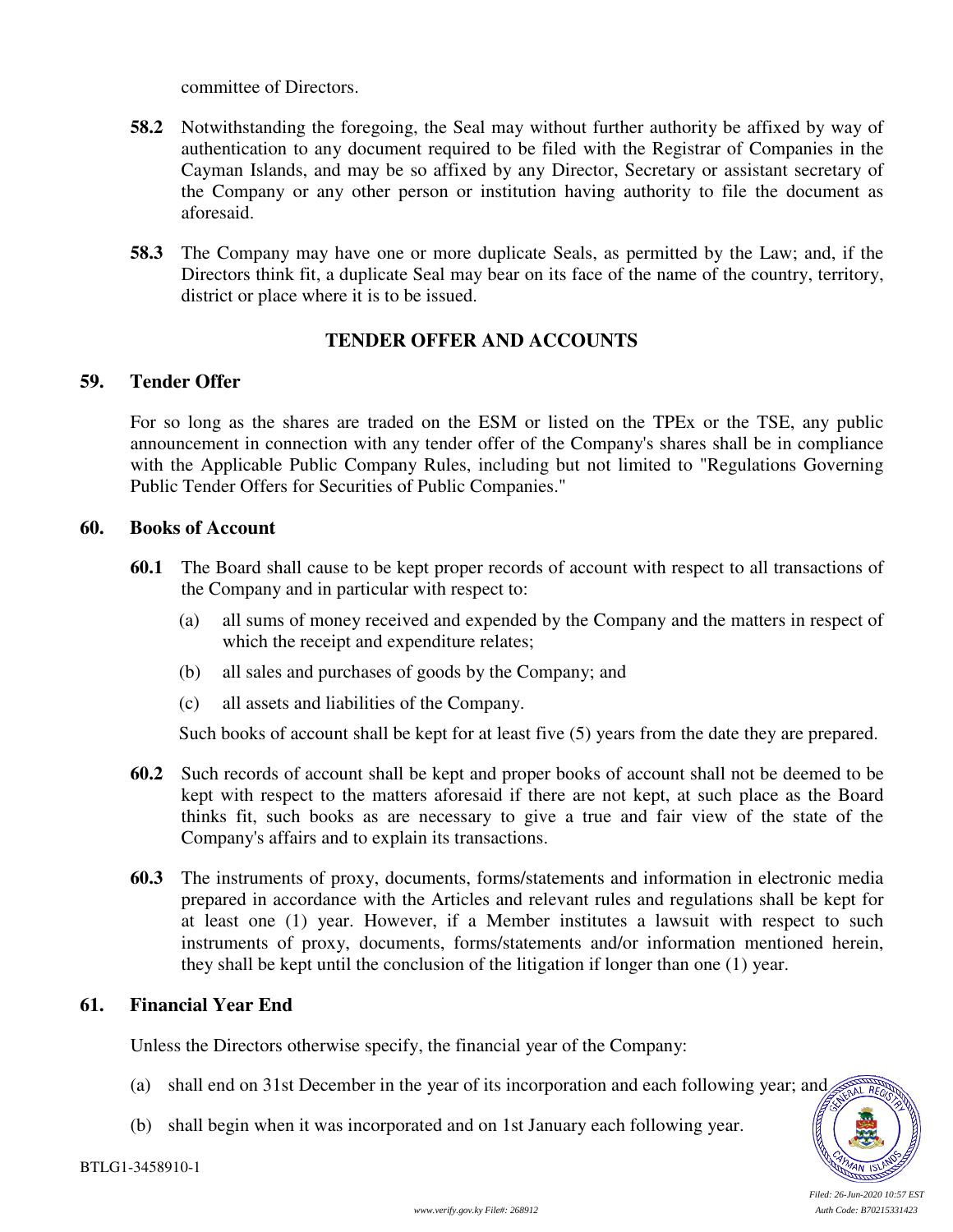# **AUDIT COMMITTEE**

#### **62. Number of Committee Members**

For so long as the shares are listed on the TPEx or the TSE, the Board shall set up an Audit Committee. The Audit Committee shall comprise solely of Independent Directors and all Independent Directors shall be members of the Audit Committee. The number of committee members shall not be less than three (3). One of the Audit Committee members shall be appointed as the convener to convene meetings of the Audit Committee from time to time and at least one of the Audit Committee members shall have accounting or financial expertise. A valid resolution of the Audit Committee requires approval of one-half or more of all its members.

#### **63. Powers of Audit Committee**

- **63.1** The Audit Committee (if established) shall have the responsibilities and powers as specified under the Applicable Public Company Rules. Any of the following matters of the Company shall require the consent of one-half or more of all Audit Committee members and be submitted to the Board for resolution:
	- (a) adoption of or amendment to an internal control system;
	- (b) assessment of the effectiveness of the internal control system;
	- (c) adoption of or amendment to the handling procedures for financial or operational actions of material significance, such as acquisition or disposal of assets, derivatives trading, extension of monetary loans to others, or endorsements or guarantees for others;
	- (d) any matter relating to the personal interest of the Directors;
	- (e) a material asset or derivatives transaction;
	- (f) a material monetary loan, endorsement, or provision of guarantee;
	- (g) the offering, issuance, or Private Placement of any equity-related securities;
	- (h) the hiring or dismissal of an attesting certified public accountant, or the compensation given thereto;
	- (i) the appointment or discharge of a financial, accounting, or internal auditing officer;
	- (j) approval of annual and semi-annual financial reports (if applicable under the Applicable Public Company Rules); and
	- (k) any other matter so determined by the Company from time to time or required by any competent authority overseeing the Company.

With the exception of item (j), any other matter that has not been approved with the consent of one-half or more of all Audit Committee members may be undertaken upon the consent of two-thirds or more of the members of the Board, and the resolution of the Audit Committee shall be recorded in the minutes of the Directors meeting.

**63.2** Subject to the Applicable Law and to the extent permitted under the laws of the Cayman Islands, the Independent Directors of the Audit Committee shall supervise the execution of business operations of the Company, and may at any time or from time to time investigate the business and financial conditions of the Company, examine, review or make copies of the accounting books and documents, and request the Board or officers to report on  $\frac{1}{2}$  matters referred to above. Subject to the Applicable Law and to the extent permitted under the laws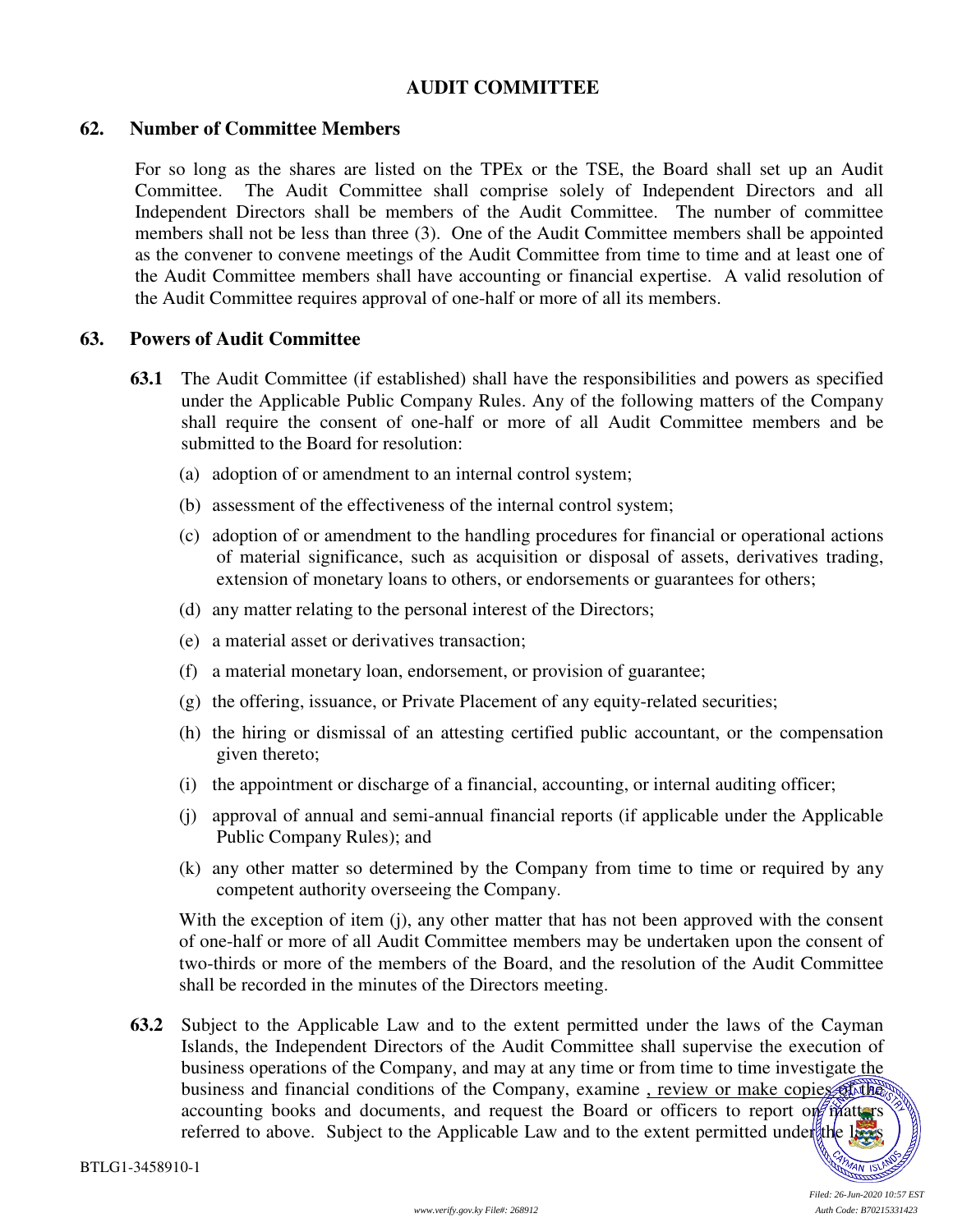of the Cayman Islands, the Board may authorise any Independent Director of the Audit Committee to appoint on behalf of the Company, a practicing lawyer and independent auditors to conduct the examination.

- **63.3** The Audit Committee shall audit the various financial statements and records prepared by the Board for submission to the general meeting, and shall report their findings and opinions at such meeting.
- **63.4** Subject to compliance with the Law, before the Board resolves any matter specified in Article 28.1 or other mergers and acquisitions in accordance with the Applicable Law, the Audit Committee shall review the fairness and reasonableness of the relevant merger and acquisition plan and transaction, and report its review results to the Board and the general meeting; provided, however, that such review results need not be submitted to the general meeting if the approval of the Members is not required under the Applicable Law. When the Audit Committee conducts the review, it shall engage an independent expert to issue an opinion on the fairness of the share exchange ratio, cash consideration or other assets to be offered to the Members. The review results of the Audit Committee and the fairness opinion issued by the independent expert shall be distributed to the Members, along with the notice of the general meeting; provided, however, that the Company can only report matters relating to such merger and acquisition at the next following general meeting if the approval of the Members is not required under the Applicable Law. Such review results and fairness opinion shall be deemed to have been distributed to the Members if the same have been uploaded onto the website designated by the Taiwan securities authority and made available to the Members for their inspection and review at the venue of the general meeting.

# **VOLUNTARY DISSOLUTION AND WINDING-UP**

# **64. Voluntary Dissolution and Winding-Up**

- **64.1** The Company may be voluntarily wound-up in accordance with Article 12.4.
- **64.2** If the Company shall be wound up the liquidator may, with the sanction of a Special Resolution, divide amongst the Members in specie or in kind the whole or any part of the assets of the Company (whether they shall consist of property of the same kind or not) and may, for such purpose, set such value as he deems fair upon any property to be divided as aforesaid and may determine how such division shall be carried out as between the Members or different classes of Members subject to the Applicable Law. The liquidator may, with the like sanction, vest the whole or any part of such assets in the trustees upon such trusts for the benefit of the Members as the liquidator shall think fit, but so that no Member shall be compelled to accept any shares or other securities or assets whereon there is any liability.

# **CHANGES TO CONSTITUTION**

#### **65. Changes to Articles**

Subject to the Law and to the conditions contained in its Memorandum, the Company may, by Special Resolution, alter or add to its Articles.

# **LITIGIOUS AND NON-LITIGIOUS AGENT**

BTLG1-3458910-1 **66. Appointment of Litigious and Non-Litigious Agent** 



*Filed: 26-Jun-2020 10:57 EST www.verify.gov.ky File#: 268912 Auth Code: B70215331423*